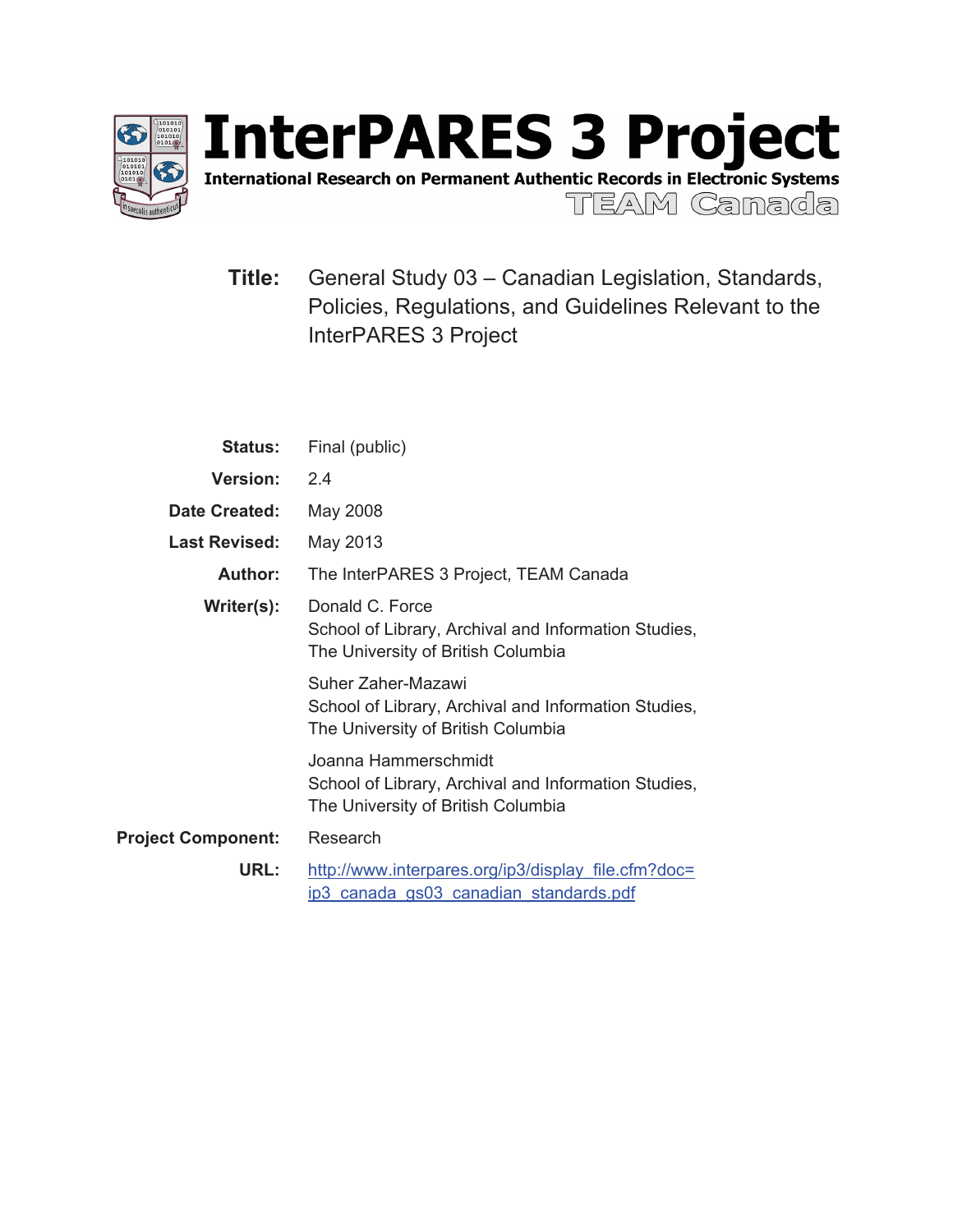# **Document Control**

| Version history |            |                              |                                                                                                                       |  |
|-----------------|------------|------------------------------|-----------------------------------------------------------------------------------------------------------------------|--|
| Version         | Date       | By                           | Version notes                                                                                                         |  |
| 1.0             | 2008-09-22 | D. Force,<br>S. Zaher-Mazawi | Discussion draft prepared following identification<br>of action items for GS03 at TEAM Canada Plenary<br>Workshop 02. |  |
| 2.0             | 2008-11-24 | D Force                      | Revised draft to incorporate provincial legislation.                                                                  |  |
| 2.1             | 2008-01-08 | R. Preston                   | Copy and minor content editing.                                                                                       |  |
| 2.2             | 2010-06-29 | J. Hammerschmidt             | Reviewed and updated content.                                                                                         |  |
| 2.3             | 2010-10-14 | R. Preston                   | Minor copy and content editing.                                                                                       |  |
| 2.4             | 2013-05-03 | R Preston                    | Minor copy editing.                                                                                                   |  |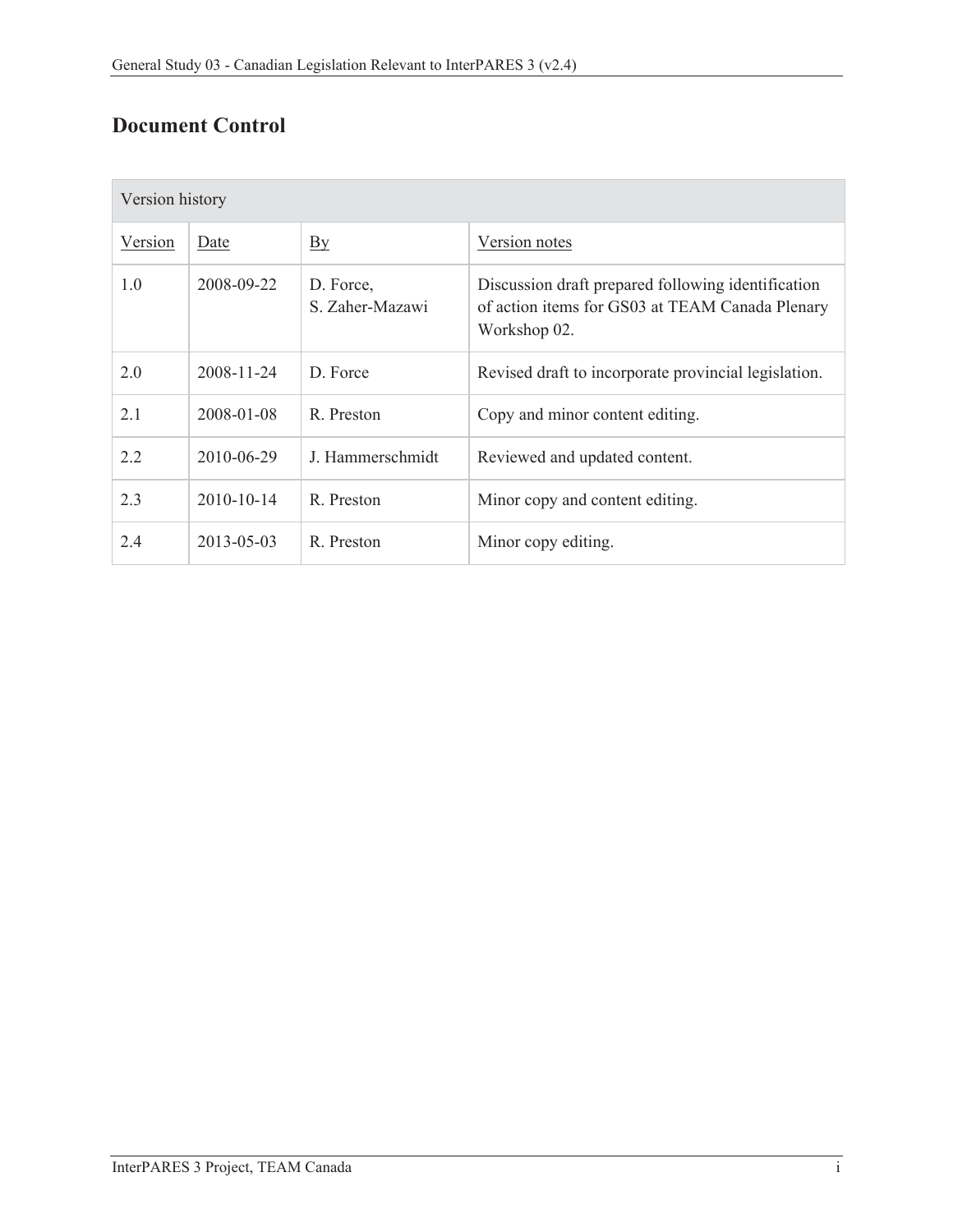## **Table of Contents**

| Newfoundland and Labrador (http://www.justice.gov.nl.ca/just/legcounsel.htm)  17        |  |
|-----------------------------------------------------------------------------------------|--|
| Northwest Territories (http://www.justice.gov.nt.ca/Legislation/SearchLeg&Reg.shtml) 18 |  |
|                                                                                         |  |
|                                                                                         |  |
|                                                                                         |  |
|                                                                                         |  |
|                                                                                         |  |
|                                                                                         |  |
|                                                                                         |  |
|                                                                                         |  |
|                                                                                         |  |
|                                                                                         |  |
|                                                                                         |  |
|                                                                                         |  |
|                                                                                         |  |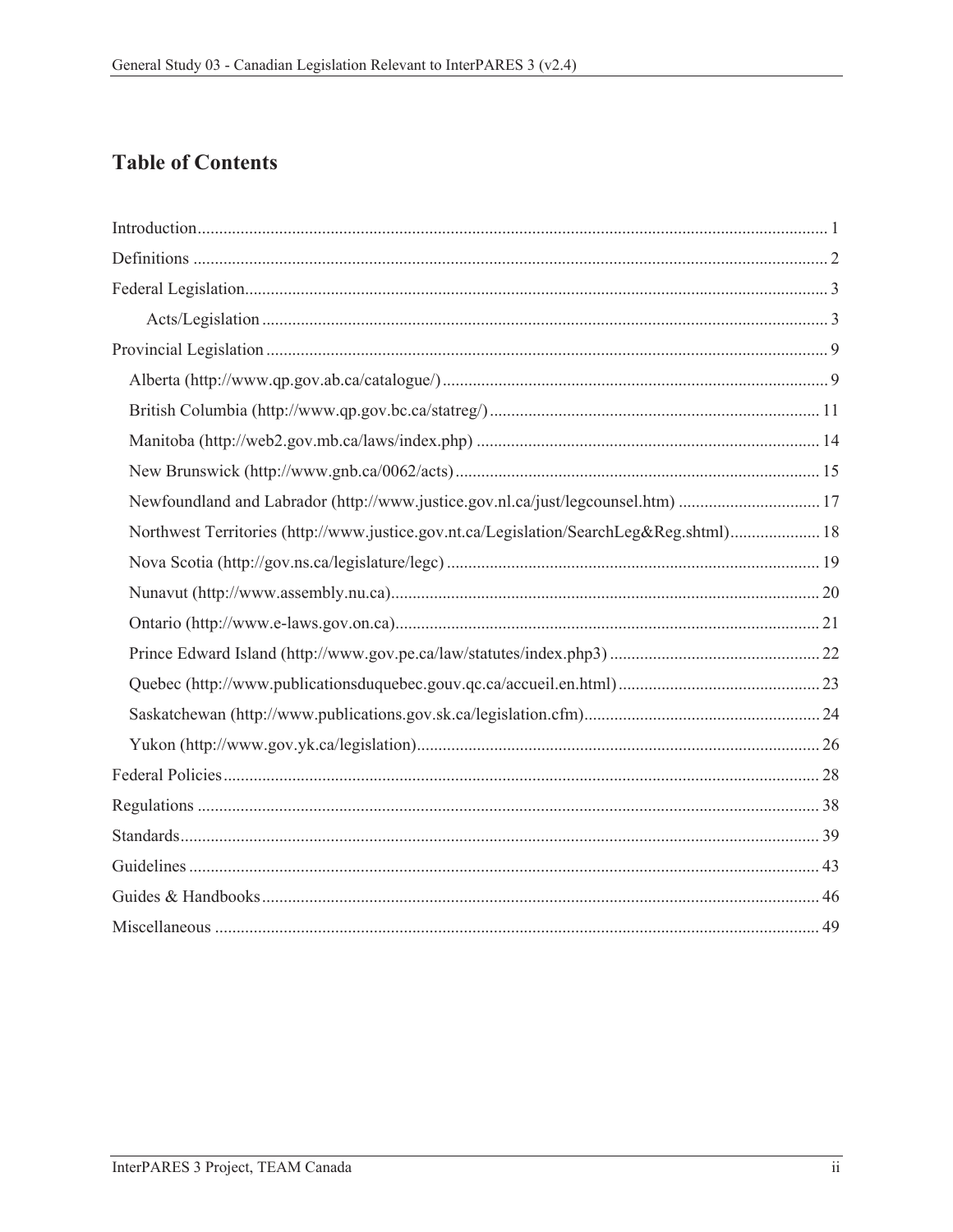# **Introduction**

The task of identifying and entering into the InterPARES 3 Bibliographic Database annotated citations for all Canadian legislation, policies, standards and guidelines relevant to the research activities of TEAM Canada was assigned to the TEAM during the October 2007 International Summit in Rome, Italy.

Bearing in mind that TEAM Canada's goals, objectives, research activities and expected outcomes cover a wide range of issues and areas in relation to digital records creation, maintenance and preservation within the context of both public and private organizations, a concerted effort was made to identify only those federal and provincial acts, policies, standards and guidelines that are *most pertinent* to the TEAM's activities. Thus, in this bibliography, one will find acts such as the Information Act or Copyright Act but not the Canadian Food Inspection Agency Act or the Marine Liability Act, even though the latter two examples (and many others like them) contain clauses specific to the management of records. Additionally, given the broad scope of some of the legislation and policies, a field labeled "Relevant Section(s)" has been provided to show the reader which part(s) of the referenced item are most applicable to digital records. In some cases, it is likely that relevant sections of an act or policy were missed and thus not included during the creation of this bibliography.

In the case of the Provincial Regulations, every effort has been made to include all Acts cited or referenced in the existing InterPARES 3 TEAM Canada case study reports. Because all of the existing TEAM Canada test-bed organizations are situated in British Columbia, the Acts cited in the case study reports pertain, almost exclusively, to the legislation of British Columbia; thus, the legislation may not appear under other provinces. For example, the Society Act has been cited in two TEAM Canada case studies—CS01: BCIT and CS09: AMS—but this Act has not been included elsewhere in the bibliography.

This bibliography is organized by type of reference. It starts with legislation with Federal Acts of Canada followed by Provincial Acts and then major legislation from the United States. Following the legislation, in order, are: Canadian policies, standards, guidelines, guides & handbooks, and some miscellaneous entries.

Due to the close relationship of many of the legislation, policies, standards and guidelines, this bibliography has created internal and external hyperlinks to show these connections. Internal links are simply displayed as blue underlined text and will take one to another entry within the bibliography. External links are those with the full Web site address (e.g., http://...).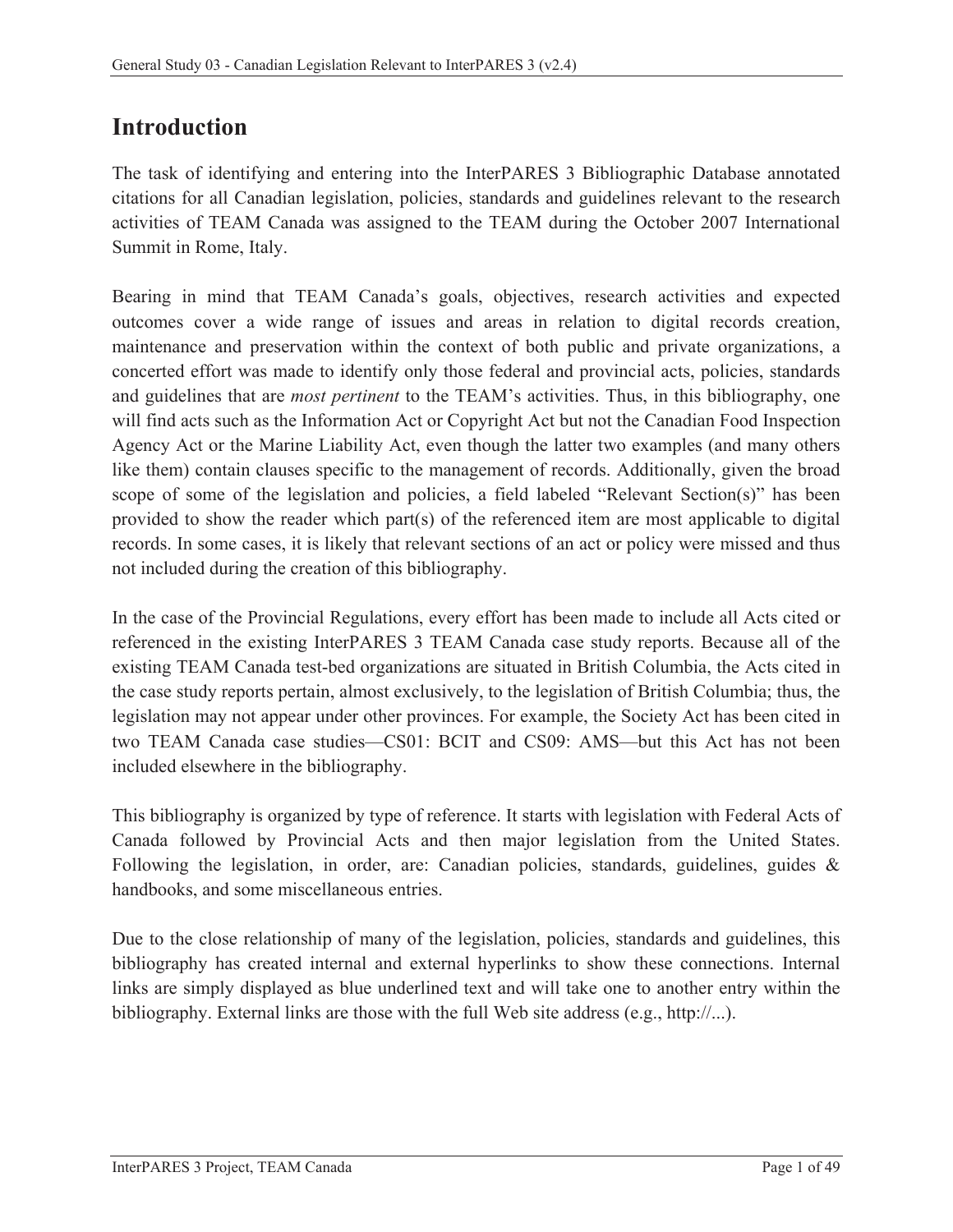# **Definitions**

**Act:** A legislative proclamation passed by Parliament or a provincial legislature modifying the existing body of law. At the federal level in Canada, a bill (legislation) becomes an Act when it receives royal assent. Before receiving royal assent, a bill must pass three readings in both the House of Commons and the Senate (i.e., the Legislative Assembly).

**Canadian Department of Justice:** Headed by the Deputy Minister, who provides advice and support to the Minister and acts as the main interface between the political and administrative functions of government. The Department also maintains a policy and program development capacity in order to fulfill core departmental responsibilities associated with the administration of justice in Canada and to support the government of Canada's policy and program priorities related to safety and security.

**Guideline:** A statement or other indication of policy or procedure by which to determine a course of action, accomplish a given task or achieve a set of goals and objectives, formulated by a body with authority to speak on the subject but less binding than a directive or formal standard.

**Legislation (Bill):** A document proposing new law or changes to existing law for consideration by members of a legislative body.

**Library and Archives Canada:** The national public institution charged with, among other responsibilities, collecting and preserving Canada's documentary heritage and making it accessible to all Canadians. This heritage includes publications, archival records, sound and audio-visual materials, photographs, artworks and electronic documents such as Web sites.

**Policy:** A formal statement of direction or guidance as to how an organization will carry out its mandate, functions or activities, motivated by determined interests or programs.

**Regulation:** A rule that is issued by an authorized government agency and that has the force of  $law<sup>1</sup>$ 

**Statute:** A law, especially one established by legislation.<sup>2</sup>

**Treasury Board of Canada, Secretariat:** Provides advice and support to Treasury Board ministers in their role of ensuring value-for-money. It also provides oversight of the financial management functions in federal departments and agencies.

 $\overline{a}$ 

<sup>&</sup>lt;sup>1</sup> Richard Pearce-Moses, *A Glossary of Archival and Records Terminology* (Chicago, IL: Society of American Archivists, 2005), s.v. "statute." Available at http://www.archivists.org/glossary/index.asp.

<sup>&</sup>lt;sup>2</sup> Ibidem, s.v. "statute."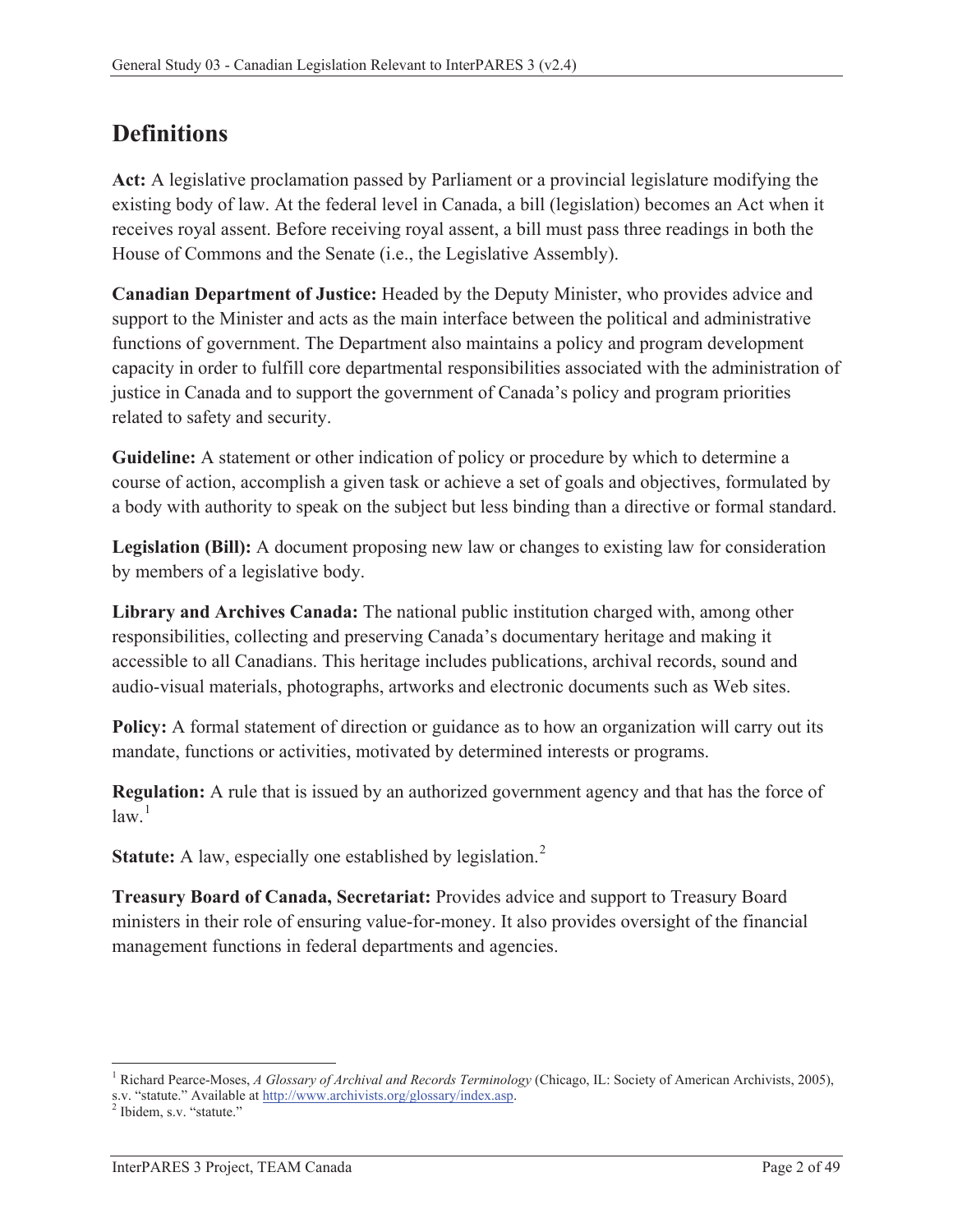# **Federal Legislation**

## **Acts/Legislation**

*Note: Listed alphabetically by name.*

## **Access to Information Act**

Responsible Agency: Canadian Department of Justice Source: http://laws.justice.gc.ca/en/A-1

Legislation Citation: R.S., 1985, c. A-1

Purpose: To extend the present laws of Canada to provide a right of access to information in records under the control of a government institution in accordance with the principles that government information should be available to the public, that necessary exceptions to the right of access should be limited and specific and that decisions on the disclosure of government information should be reviewed independently of government.

Scope: Applies to records under the control of a government institution.

See Also: Policy on Access to Information

### **Auditor General Act**

Responsible Agency: Canadian Department of Justice

Source: http://laws.justice.gc.ca/en/A-17

Legislation Citation: R.S., 1985, c. A-17

Purpose: To establish the role of the Auditor General to audit government departments, agencies and Crown corporations, and the Accounts of Canada and to report the results to the House of Commons.

Scope: Provides for an independent assessment of government activity that relies heavily on the availability of quality information and makes observations and recommendations, at least in part, based on assessment of available information.

Relevant Section(s):

**7.(2) (Powers and Duties).** Each report of the Auditor General under subsection (1) shall call attention to anything that he considers to be of significance and of a nature that should be brought to the attention of the House of Commons, including any cases in which he has observed that (b) **essential** records have not been maintained or the rules and procedures applied have been insufficient to safeguard and control public property, to secure an effective check on the assessment, collection and proper allocation of the revenue and to ensure that expenditures have been made only as authorized.

#### **Canada Cooperatives Act**

Responsible Agency: Canadian Department of Justice Source: http://laws.justice.gc.ca/en/C-1.7/index.html Legislation Citation: 1998, c. 1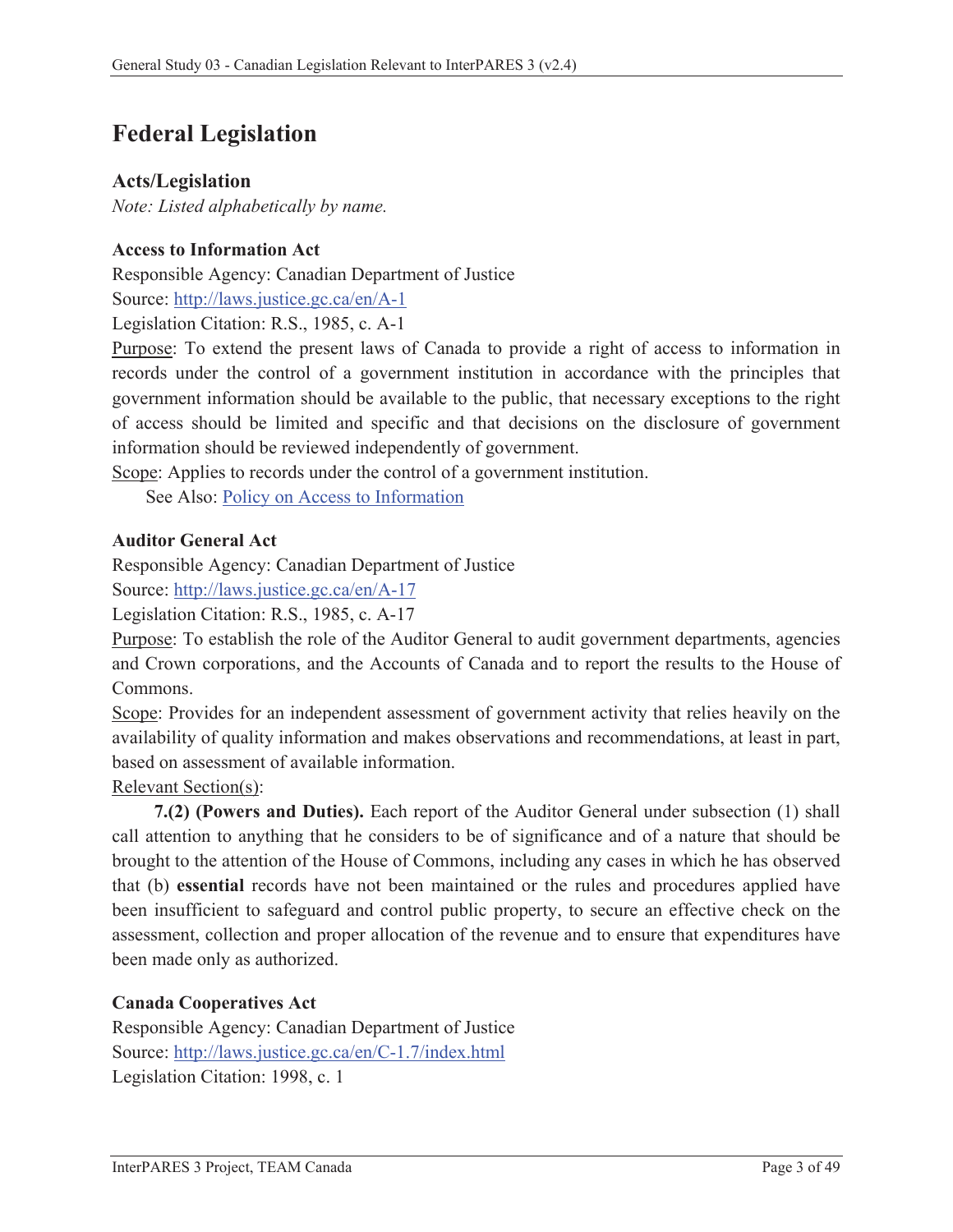Purpose: To set out the law applicable to the business endeavors of persons who have associated themselves in a democratic manner to carry on a common purpose.

Scope: Applies to all persons wishing to incorporate a federal co-operative that will carry on its activity in two or more provinces and will have a fixed place of business in more than one province. The Act modernizes the corporate governance rules relating to non-financial cooperatives and is partly modeled on the Canada Business Corporations Act.

Relevant Section(s):

**31.(1) (Types of Records to be kept).** A cooperative must prepare and maintain the following records at its registered office or at any other place in Canada designated by the directors: (a) the cooperative's articles and by-laws, including any amendments and a copy of any unanimous agreement; (b) the minutes of meetings of the members and shareholders; (c) copies of all notices of directors and notices of change of directors; (d) a list of its members, setting out their names and addresses, the number of any membership shares owned and the amount of any member loans; (e) a list of its shareholders, setting out their names and addresses and the number of investment shares owned; (f) a register of its directors, setting out the names and addresses of the individuals who are or who have been directors and the dates on which they became or ceased to be directors; and (g) if the cooperative issues securities in registered form, a securities register that complies with section 186.

**31.(2) (Other types of records).** In addition to the records specified in subsection (1), a cooperative **must** prepare and maintain adequate (a) accounting records; (b) records containing minutes of meetings and resolutions of directors and any committee of directors; and (c) records sufficient for the purpose of calculating patronage returns, that show for each member particulars of the transactions between the cooperative and the member.

**31.(4) (Retention of records).** Subject to any other Act of Parliament and to any Act of the legislature **of** a province that provides for a longer retention period, a cooperative must retain the accounting records referred to in paragraph (2)(a) for a period of six years after the end of the financial year to which they relate.

**32.(1) (Form of records).** Any register or record required by this Act must be prepared and maintained in a form that is capable of reproducing any required information in intelligible written form within a reasonable time, including (a) a bound or loose-leaf form; (b) a photographic form; (c) a system of mechanical or electronic data processing; or (d) any other information storage device.

**316 (Powers of court).** In connection with the liquidation and dissolution of a cooperative, the court may, if it is satisfied that the cooperative is able to pay or adequately provide for the discharge of all its obligations, make any order it thinks fit, including an order … (i) disposing of or destroying documents and records of the cooperative.

**325 (Custody of records).** A person who has been granted custody of the documents of a dissolved **cooperative** remains liable to produce them for six years after the date of its dissolution or until the end of any other shorter period that may be ordered under subsection 322(5).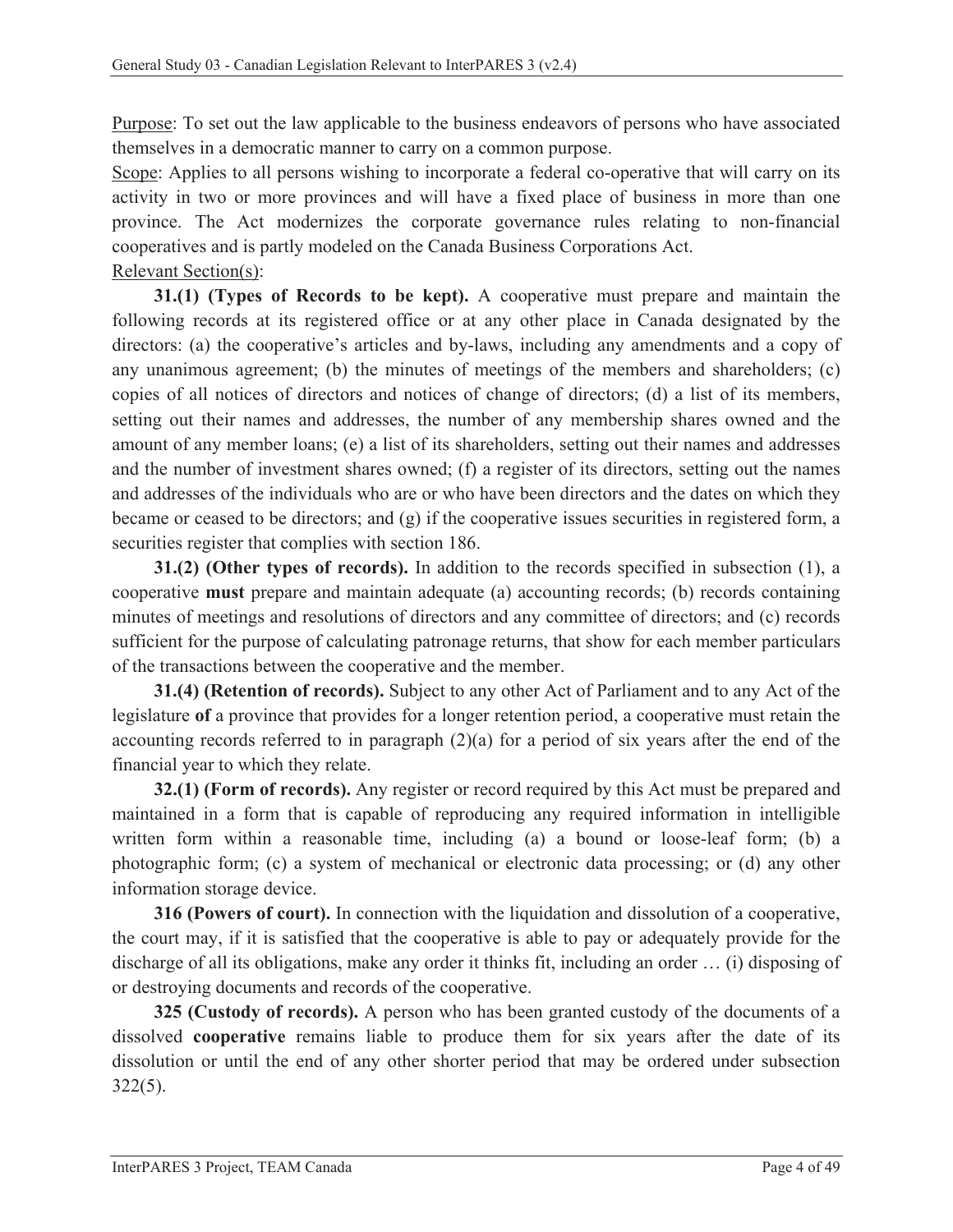**378.(1) (Records of the Director).** Records required by this Act to be maintained by the Director may be in bound or loose-leaf form or in photographic film form, or may be entered or recorded by a system of mechanical or electronic data processing or by any other information storage device that is capable of reproducing any required information in intelligible written form within a reasonable time.

### **Canada Evidence Act**

Responsible Agency: Canadian Department of Justice

Source: http://laws.justice.gc.ca/en/C-5

Legislation Citation: R.S., 1985, c. C-5

Purpose: To describe roles and procedures with respect to witnesses and documentary evidence in civil and criminal proceedings, and other matters where Parliament has jurisdiction. It identifies the nature and characteristics of information that is admissible as evidence and information that is not.

Scope: Applies to all criminal proceedings and to other matters over which the Parliament of Canada has jurisdiction.

Related Regulation(s): Secure Electronic Signature Regulations

### **Canadian Cultural Property Export and Import Act**<sup>3</sup>

Responsible Agency: Canadian Department of Justice

Source: http://laws.justice.gc.ca/en/C-51

Legislation Citation: R.S., 1985, c. C-51

Purpose: (1) to ensure the preservation of important objects related to Canadian heritage by establishing export restrictions for certain categories of objects of historical, scientific and cultural significance; and (2) to provide Canadian import restriction on cultural property that has been illicitly exported from certain foreign countries.

Scope: Applies to all institutions, businesses and individuals importing, exporting or transporting cultural property.

#### **Canadian Security Intelligence Service Act**

Responsible Agency: Canadian Department of Justice

Source: http://laws.justice.gc.ca/en/C-23

Legislation Citation: R.S., 1985, c. C-23

Purpose: To establish the Canadian Security Intelligence Service (CSIS) to investigate and advise government on activities that may constitute a threat to the security of Canada. It makes special provisions for access to information in the interests of national security.

Scope: Permits the CSIS, if it has the approval of the appropriate Minister, to enter arrangements or cooperate with the government of a foreign state, an institution of that state, or an international organization of states.

 3 CS03: Belkin. Contextual Analysis (p. 2).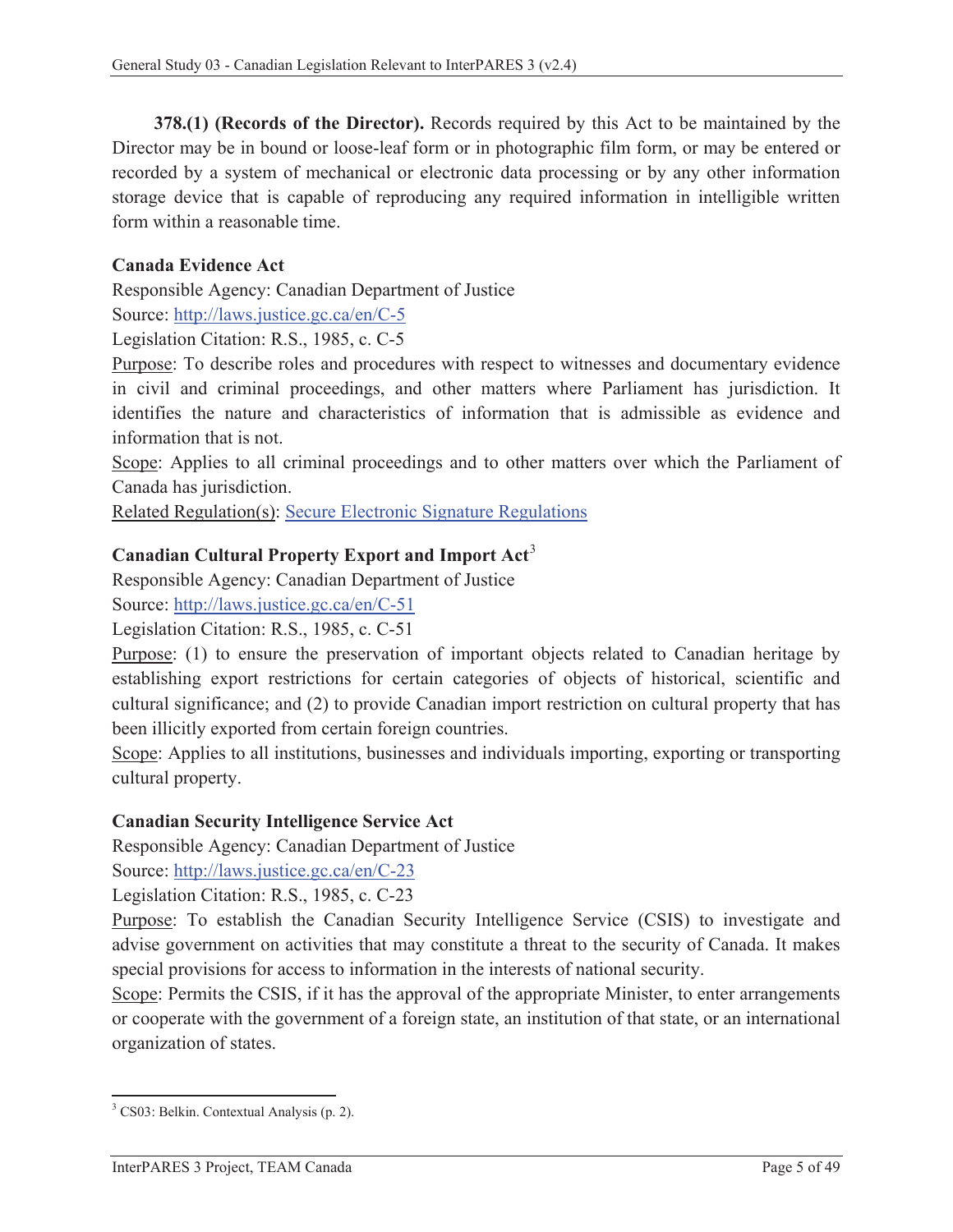## **Copyright Act**

Responsible Agency: Canadian Department of Justice

Source: http://laws.justice.gc.ca/en/C-42

Legislation Citation: R.S., 1985, c. C-42

Purpose: This is an Act respecting copyright. "Copyright" is defined in four different contexts:

- $\bullet$  In relation to a work (see section 3).
- In the case of a performer's performance (see sections  $15 \& 26$ )
- $\bullet$  In the case of sound recording (see section 18)
- $\bullet$  In the case of a communication signal (see section 21)

## **Crown Liability and Proceedings Act**

Responsible Agency: Canadian Department of Justice

Source: http://laws.justice.gc.ca/en/C-50

Legislation Citation: R.S., 1985, c. C-50

Purpose: To identify the liability of the government and rules and procedures for proceedings, by or against the government.

Scope: Information liability is specifically addressed in the context of invasion of privacy.

## **Federal Accountability Act<sup>4</sup>**

Responsible Agency: Canadian Department of Justice

Source: http://laws.justice.gc.ca/en/cs/F-5.5

Legislation Citation: 2006, c. 9

Purpose: To provide for conflict of interest rules, restrictions on election financing and measures respecting administrative transparency, oversight and accountability.

Scope: Applies to and in respect of every person employed by, and applies to and in respect of the Senate, House of Commons, Library of Parliament, office of the Senate Ethics Officer or office of the Ethics Commissioner.

## **Financial Administration Act**

Responsible Agency: Canadian Department of Justice

Source: http://laws.justice.gc.ca/en/f-11

Legislation Citation: R.S., 1985, c. F-11

Purpose: To provide for the financial administration of the Government of Canada, the establishment and maintenance of the accounts of Canada and the control of Crown corporations. Scope: Applies to government departments, other government agencies, Crown corporations, and to any parties engaged in financial transactions with such departments, agencies and corporations.

## **Inquiries Act**

Responsible Agency: Canadian Department of Justice

 4 CS04: CTC. Contextual Analysis (p. 2).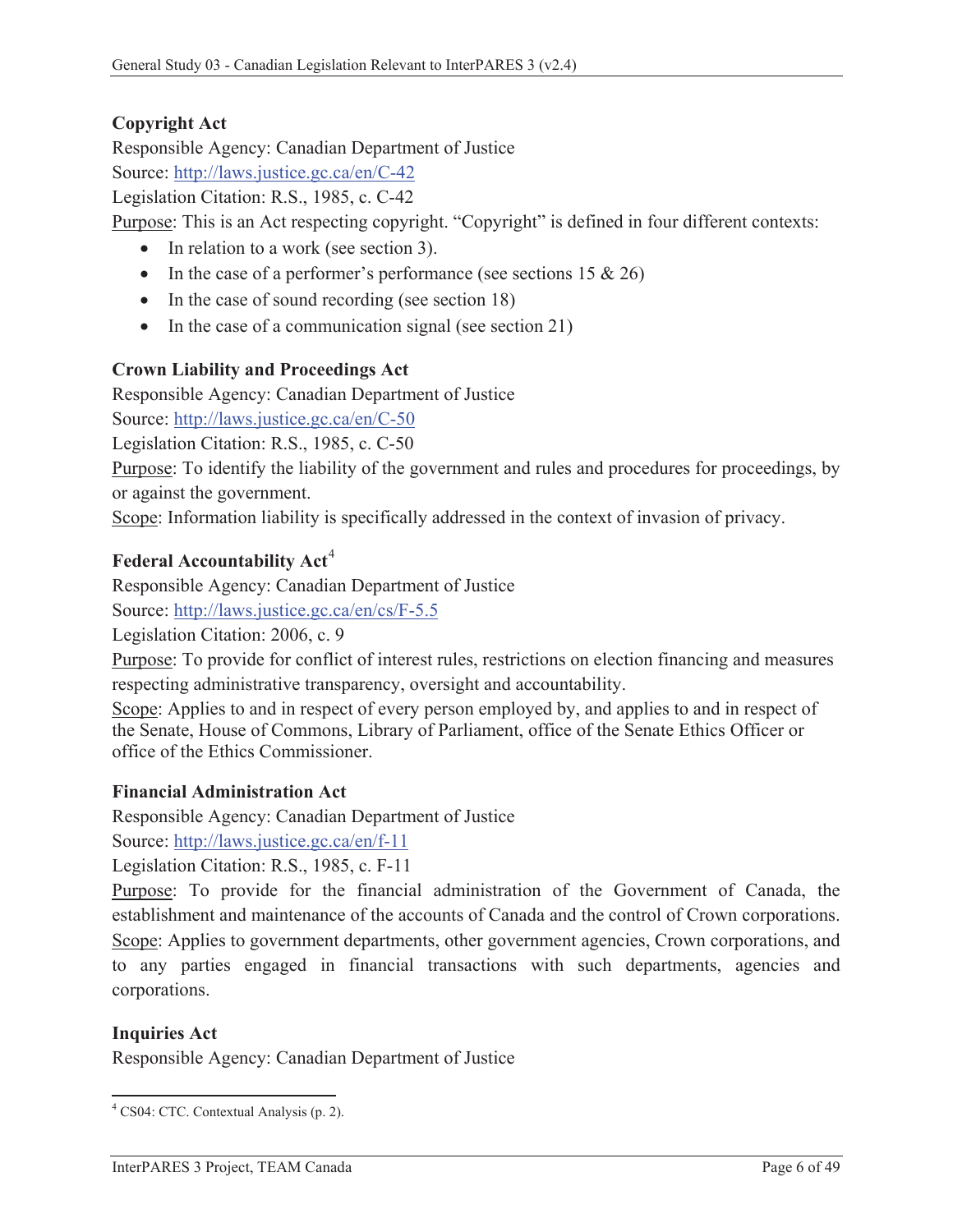#### Source: http://laws.justice.gc.ca/en/showdoc/cs/I-11

Legislation Citation: R.S., 1985, c. I-11

Purpose: An Act respecting public and departmental inquiries. The Governor in Council may, whenever the Governor in Council deems it expedient, cause inquiry to be made into and concerning any matter connected with the good government of Canada or the conduct of any part of the public business thereof.

#### **Library and Archives Act of Canada**

Responsible Agency: Canadian Department of Justice

Source: http://laws.justice.gc.ca/en/showdoc/cs/L-7.7

Legislation Citation: 2004, c. 11

Purpose: Establishes the Library and Archives of Canada. The purpose of this Act is to ensure that: (1) the documentary heritage of Canada be preserved for the benefit of present and future generations; (2) Canada be served by an institution that is a source of enduring knowledge accessible to all, contributing to the cultural, social and economic advancement of Canada as a free and democratic society; (3) that institution facilitate in Canada cooperation among the communities involved in the acquisition, preservation and diffusion of knowledge; and (4) that institution serve as the continuing memory of the government of Canada and its institutions.

#### **Official Languages Act**

Responsible Agency: Canadian Department of Justice

Source: http://laws.justice.gc.ca/en/O-3.01

Legislation Citation: 1985, c. 31 (4th Supp.)

Purpose: (1) to ensure respect for English and French as the official languages of Canada and ensure equality of status and equal rights and privileges as to their use in all federal institutions, in particular with respect to their use in parliamentary proceedings, in legislative and other instruments, in the administration of justice, in communicating with or providing services to the public and in carrying out the work of federal institutions; (2) to support the development of English and French linguistic minority communities and generally advance the equality of status and use of the English and French languages within Canadian society; and (3) to set out the powers, duties and functions of federal institutions with respect to the official languages of Canada.

See Also: Policy on the Language of Work; Policy on the Use of Official Languages for Communications with and Services to the Public

#### **Personal Information Protection and Electronic Documents Act**

Responsible Agency: Canadian Department of Justice

Source: http://laws.justice.gc.ca/en/P-8.6

Legislation Citation: 2000, c. 5

Purpose: To support and promote electronic commerce by protecting personal information that is collected, used or disclosed in certain circumstances, by providing for the use of electronic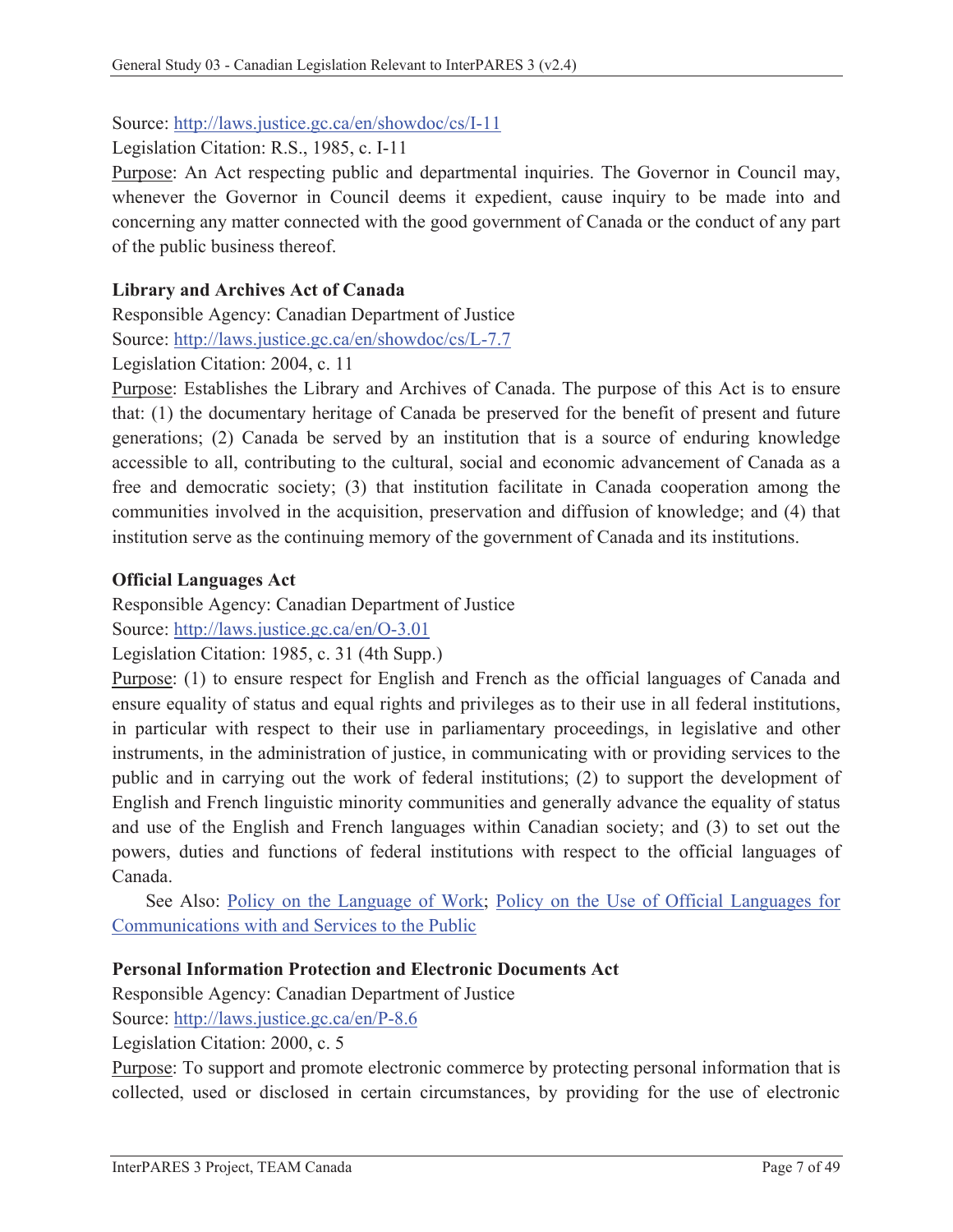means to communicate or record information or transactions and by amending the Canada Evidence Act, the Statutory Instruments Act and the Statute Revision Act.

Scope: The Act consists of two parts:

- **Protection of Personal Information in the Private Sector**: The purpose of this Part is to establish, in an era in which technology increasingly facilitates the circulation and exchange of information, rules to govern the collection, use and disclosure of personal information in a manner that recognizes the right of privacy of individuals with respect to their personal information and the need of organizations to collect, use or disclose personal information for purposes that a reasonable person would consider appropriate in the circumstances.
- **Electronic Documents**: The purpose of this Part is to provide for the use of electronic alternatives in the manner provided for in this Part where federal laws contemplate the use of paper to record or communicate information or transactions.

Scope: Applies to every organization that collects, uses and discloses personal information in the course of commercial activity. It does not apply to government institutions that are subject to the federal Privacy Act.

See Also: Secure Electronic Signatures Regulations

## **Privacy Act**

Responsible Agency: Canadian Department of Justice Source: http://laws.justice.gc.ca/en/ShowTdm/cs/P-21

Legislation Citation: R.S., 1985, c. P-21

Purpose: To extend the present laws of Canada that protect the privacy of individuals with respect to personal information about themselves held by a government institution and that provide individuals with a right of access to that information.

Scope: Applies to personal information held by a government institution (which is defined as a government ministry or department listed in the Act).

#### **Security of Information Act**

Responsible Agency: Canadian Department of Justice

Source: http://laws.justice.gc.ca/en/O-5

Legislation Citation: R.S., 1985, c. O-5

Purpose: To define the offences related to the disclosure of information of a nature that is prejudiced to the safety or interests of Canada.

Scope: Applies to anyone who has been granted security clearance by the federal government, including those who have been granted Enhanced Reliability Status for accessing designated information.

See Also: Operational Security Standard for the Security of Information Act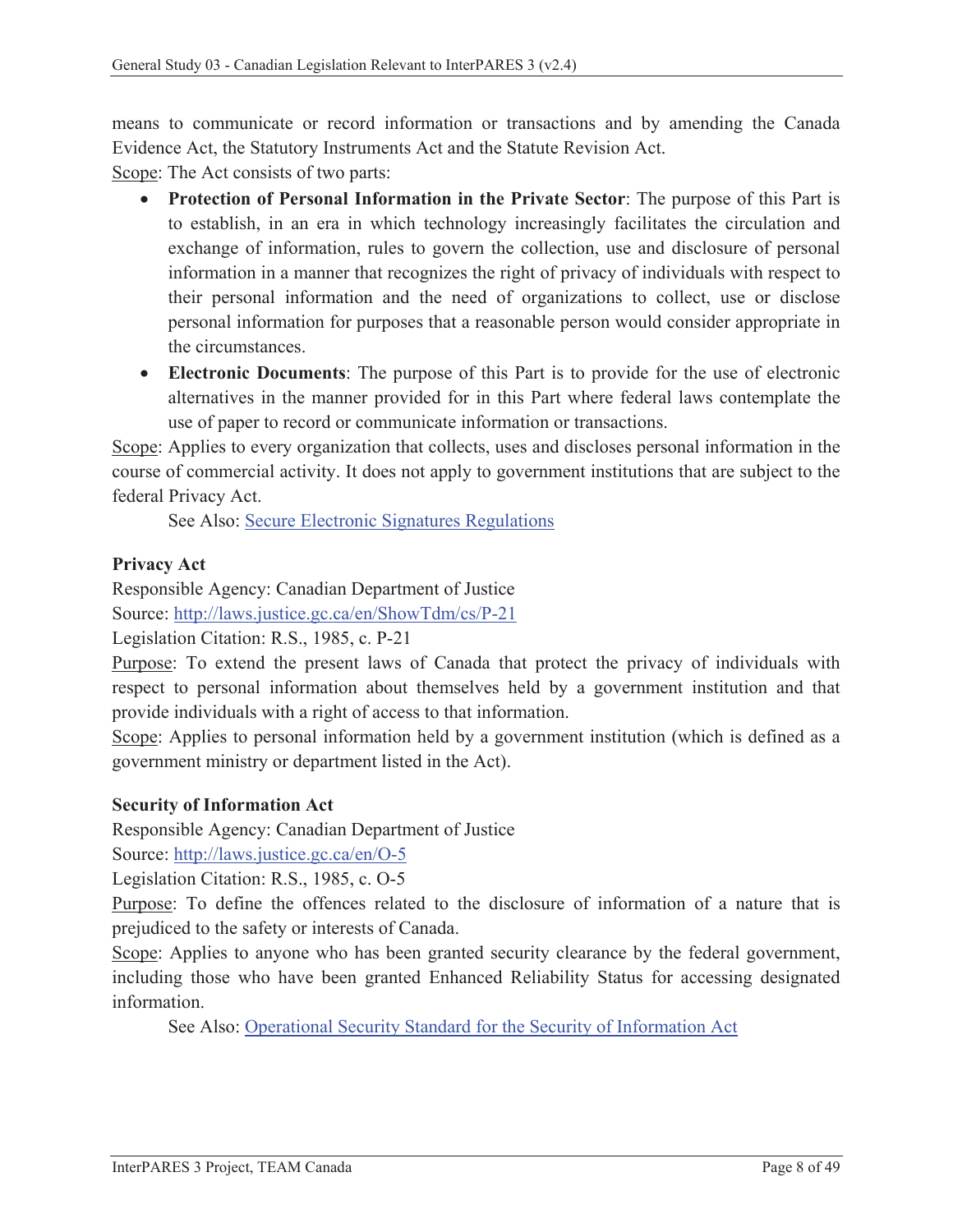# **Provincial Legislation**

## *Alberta (http://www.qp.gov.ab.ca/catalogue/)*

## **Access to Information Regulation**

Responsible Agency: Ministry of Service Alberta Source: http://www.qp.gov.ab.ca/documents/regs/2001\_162.cfm Legislation Citation: 162/2001

Purpose: To govern the collection, use and disclosure of personal information by organizations in a manner that recognizes both the right of an individual to have his or her personal information protected and the need of organizations to collect, use or disclose personal information for purposes that are reasonable.

Scope: Except as provided in this Act and subject to the regulations, this Act applies to every organization and in respect of all personal information. Subject to the regulations, this Act does not apply to a public body or any personal information that is in the custody of or under the control of a public body.

## **Electronic Transactions Act**

Responsible Agency: Ministry of Service Alberta Source: http://www.qp.gov.ab.ca/documents/Acts/E05P5.cfm Legislation Citation: S.A. 2001, c. E-5.5

Date Assented: 2003

Purpose: To outline the legal use and exchange of electronic information or documents. The Act includes the following sections: Functional Equivalency Rules; Public Bodies; Electronic Transactions and Electronic Agents; Contracts for the Carriage of Goods; Forms; Regulations; Related Amendments and Coming into Force; and Application of Act.

Scope: In this Act, (a) "electronic" includes created, recorded, transmitted or stored in digital form or in any other intangible form by electronic, magnetic or optical means or by any other means that have similar capabilities for creation, recording, transmission or storage; (b) "electronic agent" means a computer program or any other electronic means used to initiate an act or to respond to electronic information, records or acts, in whole or in part, without review by an individual at the time of the initiation or response; (c) "electronic signature" means electronic information that a person creates or adopts in order to sign a record and that is in, attached to or associated with the record.

In this Act, a reference to a legal requirement includes a reference to any enactment or other law (a) that imposes consequences if writing is not used or a form is not used, a record is not signed or an original record is not provided or retained, or (b) by virtue of which the use of writing or a form, the presence of a signature or the provision or retention of an original record leads to a special permission or other result.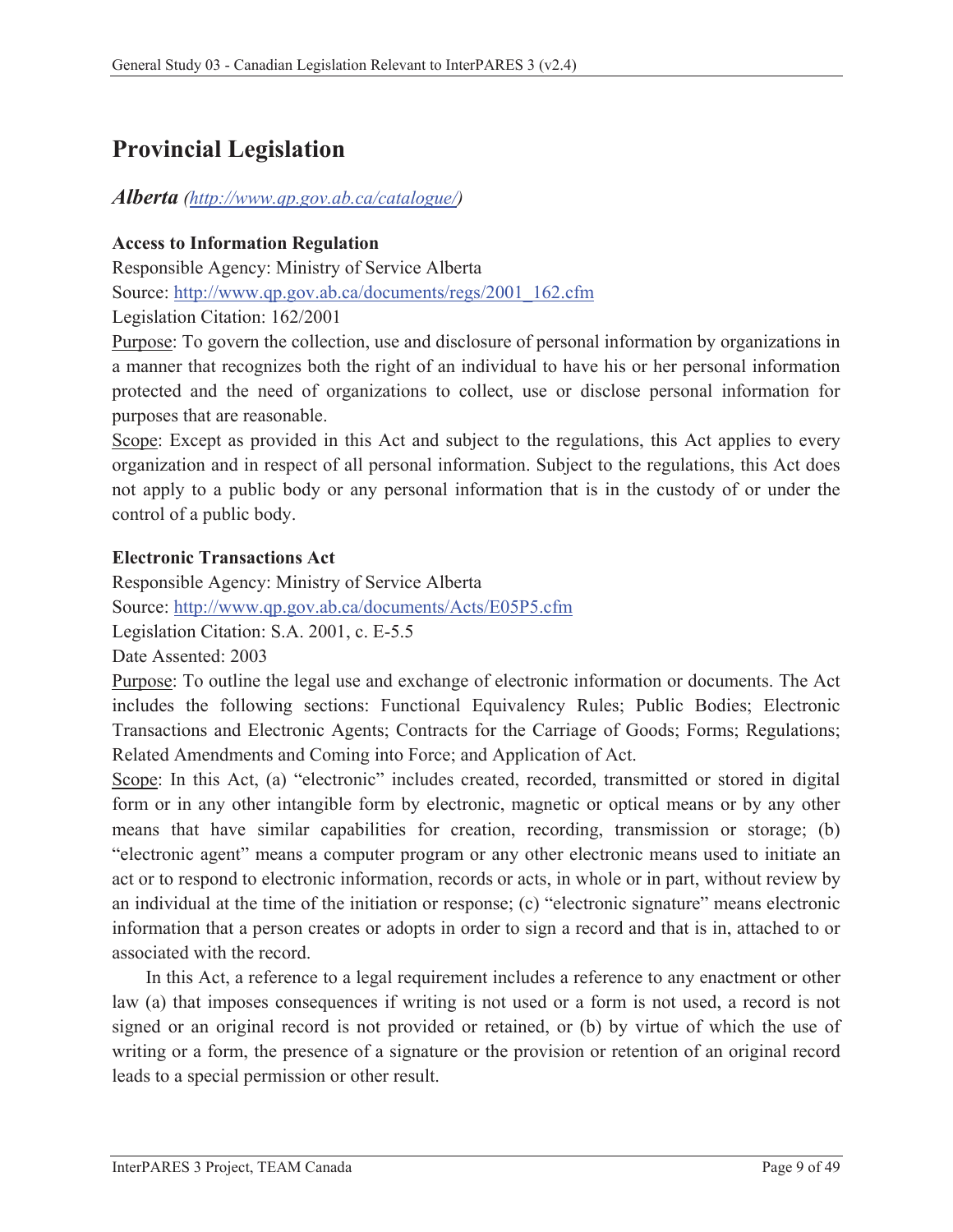## **Evidence Act**

Responsible Agency: Ministry of Justice and Attorney General Source: http://www.qp.gov.ab.ca/documents/Acts/A18.cfm?frm\_isbn=0779727193 Legislation Citation: R.S.A. 2000, c. A-18 Date Assented: 1980 Purpose: To define the provincial rules of witnesses and evidence for Alberta. The Act provides rules on the admissibility of records in court proceedings. Relevant Section(s):

**41.1** Defines an electronic record.

**41.6** For the purpose of determining under any rule of law whether an electronic record is admissible, evidence may be presented in respect of any standard, procedure, usage or practice on how electronic records are to be recorded or stored, having regard to the type of business or endeavour that used, recorded or stored the electronic record and the nature and purpose of the electronic record. 2001 cE-5.5 s33.

#### **Freedom of Information and Protection of Privacy Act**

Responsible Agency: Ministry of Service Alberta Source: http://foip.gov.ab.ca/legislation/act/index.cfm Legislation Citation: R.S.A. 2000, Chapter F-25

Date Assented: 2000

Purpose: (1) to allow any person a right of access to the records in the custody or under the control of a public body subject to limited and specific exceptions as set out in this Act; (2) to control the manner in which a public body may collect personal information from individuals, to control the use that a public body may make of that information and to control the disclosure by a public body of that information; (3) to allow individuals, subject to limited and specific exceptions as set out in this Act, a right of access to personal information about themselves that is held by a public body; (4) to allow individuals a right to request corrections to personal information about themselves that is held by a public body; and (5) to provide for independent reviews of decisions made by public bodies under this Act and the resolution of complaints under this Act.

Scope: Applies to all records in the custody or under the control of a public body in Alberta. Public bodies include Government of Alberta ministries, boards, agencies and commissions, as well as school boards, post-secondary educational institutions, municipalities, police services and commissions, Health Care bodies, Metis settlements, public libraries, drainage and irrigation districts, and housing management bodies.

#### **Personal Information Protection Act**

Responsible Agency: Ministry of Service Alberta Source:

http://www.qp.alberta.ca/574.cfm?page=P06P5.cfm&leg\_type=Acts&isbncln=9780779748938& display=html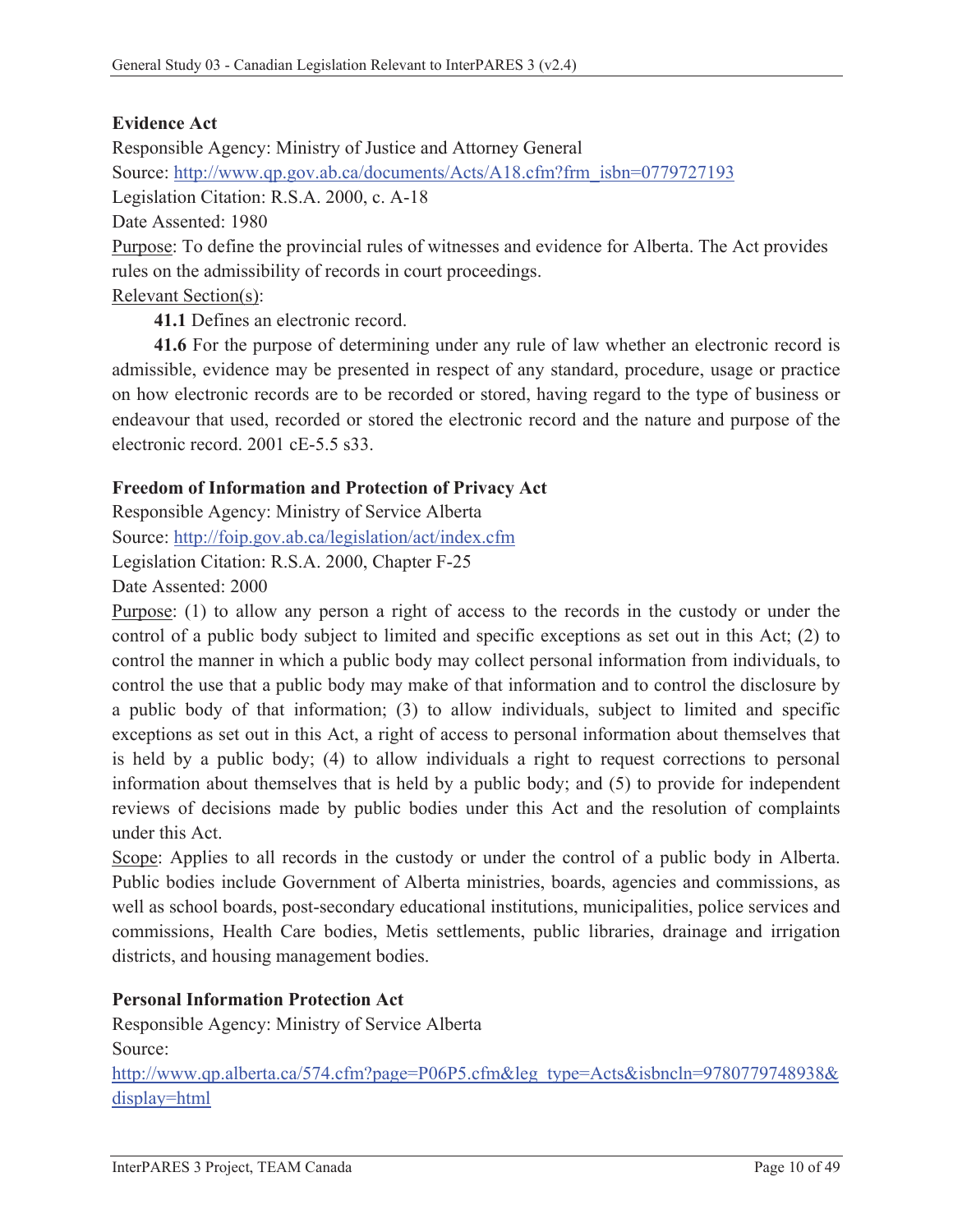Legislation Citation: Chapter P-6.5

Date Assented: 2004

Purpose: To govern the collection, use and disclosure of personal information by organizations in a manner that recognizes both the right of an individual to have his or her personal information protected and the need of organizations to collect, use or disclose personal information for purposes that are reasonable.

Scope: Except as provided in this Act and subject to the regulations, this Act applies to every organization and in respect of all personal information. Subject to the regulations, this Act does not apply to a public body or any personal information that is in the custody of or under the control of a public body.

#### **Records Management Regulation**

Responsible Agency: Ministry of Service Alberta Source:

http://www.qp.alberta.ca/574.cfm?page=2001\_224.cfm&leg\_type=Regs&isbncln=97807797356 00&display=html

Legislation Citation: 224/2001

Date Assented: 2001

Purpose: To establish (as part of the Government Organization Act) a Records Management Committee and program to serve the purpose of providing the details for the operation of the records management program

Scope: The Minister may establish, maintain and promote policies, standards and procedures for the creation, handling, control, organization, retention, maintenance, security, preservation, disposition, alienation and destruction of records in the custody or under the control of departments and for their transfer to the Provincial Archives of Alberta.

#### **Guide to Managing Electronic Mail in the Government of Alberta**

Responsible Agency: Alberta Government

Source: http://www.im.gov.ab.ca/publications/pdf/ManagingEmailGuide.pdf

Original Publication Date: February 2005

Purpose: (1) to bring together existing policies and legislation that govern the management of email in the Government of Alberta; (2) to describe guidelines and practices that should be established at the ministry level; and (3) to provide some tips to help individual employees manage e-mail more effectively.

## *British Columbia (http://www.qp.gov.bc.ca/statreg/)*

## **Company Act<sup>5</sup>**

Responsible Agency: British Columbia, Ministry of Labour and Citizen's Services Source: http://www.bclaws.ca/EPLibraries/bclaws\_new/document/ID/freeside/02057\_00

 5 CS08: North Vancouver Museum and Archives. Contextual Analysis (p. 1).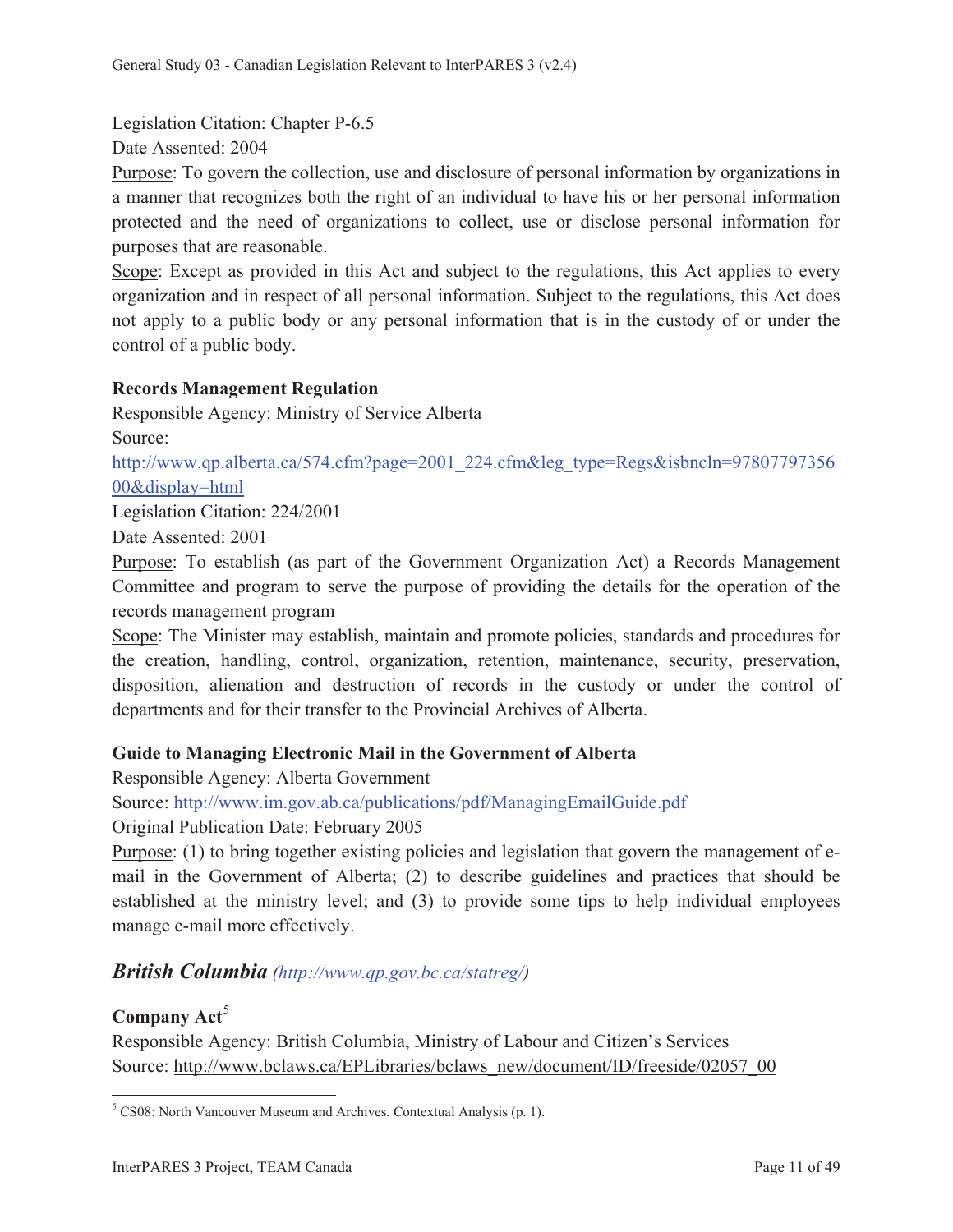Legislation Citation: [RSBC 1996] Chapter 62

Date Assented: 1996

Purpose: Although this Act has been repealed by the Business Corporation Act (SBC2002, c. 57, s. 445 (a)), it continues to apply to the following: Business Corporation Act (section 4(3)); Cooperative Association Act (section 1(5)); Credit Union Incorporation Act (section 1(4)); Financial Institutions Act (sections 1(4) &  $6(2)$ ); and the Society Act (section 71(1)).

See Also: Personal Information Protection Act; Society Act

### **Electronic Transactions Act**

Responsible Agency: British Columbia, Ministry of Labour and Citizen's Services Source: http://www.bclaws.ca/EPLibraries/bclaws\_new/document/ID/freeside/00\_01010\_01 Legislation Citation: [SBC 2001] Chapter 10

Date Assented: 2001

Purpose: To provide the legal recognition of an electronic transaction and its role.

Scope: In this Act, "electronic" means created, recorded, transmitted or stored in digital or other intangible form by electronic, magnetic or optical means or by any other similar means. This Act does not apply to: (1) wills, (2) trusts created by wills, (3) powers of attorney, to the extent that they concern the financial affairs or personal care of an individual, (4) documents that create or transfer interests in land and that require registration to be effective against third parties, or (5) other provisions, requirements, information or records prescribed in the regulations.

#### **Employment Standards Act**

Responsible Agency: Office of the Information & Privacy Commissioner Source: http://www.bclaws.ca/EPLibraries/bclaws\_new/document/ID/freeside/00\_96113\_01 Legislation Citation: [RSBC 1996] Chapter 113 Date Assented: 1995

Purpose: (1) to ensure that employees in British Columbia receive at least basic standards of compensation and conditions of employment; (2) to promote the fair treatment of employees and employers; (3) to encourage open communication between employers and employees; (4) to provide fair and efficient procedures for resolving disputes over the application and interpretation of this Act; (5) to foster the development of a productive and efficient labour force that can contribute fully to the prosperity of British Columbia; and (6) to contribute in assisting employees to meet work and family responsibilities.

#### **Evidence Act**

Responsible Agency: British Columbia, Ministry of Labour and Citizen's Services Source: http://www.bclaws.ca/EPLibraries/bclaws\_new/document/ID/freeside/00\_96124\_01 Legislation Citation: [RSBC 1996] Chapter 124 Date Assented: 1996 Purpose: To define the provincial rules of witnesses and evidence for British Columbia.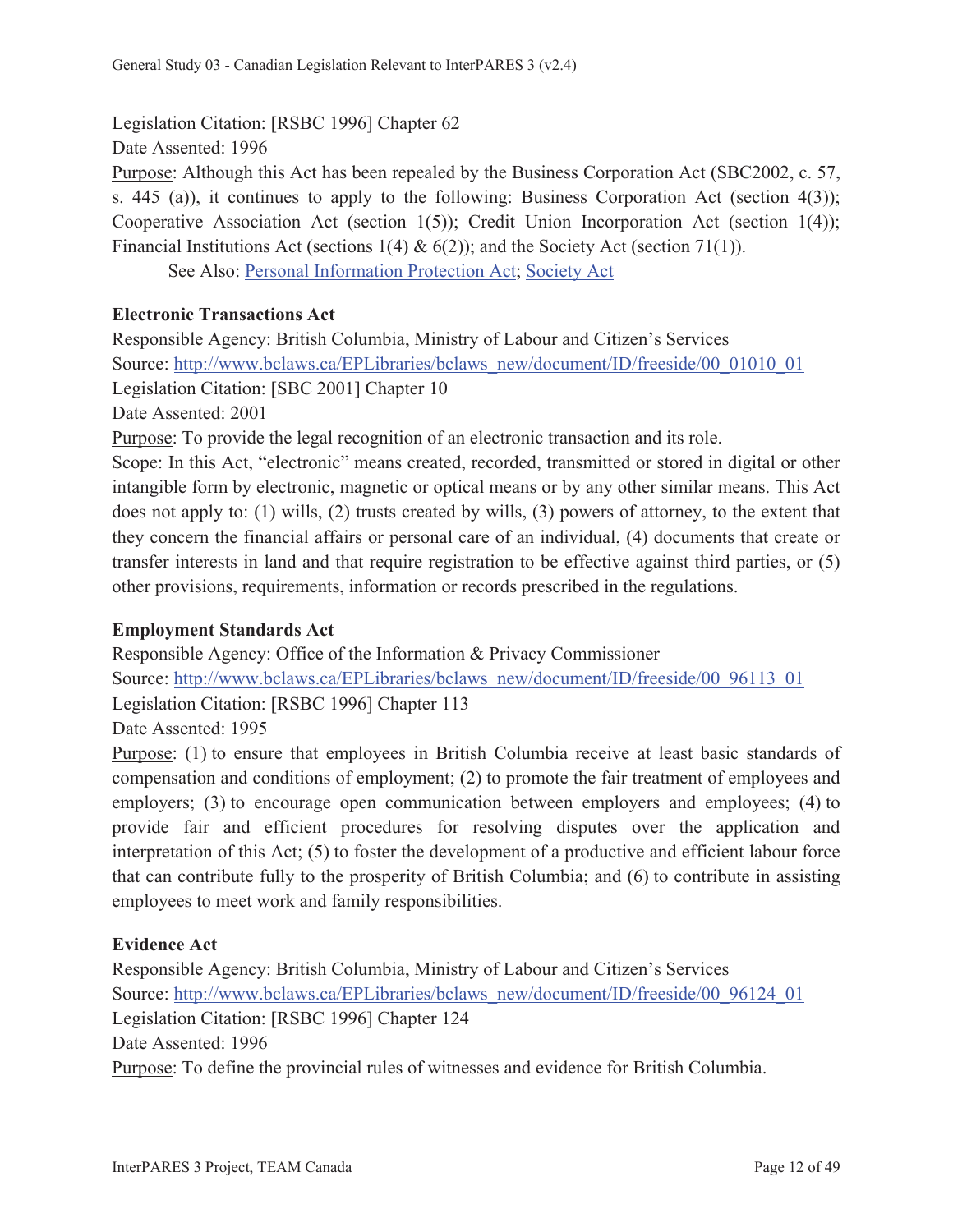## **Freedom of Information and Protection of Privacy Act (FIPPA)**

Responsible Agency: Office of the Information & Privacy Commissioner Source:

http://www.oipc.bc.ca/legislation/FIPPA/Freedom\_of\_Information\_and\_Protection\_of\_Privacy\_ Act(May\_2008).htm

Legislation Citation: [RSBC 1996] Chapter 165

Date Assented: 1996

Purpose: To make public bodies more accountable to the public and to protect personal privacy by: (1) giving the public a right of access to records, (2) giving individuals a right of access to, and a right to request correction of, personal information about themselves, (3) specifying limited exceptions to the rights of access, (4) preventing the unauthorized collection, use or disclosure of personal information by public bodies, and (5) providing for an independent review of decisions made under this Act.

Scope: This Act does not replace other procedures for access to information or limit in any way access to information that is not personal information and is available to the public.

See Also: Freedom of Information and Protection of Privacy Regulation; Committee of the Executive Council Regulation

#### **Freedom of Information and Protection of Privacy Regulation**

Responsible Agency: Office of the Information & Privacy Commissioner Source: http://www.oipc.bc.ca/legislation/FIPPA/BCReg323-93.pdf

Legislation Citation: 323/93

Date Assented: 1993

Purpose: To provide details regarding oral requests, who can request a record on behalf of a minor or another person, anthropological and historical sites, disclosure of health care information, consent to the disclosure of personal information, and the maximum fees for servicing a record.

See Also: Freedom of Information and Protection Act (FIPPA)

#### **Personal Information Protection Act (PIPA)**

Responsible Agency: Office of the Information & Privacy Commissioner

Source: http://www.oipc.bc.ca/legislation/PIPA/Personal\_Information\_Protection\_Act.htm

Legislation Citation: [SBC 2003] Chapter 63

Date Assented: 2003

Purpose: To govern the collection, use and disclosure of personal information by organizations in a manner that recognizes both the right of individuals to protect their personal information and the need of organizations to collect, use or disclose personal information for purposes that a reasonable person would consider appropriate in the circumstances.

See Also: Personal Information Protection Act Regulations; Society Act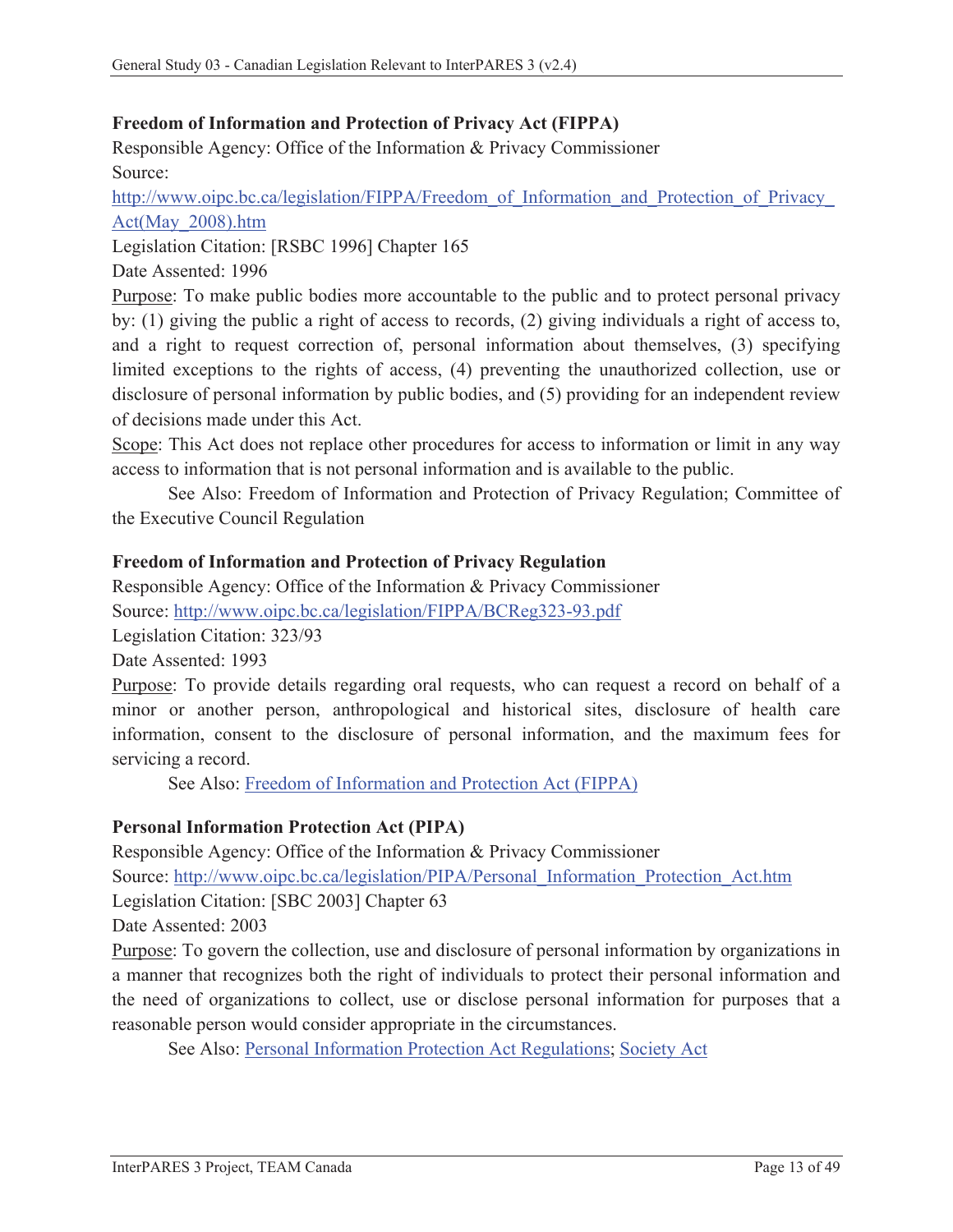#### **Personal Information Protection Act Regulations**

Responsible Agency: Office of the Information & Privacy Commissioner Source: http://www.bclaws.ca/EPLibraries/bclaws\_new/document/ID/freeside/00\_03063\_01 Legislation Citation: B.C. Reg. 473/2003, O.C. 1234/2003 Date Assented: 2003 Purpose: These regulations provide details regarding oral requests, who can request a record on behalf of a minor, other, or deceased person, determination of nearest relative, disclosure of

health care information, and prescribed source of public information.

See Also: Personal Information Protection Act

#### **Privacy Act**

Responsible Agency: British Columbia, Ministry of Labour and Citizen's Services Source: http://www.bclaws.ca/EPLibraries/bclaws\_new/document/ID/freeside/00\_96373\_01

Legislation Citation: [RSBC 1996] Chapter 373

Date Assented: 1996

Purpose: To define violation of privacy, exceptions to the violation of privacy, unauthorized use of name or portrait of another, and the actions to be taken in case of the violation.

#### Society Act<sup>6,7</sup>

Responsible Agency: British Columbia, Ministry of Labour and Citizen's Services Source: http://www.bclaws.ca/EPLibraries/bclaws\_new/document/ID/freeside/00\_96433\_01

Legislation Citation: [RSBC 1996] Chapter 433

Date Assented: 1996

Purpose: A society may be incorporated under this Act for any lawful purpose or purposes such as national, patriotic, religious, philanthropic, charitable, provident, scientific, fraternal, benevolent, artistic, educational, social, professional, agricultural, sporting or other useful purposes. Additionally, carrying on a business, trade, industry or profession as an incident to the purposes of a society is not prohibited by this section, but a society must not distribute any gain, profit or dividend or otherwise dispose of its assets to a member of the society without receiving full and valuable consideration except during winding up or on dissolution and then only as permitted by section 73.

See Also: Company Act; Personal Information Protection Act

*Manitoba (http://web2.gov.mb.ca/laws/index.php)*

#### **Archives and Recordkeeping Act**

Responsible Agency: Legislative Assembly of Manitoba Source: http://web2.gov.mb.ca/laws/statutes/ccsm/a132e.php Legislation Citation: C.C.S.M. c. A132

 6 CS01: BCIT. Research Questions, question #10 (p. 4).

<sup>7</sup> CS09: AMS. Contextual Analysis (p. 1).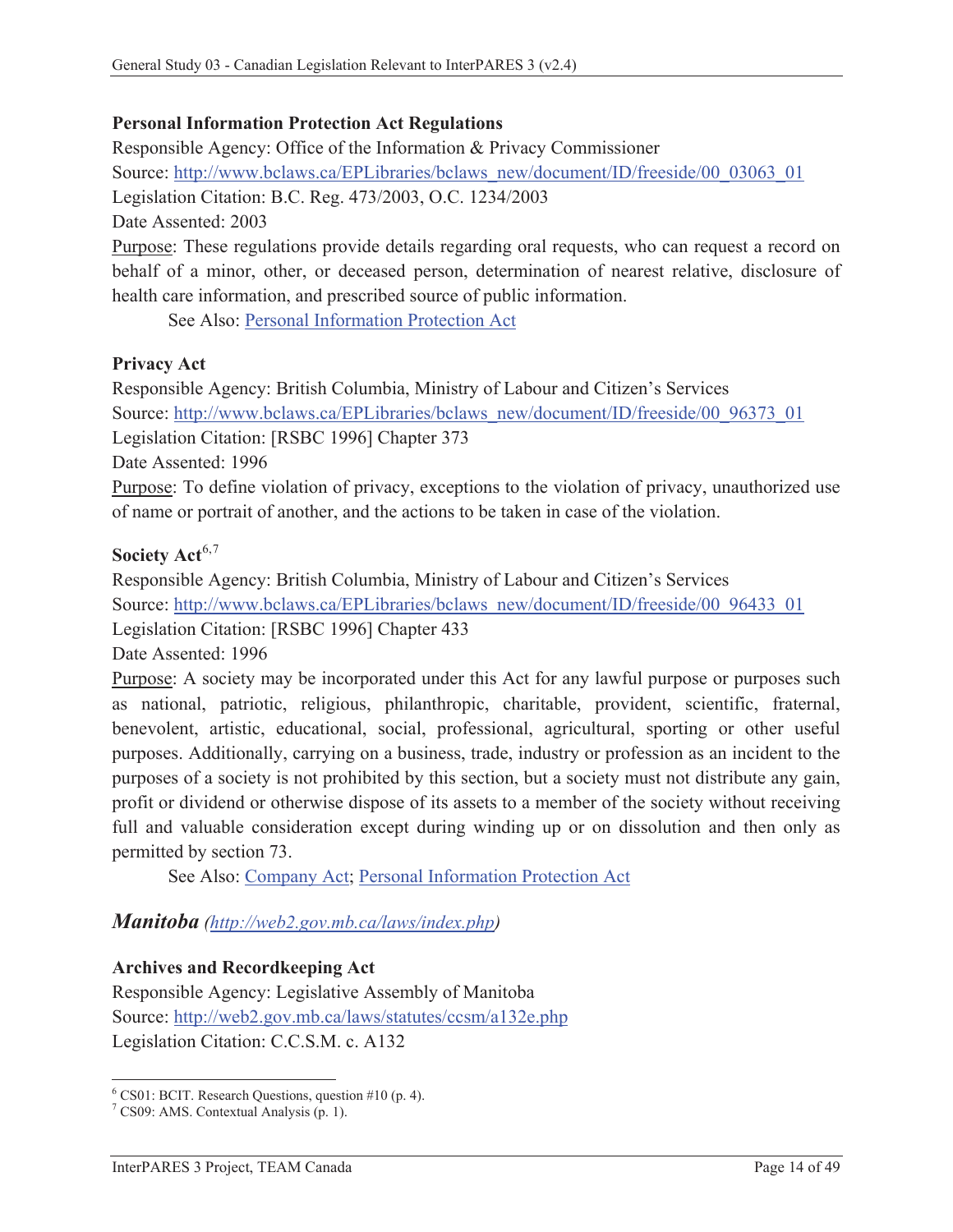Date Assented: 2001

Purpose: To define the purposes of the Archives and the duties and responsibilities of the archivists working therein.

#### **Evidence Act**

Responsible Agency: Legislative Assembly of Manitoba Source: http://web2.gov.mb.ca/laws/statutes/ccsm/e150e.php Legislation Citation: C.C.S.M. c. E150 Date Assented: 1987 Purpose: To define the provincial rules of witnesses and evidence for Manitoba.

### **Freedom of Information and Protection of Privacy Act**

Responsible Agency: Legislative Assembly of Manitoba Source: http://web2.gov.mb.ca/laws/statutes/ccsm/f175e.php Legislation Citation: C.C.S.M. c. F175 Date Assented: 1997

Purpose: (1) to allow any person a right of access to records in the custody or under the control of public bodies, subject to the limited and specific exceptions set out in this Act; (2) to allow individuals a right of access to records containing personal information about themselves in the custody or under the control of public bodies, subject to the limited and specific exceptions set out in this Act; (3) to allow individuals a right to request corrections to records containing personal information about themselves in the custody or under the control of public bodies; (4) to control the manner in which public bodies may collect personal information from individuals and to protect individuals against unauthorized use or disclosure of personal information by public bodies; and (5) to provide for an independent review of the decisions of public bodies under this Act.

## *New Brunswick (http://www.gnb.ca/0062/acts)*

#### **Archives Act**

Responsible Agency: New Brunswick Department of Supply and Services Source: http://www.gnb.ca/0062/acts/acts/a-11-1.htm

Legislation Citation: Chapter A-11.1

Date Assented: 1977

Purpose: The Archives are to consist of all the records in the care, custody and control of the Provincial Archivist at the coming into force of this Act, all records that under this or any other Act are placed in the care, custody and control of the Provincial Archivist and books, papers and records vested in Her Majesty under the *Public Records Act*.

See Also: Public Records Act (New Brunswick)

#### **Evidence Act**

Responsible Agency: New Brunswick Attorney General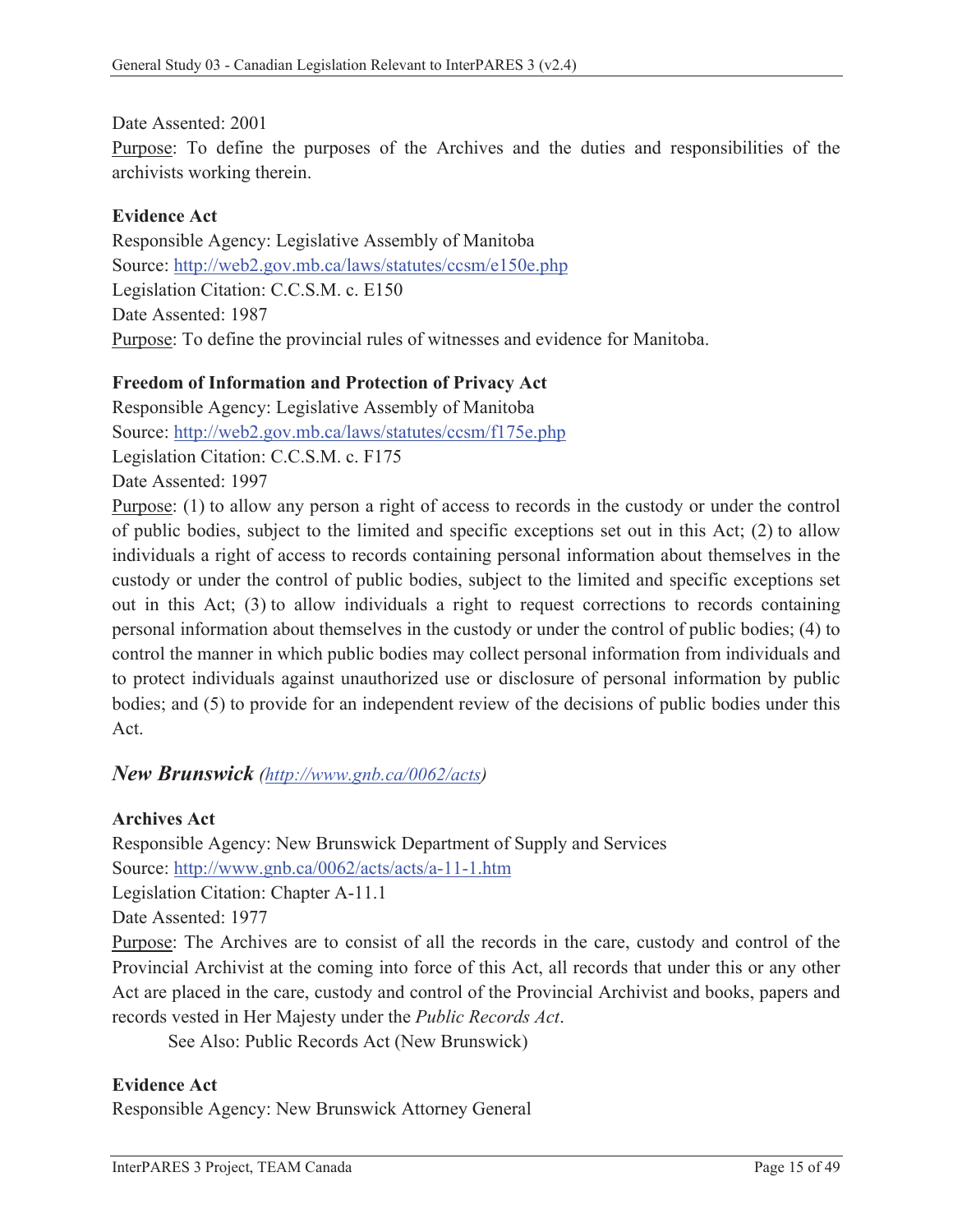Source: http://www.gnb.ca/0062/acts/acts/e-11.htm

Legislation Citation: R.S.N.B. 1973, Chapter E-11

Date Assented: 1973

Purpose: To define the provincial rules of witnesses and evidence for New Brunswick.

Related Section(s):

**47(1)-(4)**, Electronically Stored Information:

**47.1(2)** Where a document kept or held by a person is copied by a process of electronic imaging or similar process and is recorded or stored electronically in the course of an established practice in order to keep a permanent record of the document, a printout of the document generated by or produced from a computer record or other electronic medium is admissible in evidence in all cases and for all purposes for which the original document would have been admissible.

**47.1(3)** A printout described in subsection (2) is not admissible in evidence unless (a) the original document was copied by a process of electronic imaging or similar process and was recorded or stored electronically in the course of an established practice in order to keep a permanent record of it, (b) the original document was destroyed after being copied and recorded or stored in accordance with paragraph (a), and (c) the printout is a true copy of the original document.

**47.1(4)** Proof of compliance with the requirements of this section may be given by any person who has knowledge, or who has informed himself or herself, of the facts, either orally or by affidavit sworn before a notary public, and unless the court otherwise orders, a notarial copy of any such affidavit is admissible in evidence in lieu of the original affidavit.

## **Protection of Personal Information Act**

Responsible Agency: New Brunswick Department of Supply and Services Source: http://www.gnb.ca/0062/acts/acts/p-19-1.htm

Legislation Citation: Chapter P-19.1

Date Assented: 1998

Purpose: Information that relates to an identifiable individual but is collected, used or disclosed in a form in which the individual is not identifiable is not personal information when so collected, used or disclosed.

## **Public Records Act**

Responsible Agency: New Brunswick Attorney General Source: http://www.gnb.ca/0062/acts/acts/p-24.htm Legislation Citation: Chapter P-24 Date Assented: 2005

Purpose: To define public records for New Brunswick and the process that occurs if public records have been wrongfully taken or withheld.

See Also: Archives Act (New Brunswick)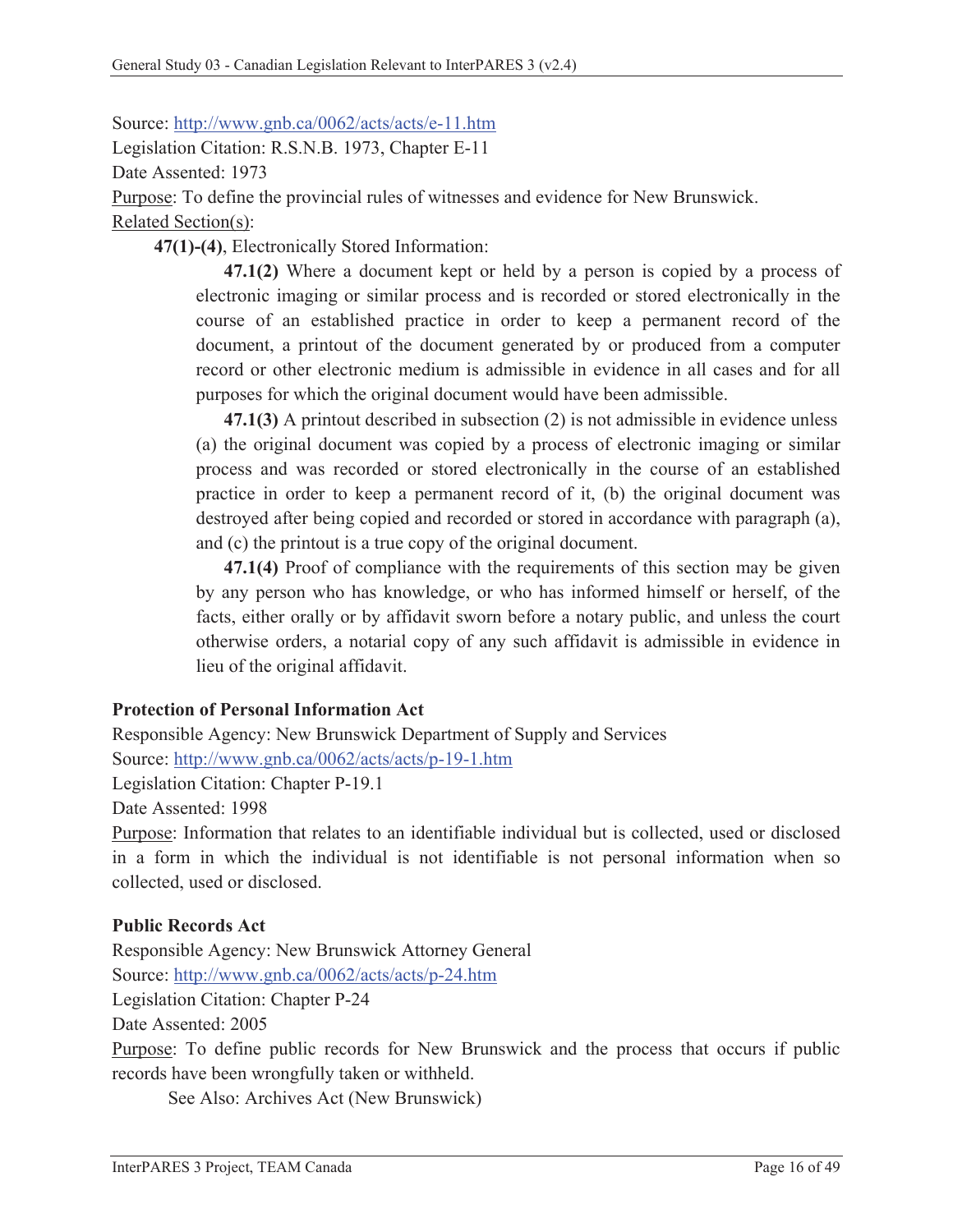### **Right to Information Act**

Responsible Agency: New Brunswick Executive Council Source: http://www.gnb.ca/0062/acts/acts/r-10-3.htm Legislation Citation: Chapter R-10.3 Date Assented: 1978

Purpose: To entitle every person to request and receive information relating to the public business of the Province, including, without restricting the generality of the foregoing, any activity or function carried on or performed by any department to which this Act applies.

### *Newfoundland and Labrador (http://www.justice.gov.nl.ca/just/legcounsel.htm)*

#### **Access to Information and Protection of Privacy Act**

Responsible Agency: Department of Justice and House of Assembly Source: http://www.assembly.nl.ca/legislation/sr/statutes/a01-1.htm Legislation Citation: SNL2002 Chapter A-1.1

Date Assented: 2002

Purpose: To make public bodies more accountable to the public and to protect personal privacy by: (1) giving the public a right of access to records; (2) giving individuals a right of access to, and a right to request correction of, personal information about themselves; (3) specifying limited exceptions to the right of access; (4) preventing the unauthorized collection, use or disclosure of personal information by public bodies; and (5) providing for an independent review of decisions made by public bodies under this Act.

#### Relevant Section(s):

**Section 10** – Access to Records in Different or Electronic Form

**10. (1)** Where the requested information is in electronic form in the custody or under the control of a public body, the head of the public body shall produce a record for the applicant where

 (a) it can be produced using the normal computer hardware and software and technical expertise of the public body; and

 (b) producing it would not interfere unreasonably with the operations of the public body.

**10. (2)** Where a record exists, but not in the form requested by the applicant, the head of the public body may create a record in the form requested where the head is of the opinion that it would be simpler or less costly for the public body to do so.

#### **Evidence Act**

Responsible Agency: House of Assembly Source: http://www.assembly.nl.ca/legislation/sr/statutes/e16.htm Legislation Citation: RSNL1990 Chapter E - 16 Date Assented: 1990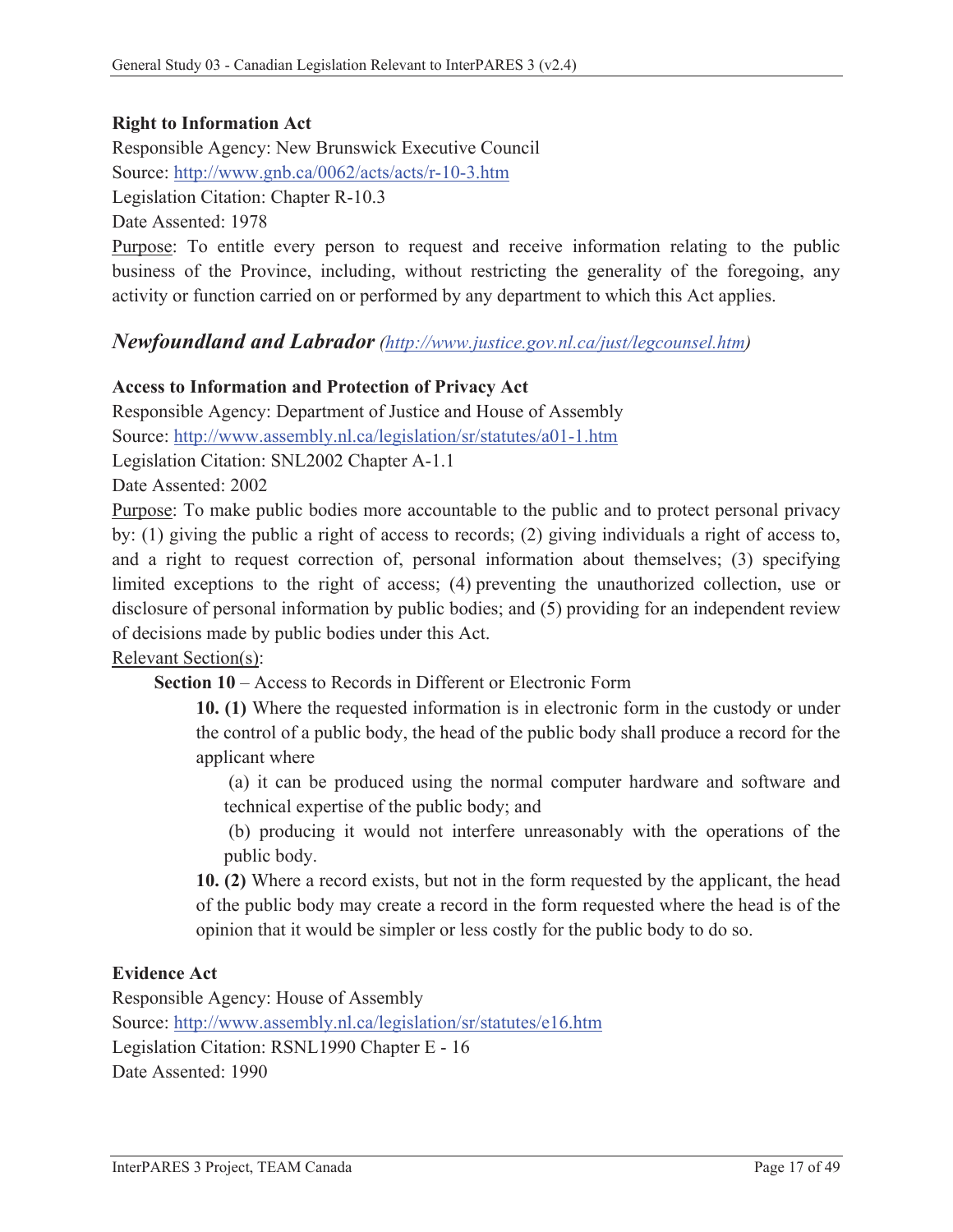Purpose: To define the provincial rules of witnesses and evidence for Newfoundland and Labrador.

#### **Privacy Act**

Responsible Agency: House of Assembly Source: http://www.assembly.nl.ca/legislation/sr/statutes/p22.htm Legislation Citation: RSNL1990 Chapter P-22 Date Assented: 1995

Purpose: This Act covers the legal issues involved with the Violation of privacy declared as: 3. (1) It is a tort, actionable without proof of damage, for a person, willfully and without a claim of right, to violate the privacy of an individual. (2) The nature and degree of privacy to which an individual is entitled in a situation or in relation to a matter is that which is reasonable in the circumstances, regard being given to the lawful interests of others; and in determining whether the act or conduct of a person constitutes a violation of the privacy of an individual, regard shall be given to the nature, incidence, and occasion of the act or conduct and to the relationship, whether domestic or other, between the parties.

*Northwest Territories (http://www.justice.gov.nt.ca/Legislation/SearchLeg&Reg.shtml)*

### **Access to Information and Protection of Privacy Act**

Responsible Agency: Department of Justice Source:

http://www.justice.gov.nt.ca/Legislation/..%5CPDF%5CACTS%5CAccess\_to\_Information.pdf Legislation Citation: S.N.W.T. 1994, c.20

Date Assented: 1996

Purpose: To make public bodies more accountable to the public and to protect personal privacy by: (1) giving the public a right of access to records held by public bodies; (2) giving individuals a right of access to, and a right to request correction of, personal information about themselves held by public bodies; (3) specifying limited exceptions to the rights of access; (4) preventing the unauthorized collection, use or disclosure of personal information by public bodies; and (5) providing for an independent review of decisions made under this Act.

#### **Archives Act**

Responsible Agency: Department of Justice

Source: http://www.justice.gov.nt.ca/Legislation/..%5CPDF%5CACTS%5CArchives.pdf Legislation Citation: R.S.N.W.T. 1988, c.A-6

Date Assented: 1999

Purpose: 5. (1) The Northwest Territories Archives are established and shall consist of (a) all records under the care, custody and control of the Archivist on December 3, 1981; and (b) all other records that are placed under the care, custody or control of the Archivist under this or any other Act or under an agreement that the Archivist enters into. (2) The Archivist is responsible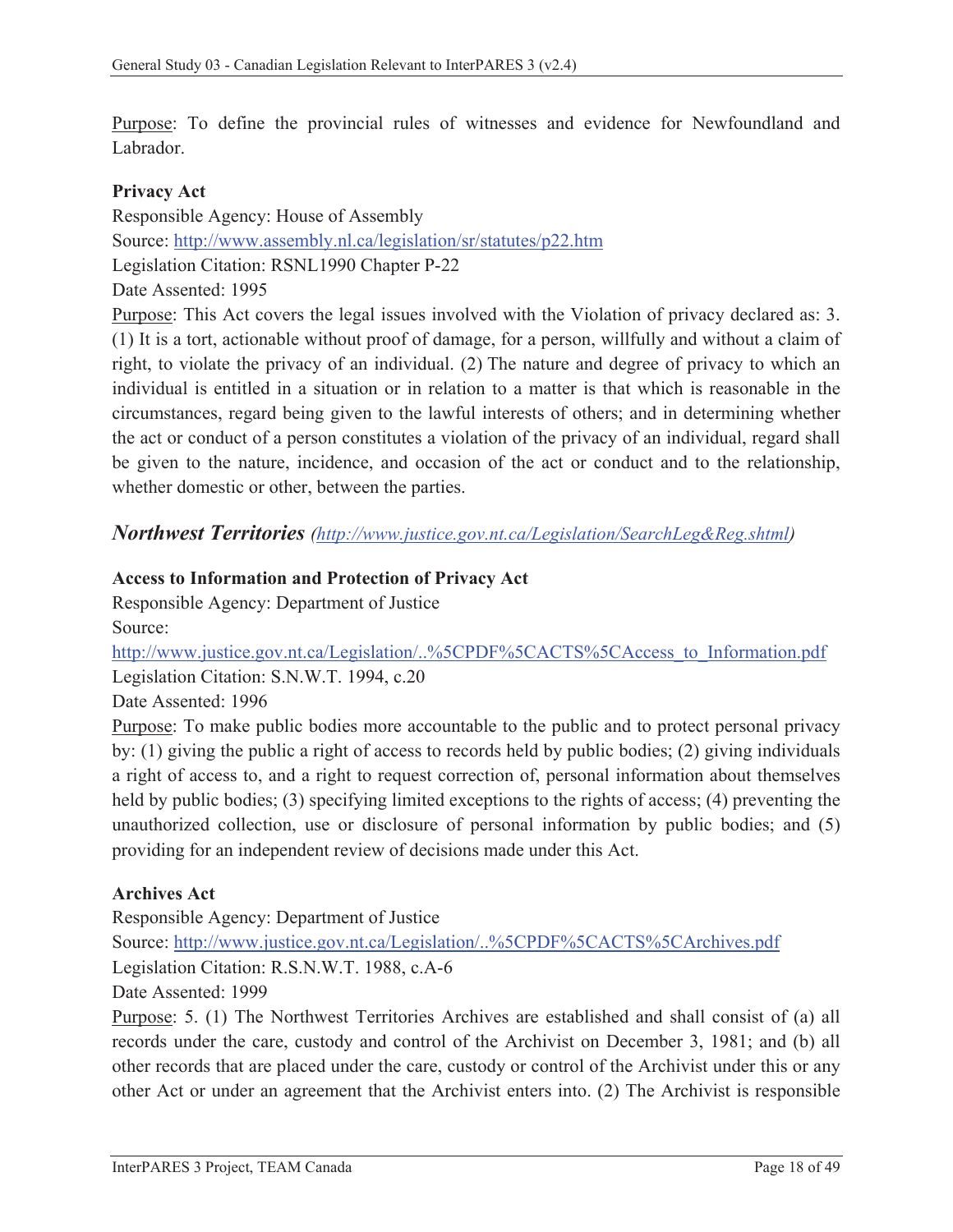for the safekeeping of every public record that is transferred to the Archivist under this section. (3) Public records transferred to the Archivist under this section shall be made available to the public in accordance with the regulations.

### **Evidence Act**

Responsible Agency: House of Assembly Source: http://www.justice.gov.nt.ca/PDF/ACTS/Evidence.pdf Legislation Citation: R.S.N.W.T. 1988, c.E-8 Date Assented: 1988 Purpose: To define the provincial rules of witnesses and evidence for the Northwest Territories.

### *Nova Scotia (http://gov.ns.ca/legislature/legc)*

#### **Evidence Act**

Responsible Agency: Office of the Legislative Counsel Source: http://www.gov.ns.ca/LEGISLATURE/legc/bills/60th\_2nd/3rd\_read/b012.htm Legislation Citation: R.S., c. 154, s. 1 Date Assented: 1989 Amended 2007 Purpose: To define the provincial rules of witnesses and evidence for Nova Scotia. Relevant Section(s):

**Section 23:** Electronic Records

#### **Freedom of Information and Protection of Privacy Act**

Responsible Agency: Office of the Legislative Counsel Source: http://www.gov.ns.ca/legislature/legc/statutes/freedom.htm Legislation Citation: 1993, c. 5, s. 1 Date Assented: 1993

Purpose: To ensure that public bodies are fully accountable to the public; provide for the disclosure of all government information with necessary exemptions, that are limited and specific; and protect the privacy of individuals with respect to personal information about themselves held by public bodies and to provide individuals with a right of access to that information.

#### **Personal Information International Disclosure Protection Act**

Responsible Agency: Office of the Legislative Counsel Source: http://www.gov.ns.ca/legislature/legc/bills/60th\_1st/3rd\_read/b019.htm Legislation Citation: 2006, c. 3, s. 1 Date Assented: 2006

Purpose: To protect the personal information of citizens of Nova Scotia from disclosure outside Canada Archives of Nova Scotia. It applies to all records in the custody or under the control of a public body, including court administration records.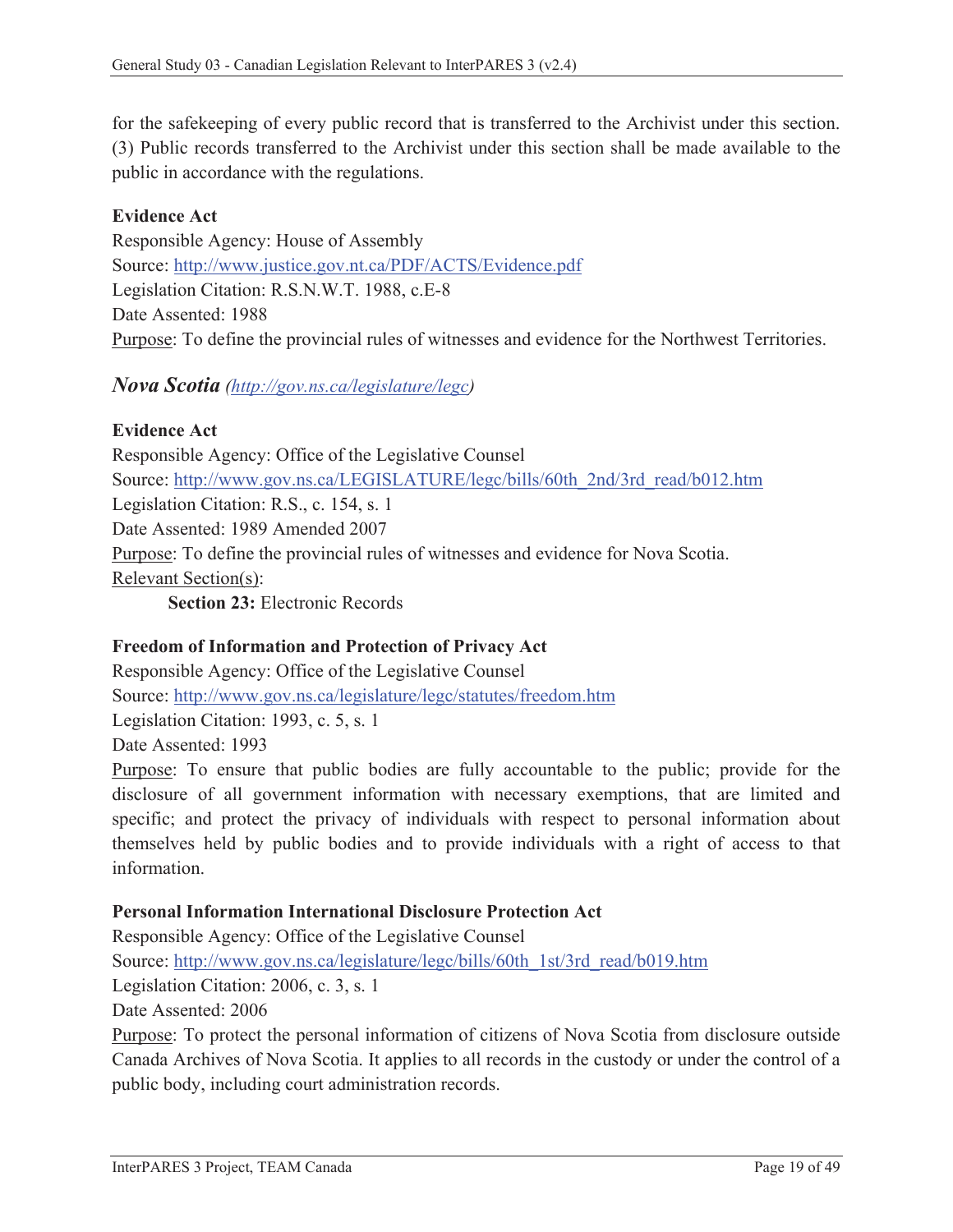## **Public Archives Act**

Responsible Agency: Office of the Legislative Counsel Source: http://www.gov.ns.ca/legislature/legc/statutes/pubarch.htm Legislation Citation: 1998, c. 24, s. 1 Date Assented: 1998 Purpose: To establish a central agency of Government to be known as the Public Archives of Nova Scotia.

### *Nunavut (http://www.assembly.nu.ca)*

#### **Access to Information and Protection of Privacy Act**

Responsible Agency: Department of Justice

Source: http://action.attavik.ca/home/justice-gn/attach-en\_conlaw\_postdiv/consSNWT1994c203.pdf Legislation Citation: S.N.W.T. 1994, c.20

Date Assented: 1996

Purpose: To make public bodies more accountable to the public and to protect personal privacy by: (1) giving the public a right of access to records held by public bodies; (2) giving individuals a right of access to, and a right to request correction of, personal information about themselves held by public bodies; (3) specifying limited exceptions to the rights of access; (4) preventing the unauthorized collection, use or disclosure of personal information by public bodies; and (5) providing for an independent review of decisions made under this Act.

#### **Archives Act**

Responsible Agency: Department of Justice

Source: http://action.attavik.ca/home/justice-gn/attach-en\_conlaw\_postdiv/consRSNWT1988cA-6.pdf

Legislation Citation: R.S.N.W.T. 1988, c.A-6

Date Assented: 1999

Purpose: To establish the Northwest Territories Archives and defines it purposes, duties and obligations to the territories.

#### **Evidence Act**

Responsible Agency: Department of Justice Source: http://action.attavik.ca/home/justice-gn/attach-en\_conlaw\_postdiv/consRSNWT1988cE-81.pdf Legislation Citation: R.S.N.W.T. 1988, c.E-8 Date Assented: 1988

Purpose: To define the provincial rules of witnesses and evidence for the Northwest Territories.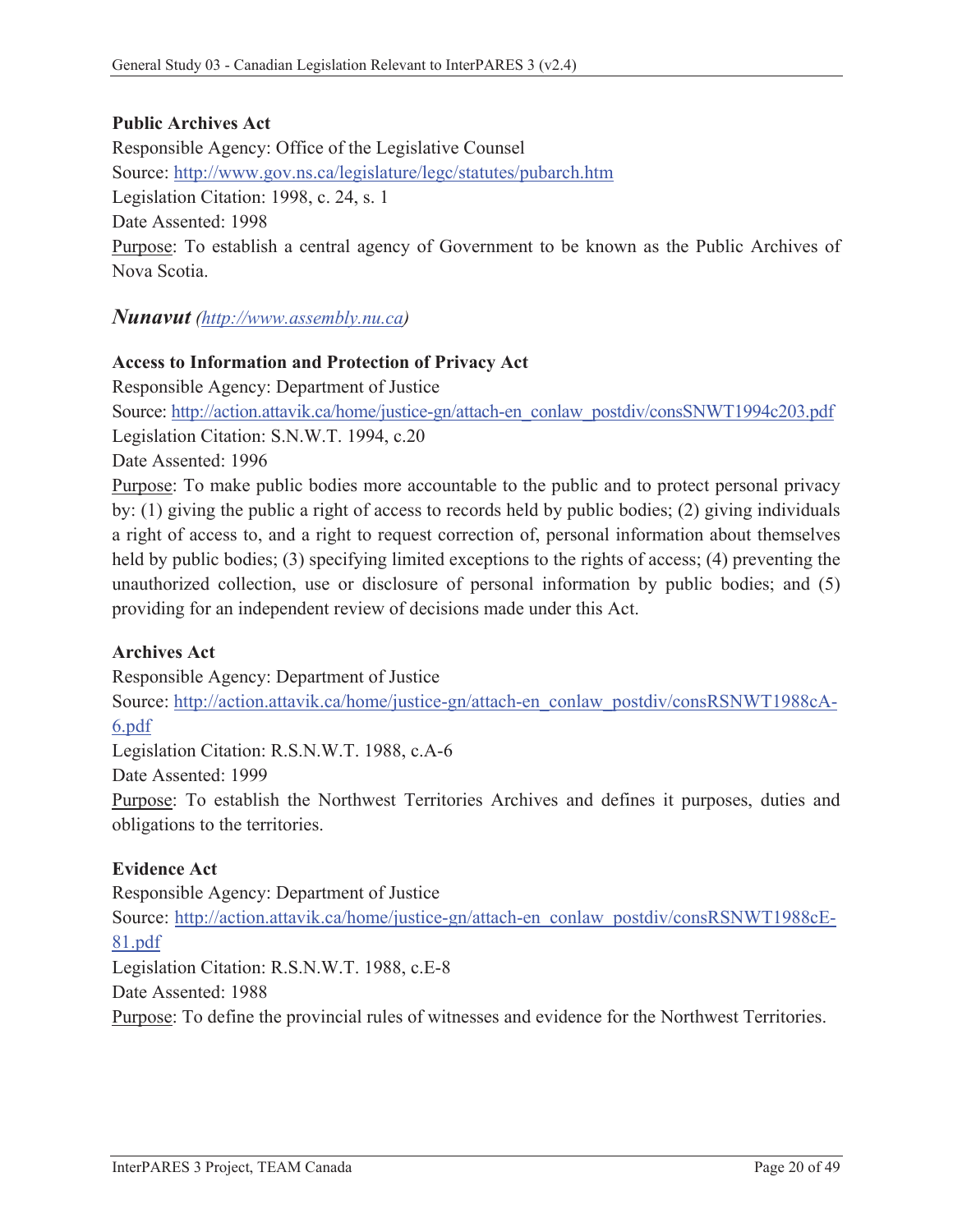## *Ontario (http://www.e-laws.gov.on.ca)*

### **Archives and Recordkeeping Act**

Responsible Agency: Ontario Government Source: http://www.e-laws.gov.on.ca/html/statutes/english/elaws\_statutes\_06a34\_e.htm Legislation Citation: S.O. 2006, c. 34, Sch. A, amended : 2009, c. 33, Sched. 6, s. 40. Date Assented: 2006 Purpose: (1) to ensure that the public records of Ontario are managed, kept and preserved in a useable form for the benefit of present and future generations; (2) to foster government

accountability and transparency by promoting and facilitating good recordkeeping by public bodies; and (3) to encourage the public use of Ontario's archival records as a vital resource for studying and interpreting the history of the province.

#### **Electronic Commerce Act**

Responsible Agency: Ontario Government Source: http://www.e-laws.gov.on.ca/html/statutes/english/elaws\_statutes\_00e17\_e.htm Legislation Citation: S.O. 2000, Chapter 17 Date Assented: 2000 Purpose: To outline the legal use and exchange of electronic information or documents. Scope: The Act includes the following sections: Functional Equivalency Rules; Public Bodies; Electronic Transactions and Electronic Agents; Contracts for the Carriage of Goods; Forms; and Application of Act.

## **Evidence Act**

Responsible Agency: Ontario Government Source: http://www.e-laws.gov.on.ca/html/statutes/english/elaws\_statutes\_90e23\_e.htm Legislation Citation: R.S.O. 1990, c. E.23, amended 2009, c. 33, Sched. 2, s. 32. Date Assented: 1990 Purpose: To define the provincial rules of witnesses and evidence for Ontario.

## **Freedom of Information and Protection of Privacy Act**

Responsible Agency: Ontario Government Source: http://www.e-laws.gov.on.ca/html/statutes/english/elaws\_statutes\_90f31\_e.htm Legislation Citation: R.S.O. 1990, c. F.31 amended 2008, c. 15, s. 86. Date Assented: 1992

Purpose: (1) to provide a right of access to information under the control of institutions in accordance with the principles that, (a) information should be available to the public, (b) necessary exemptions from the right of access should be limited and specific, and (c) decisions on the disclosure of government information should be reviewed independently of government; and (2) to protect the privacy of individuals with respect to personal information about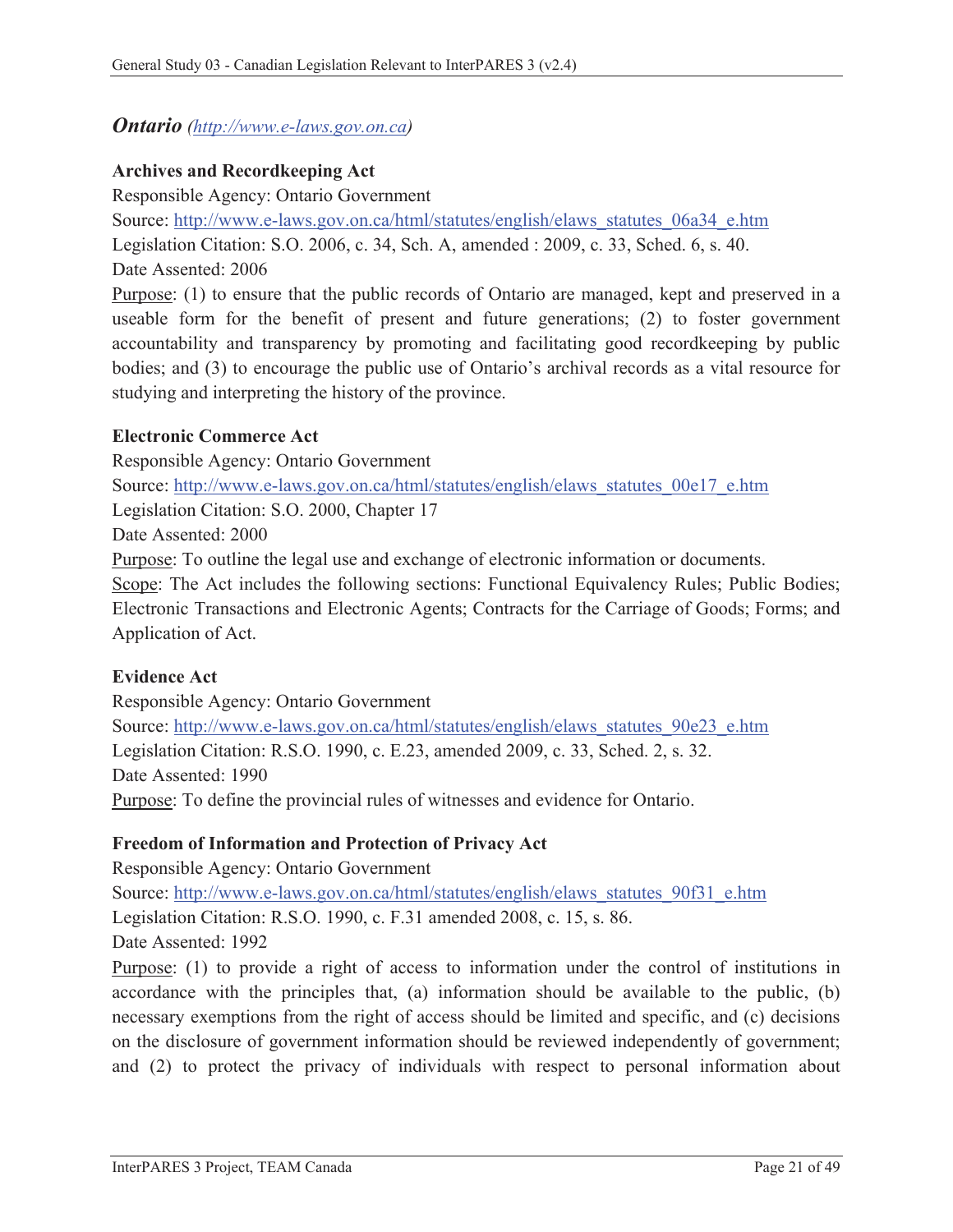themselves held by institutions and to provide individuals with a right of access to that information.

## *Prince Edward Island (http://www.gov.pe.ca/law/statutes/index.php3)*

## **Archives and Records Act**

Responsible Agency: Minister of Communities, Cultural Affairs and Labour Source: http://www.gov.pe.ca/law/statutes/pdf/a-19\_1.pdf

Legislation Citation: 2001 c.28, R.S.P.E.I. 1988, A-19.1

Date Assented: 1988

Purpose: (1) to vest the records of public bodies in the Government; (2) to provide for the comprehensive and accurate description and classification of records in the custody or under the control of a public body; and (3) to authorize the retention and disposition of the records of public bodies.

## **Electronic Evidence Act**

Responsible Agency: Office of the Attorney General Source: http://www.gov.pe.ca/law/statutes/pdf/a-19\_1.pdf

Legislation Citation: 2001 c.32, R.S.P.E.I. 1988, E-4.3

Date Assented: 1988

Purpose: To define the provincial rules for using electronic evidence in court for Prince Edward Island.

Relevant Section(s):

**2.(1)** This Act does not modify any common law or statutory rule relating to the admissibility of records, except the rules relating to authentication and best evidence. (2) A court may have regard to evidence adduced under this Act in applying any common law or statutory rule relating to the admissibility of records.

**3.** The person seeking to introduce an electronic record in any legal proceeding has the burden of proving its authenticity by evidence capable of supporting a finding that the electronic record is what the person claims it to be.

#### **Evidence Act**

Responsible Agency: Office of the Attorney General Source: http://www.gov.pe.ca/law/statutes/pdf/e-11.pdf Legislation Citation: R.S.P.E.I. 1988, E-11 Purpose: To define the provincial rules of witnesses and evidence for Prince Edward Island.

#### **Freedom of Information and Protection of Privacy Act**

Responsible Agency: Office of the Attorney General Source: http://www.gov.pe.ca/law/statutes/pdf/e-11.pdf Legislation Citation: 2001 c.37, R.S.P.E.I. 1988, F-15.01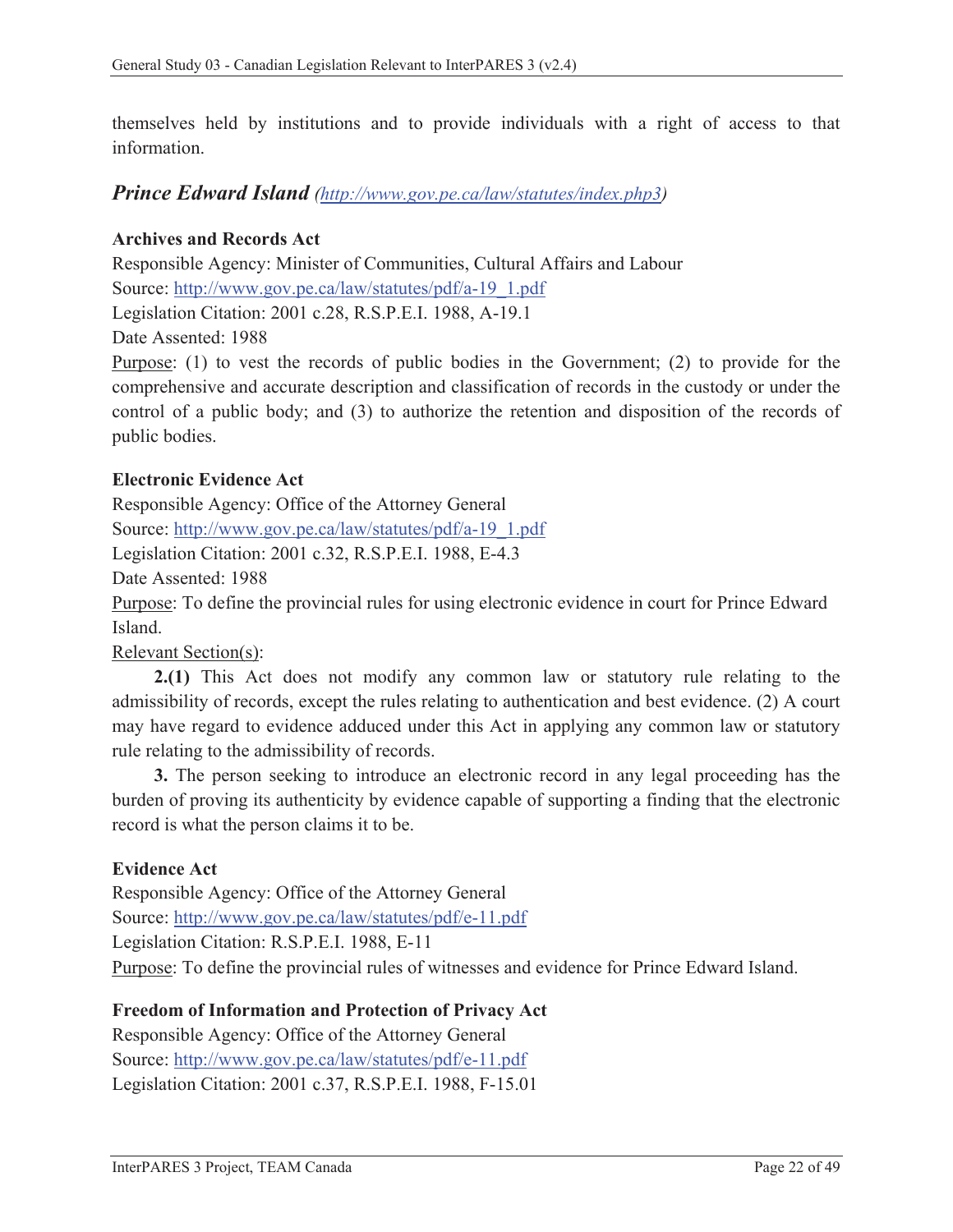Purpose: (1) to allow any person a right of access to the records in the custody or under the control of a public body subject to limited and specific exceptions as set out in this Act; (2) to control the manner in which a public body may collect personal information from individuals, to control the use that a public body may make of that information and to control the disclosure by a public body of that information; (3) to allow individuals, subject to limited and specific exceptions as set out in this Act, a right of access to personal information about themselves that is held by a public body; (4) to allow individuals a right to request corrections to personal information about themselves that is held by a public body; and (5) to provide for independent reviews of decisions made by public bodies under this Act and the resolution of complaints under this Act.

### *Quebec (http://www.publicationsduquebec.gouv.qc.ca/accueil.en.html)*

### **An Act respecting Access to documents held by public bodies and the Protection of personal information**

Responsible Agency: ??

Source:

http://www2.publicationsduquebec.gouv.qc.ca/dynamicSearch/telecharge.php?type=2&file=/A\_ 2\_1/A2\_1\_A.html

Legislation Citation: R.S.Q., chapter A-2.1

Date Assented: 1982

Purpose: To outline the citizens' rights regarding access to personal information, restrictions to access, access procedures, and the protection of personal information.

Scope: This Act applies to documents kept by a public body in the exercise of its duties, whether it keeps them itself or through the agency of a third party; applies whether the documents are recorded in writing or print, on sound tape or film, in computerized form, or otherwise; and also applies to documents held by a professional order, to the extent provided by the Professional Code (chapter C-26). The Act declares that every person has a right of access, on request, to the documents held by a public body.

## **Archives Act**

Responsible Agency: ?? Source: http://www2.publicationsduquebec.gouv.qc.ca/dynamicSearch/telecharge.php?type=2&file=/A\_ 21\_1/A21\_1\_A.html Legislation Citation: R.S.Q., chapter A-21.1 Date Assented: 1983 Purpose: To establish the Bibliothèque et Archives nationales du Québec and to define it purposes, duties and obligations to the province.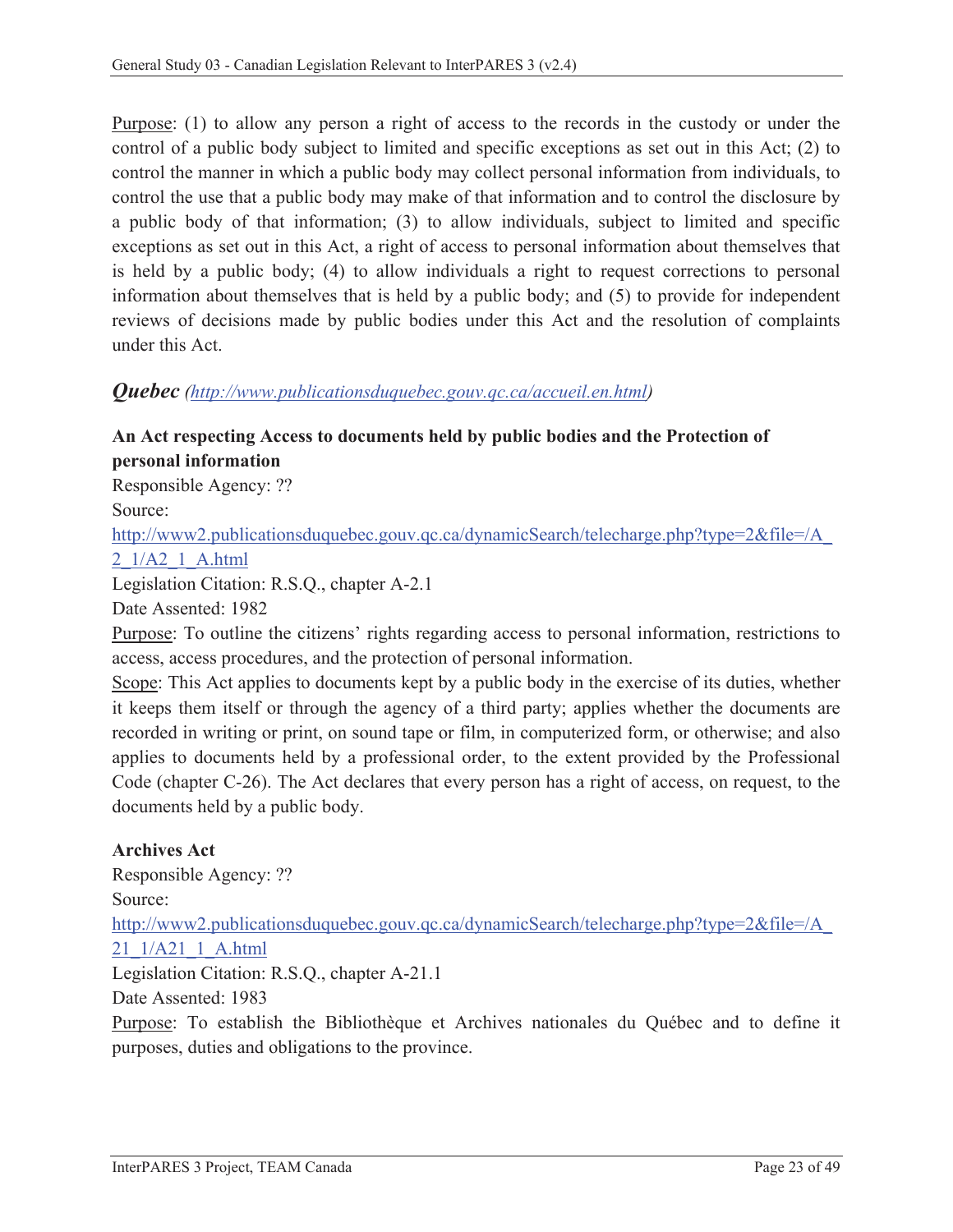#### **An Act to establish a legal framework for information technology**

Responsible Agency: ?? Source: http://www2.publicationsduquebec.gouv.qc.ca/dynamicSearch/telecharge.php?type=2&file=/C\_ 1\_1/C1\_1\_A.html

Legislation Citation: R.S.Q., chapter C-1.1 Date Assented: 2001

Purpose: To ensure: (1) the legal security of documentary communications between persons, associations, partnerships and the State, regardless of the medium used; (2) the coherence of legal rules and their application to documentary communications using media based on information technology, whether electronic, magnetic, optical, wireless or other, or based on a combination of technologies; (3) the functional equivalence and legal value of documents, regardless of the medium used, and the interchangeability of media and technologies; (4) the linking of a person, an association, a partnership or the State with a technology-based document, by any means allowing them to be linked, such as a signature, or any means allowing them to be identified and, if need be, located, such as certification; and (5) concerted action for the harmonization of the technical systems, norms and standards involved in communications by means of technology-based documents and interoperability between different media and information technologies.

#### **An Act respecting the protection of personal information in the private sector**

Responsible Agency: ?? Source: http://www2.publicationsduquebec.gouv.qc.ca/dynamicSearch/telecharge.php?type=2&file=/P\_3 9\_1/P39\_1\_A.html Legislation Citation: R.S.Q., chapter P-39.1

Date Assented: 1993

Purpose: To establish, for the exercise of the rights conferred by articles 35 to 40 of the Civil Code concerning the protection of personal information, particular rules with respect to personal information relating to other persons which a person collects, holds, uses or communicates to third persons in the course of carrying on an enterprise within the meaning of article 1525 of the Civil Code.

Scope: The Act applies to such information whatever the nature of its medium and whatever the form in which it is accessible, whether written, graphic, taped, filmed, computerized, or other.

## *Saskatchewan (http://www.publications.gov.sk.ca/legislation.cfm)*

**Archives Act**  Responsible Agency: Source: http://www.publications.gov.sk.ca/details.cfm?p=9376&cl=5 Legislation Citation: Chapter A-26.1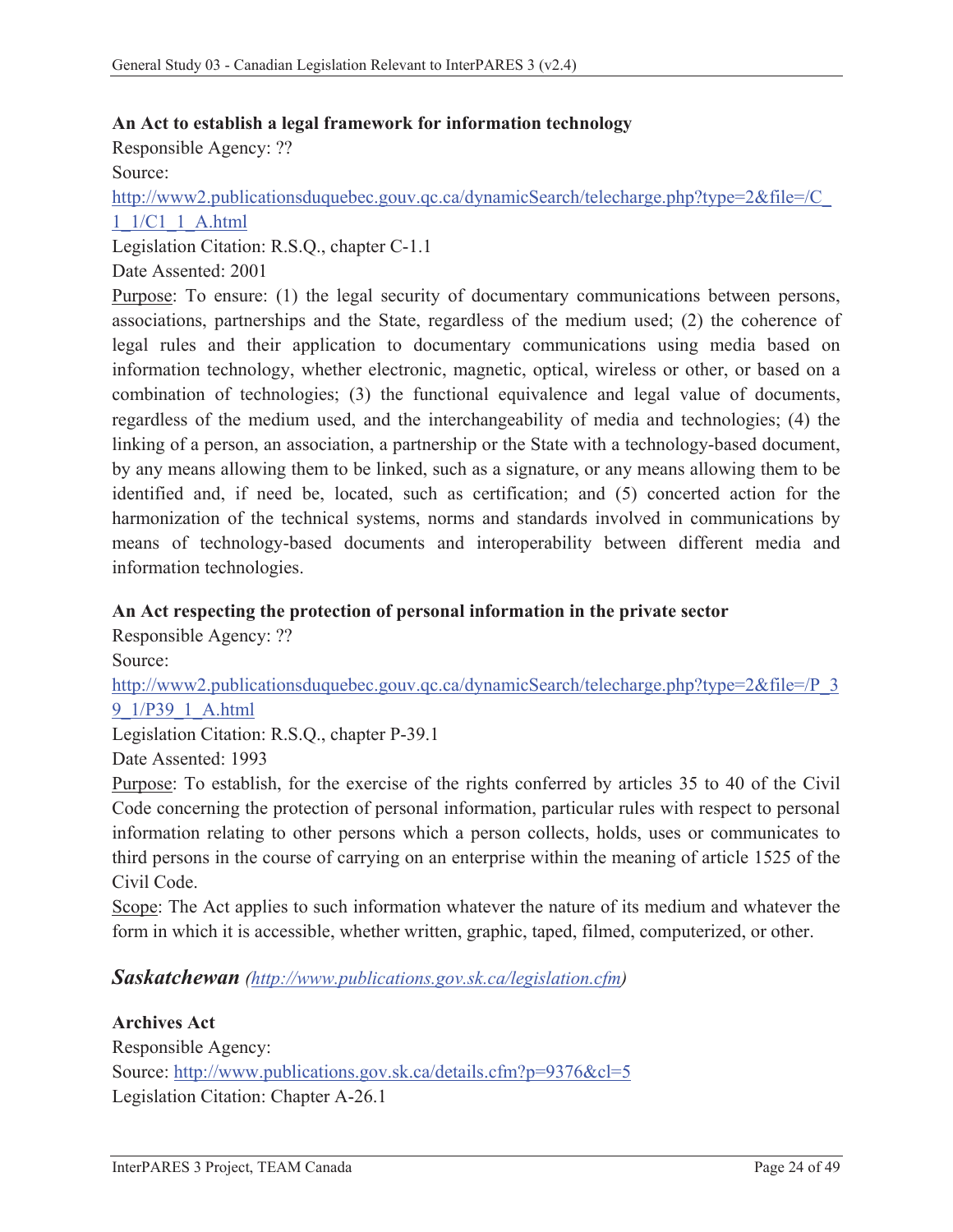Date Assented: 2004

Purpose: An Act respecting the Archives of Saskatchewan and making consequential amendments to other Acts.

#### **Electronic Information and Documents Act**

Responsible Agency: Justice and Attorney General Source: http://www.qp.gov.sk.ca/documents/English/Statutes/Statutes/E7-22.pdf Legislation Citation: Chapter E-7.22 Date Assented: 2000

Purpose: To facilitate the use and acceptance of electronic information by persons who wish to do so. The Act ensures that people who wish to deal with each other electronically can do so despite the existence of certain legal requirements that seem difficult to satisfy electronically (e.g., for writing, for signatures or for delivery by registered mail).

#### **Evidence Act**

Responsible Agency: Justice and Attorney General Source: http://www.qp.gov.sk.ca/documents/english/Statutes/Statutes/e11-2.pdf

Legislation Citation: Chapter E-11.2

Date Assented: 2006

Purpose: Replaces *The Saskatchewan Evidence Act* and *The Recording of Evidence by Sound Recording Machine Act*.

Scope: Applies to all matters over which the province has jurisdiction, including civil litigation, family law, and provincial offences. The Canada Evidence Act applies to all criminal proceedings and to other matters over which the Parliament of Canada has jurisdiction. The Act authorizes the court to order the examination of a witness or the production of a document, or both, for use in a trial; provides rules for the proof and admissibility of evidence; provides rules for the capacity of witnesses to give evidence, including the administering of oaths and affidavits; and includes special rules for determining the authenticity of certain documents, such as photographic film, financial institutions' books or records, and reports by medical practitioners.

#### **Freedom of Information and Protection of Privacy Act**

Responsible Agency: Justice and Attorney General

Source: http://www.qp.gov.sk.ca/documents/English/Statutes/Statutes/F22-01.pdf

Legislation Citation: Chapter F-22.01

Date Assented: 1990

Purpose: To allow citizens to apply for access to information possessed or controlled by government, subject to certain exemptions. The Act also establishes privacy rules for how the government may collect and use personal information.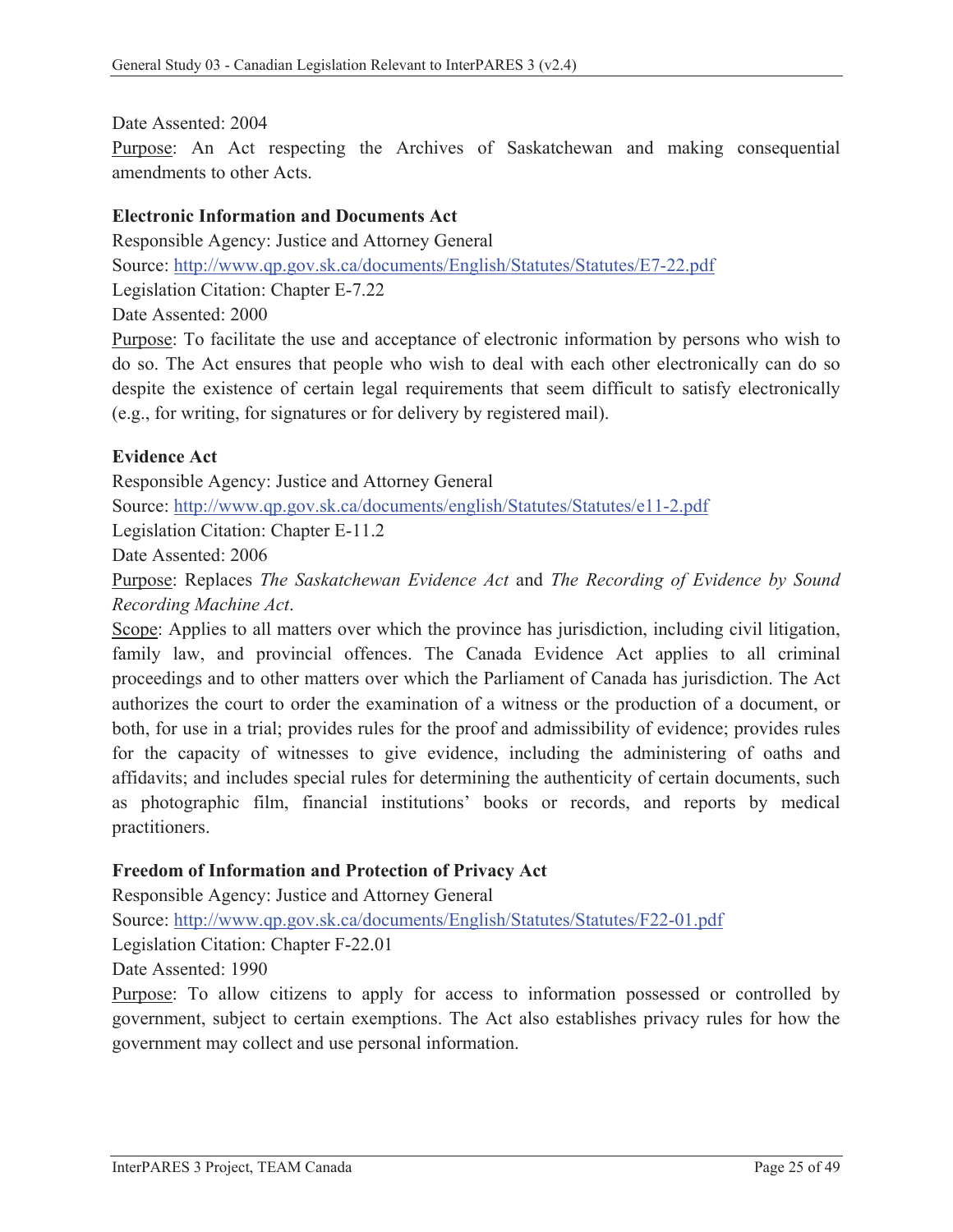#### **Local Authority Freedom of Information and Protection of Privacy Act**

Responsible Agency: Justice and Attorney General Source: http://www.qp.gov.sk.ca/documents/English/Statutes/Statutes/L27-1.pdf Legislation Citation: Chapter L-27.1 Date Assented: 1990

Purpose: To allow citizens, subject to certain exemptions, to apply for access to information possessed or controlled by a local authority, such as a municipality, board of education, hospital or special-care home. The Act also establishes privacy rules for how a local authority may collect and use personal information.

### *Yukon (http://www.gov.yk.ca/legislation)*

### **Access to Information and Protection of Privacy Act**

Responsible Agency:

Source: http://www.gov.yk.ca/legislation/acts/atipp.pdf

Legislation Citation: RSY 2002, c.1

Date Assented: 1996

Purpose: To make public bodies more accountable to the public and to protect personal privacy by: (1) giving the public a right of access to records held by public bodies; (2) giving individuals a right of access to, and a right to request correction of, personal information about themselves held by public bodies; (3) specifying limited exceptions to the rights of access; (4) preventing the unauthorized collection, use or disclosure of personal information by public bodies; and (5) providing for an independent review of decisions made under this Act.

#### **Archives Act**

Responsible Agency: Source: http://www.gov.yk.ca/legislation/acts/archives.pdf Legislation Citation: RSY 2002, c.9 Date Assented: ?? Purpose: An Act respecting the Archives of the Yukon and making consequential amendments to other Acts.

See Also: Records Management Regulations (O.I.C. 1985/17)

#### **Electronic Evidence Act**

Responsible Agency: Office of the Attorney General Source: http://www.gov.pe.ca/law/statutes/pdf/a-19\_1.pdf Legislation Citation: 2001 c.32, R.S.P.E.I. 1988, E-4.3 Date Assented: 1988 Purpose: To define the provincial rules for using electronic evidence in court for the Yukon. Relevant Section(s):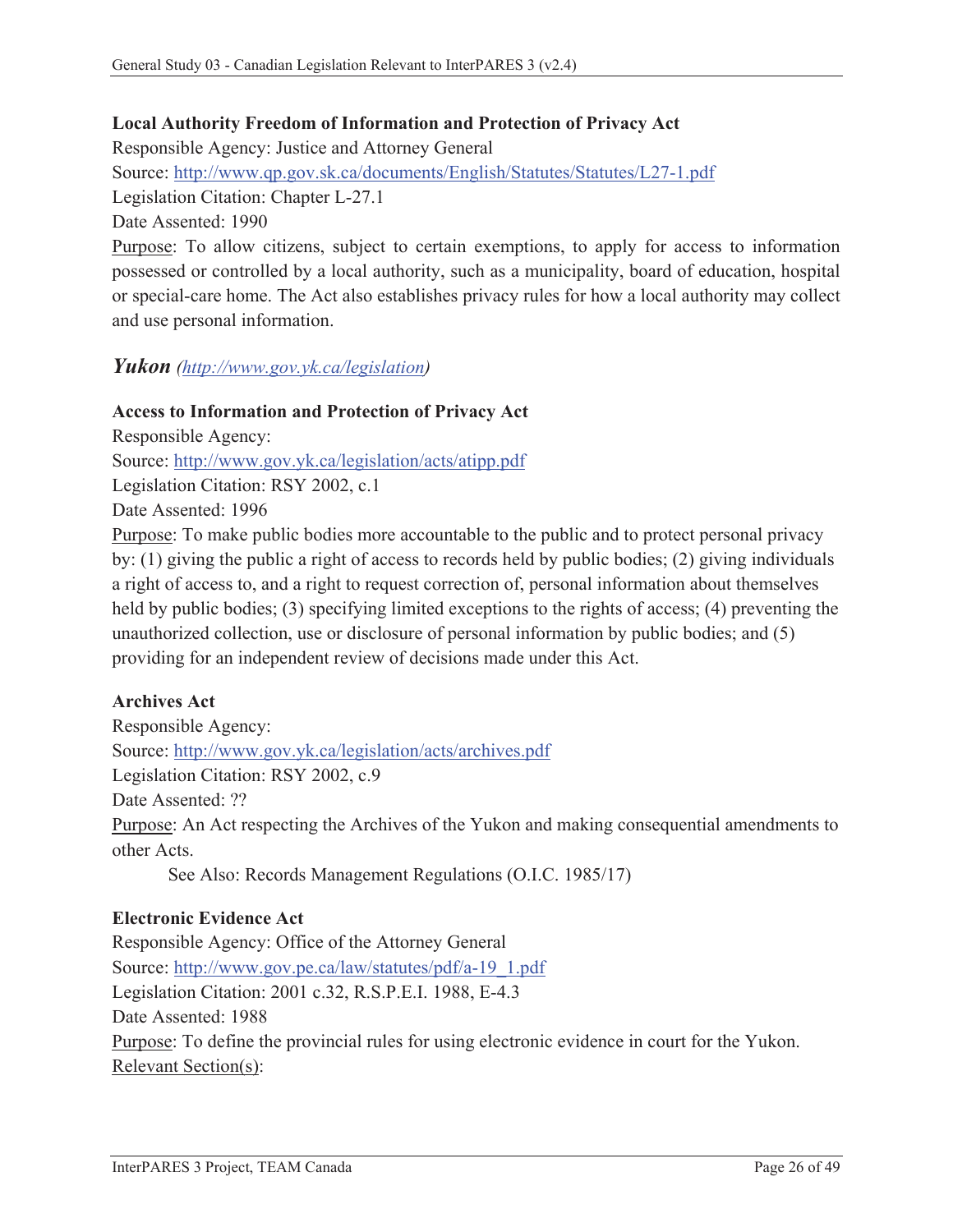**2.(1)** This Act does not modify any common law or statutory rule relating to the admissibility of records, except the rules relating to authentication and best evidence.

**2.(2)** A court may have regard to evidence adduced under this Act in applying any common law or statutory rule relating to the admissibility of records.

**3.** The person seeking to introduce an electronic record in any legal proceeding has the burden of proving its authenticity by evidence capable of supporting a finding that the electronic record is what the person claims it to be.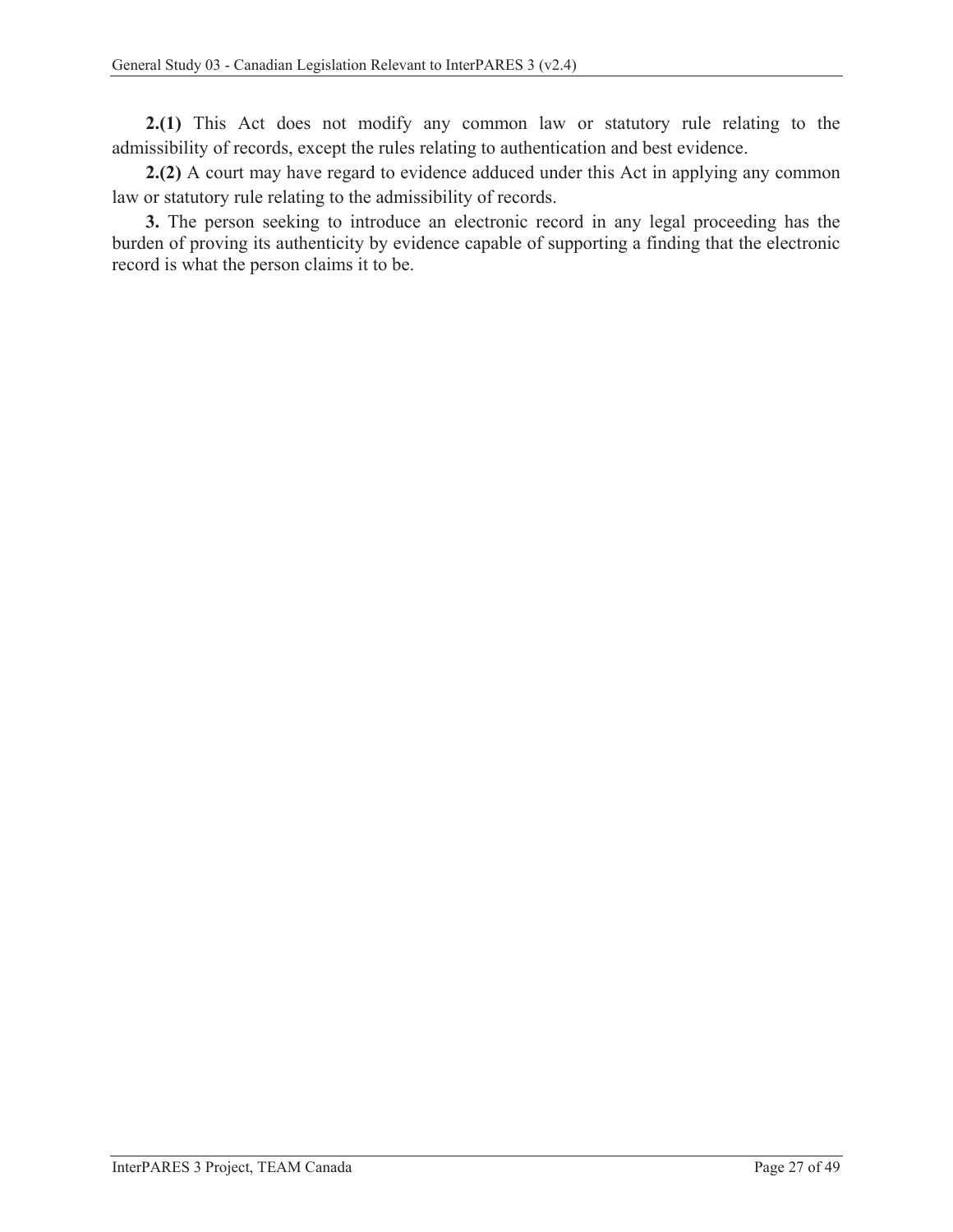## **Federal Policies**

*Note: Listed alphabetically by name.* 

#### **Policy on Access to Information**

Responsible Agency: Treasury Board of Canada, Secretariat

Source: http://www.tbs-sct.gc.ca/pubs\_pol/gospubs/TBM\_121/chap1\_1\_e.asp

Effective Date: April 1, 2008

Purpose: (1) to facilitate statutory and regulatory compliance, and to enhance effective application of the Access to Information Act and its Regulations by government institutions; and (2) to ensure consistency in practices and procedures in administering the Act and Regulations so that applicants receive assistance throughout the request process.

Scope: Applies to government institutions as defined in section 3 of the Access to Information Act, including parent Crown corporations and any wholly owned subsidiary of these corporations. It does not apply to the Bank of Canada. It does not apply to information that is excluded under the Access to Information Act.

See Also: Access to Information Act; Policy Framework for Information and Technology; Policy on Privacy Protection

#### **Policy on Classification and Coding of Financial Transactions**

Responsible Agency: Treasury Board of Canada, Secretariat

Source: http://www.tbs-sct.gc.ca/pubs\_pol/dcgpubs/TBM\_142/5-1\_e.asp

Effective Date: Unavailable

Purpose: To provide information for multiple uses both within and outside departments. The classification of accounts provides the framework to identify, aggregate, and report financial transactions for planning, resource allocation, management control, accounting, statistical, and evaluation purposes.

Scope: Applies to all organizations considered to be departments within the meaning of section 2 of the Financial Administration Act.

See Also: Policy on Electronic Authorization and Authentication

#### **Common Services Policy**

Responsible Agency: Treasury Board of Canada, Secretariat

Source: http://www.tbs-sct.gc.ca/pubs\_pol/dcgpubs/TB\_93/csp-psc\_e.asp

Effective Date: Unavailable

Purpose: To ensure that departments and agencies can acquire responsive, cost*-*effective support for their program delivery.

Scope: Applies to the departments and agencies listed in schedules I, I.1, and II of the Financial Administration Act and to commissions of inquiry designated as departments for purposes of the FAA.

#### **Communications Policy of the Government of Canada**

Responsible Agency: Treasury Board of Canada, Secretariat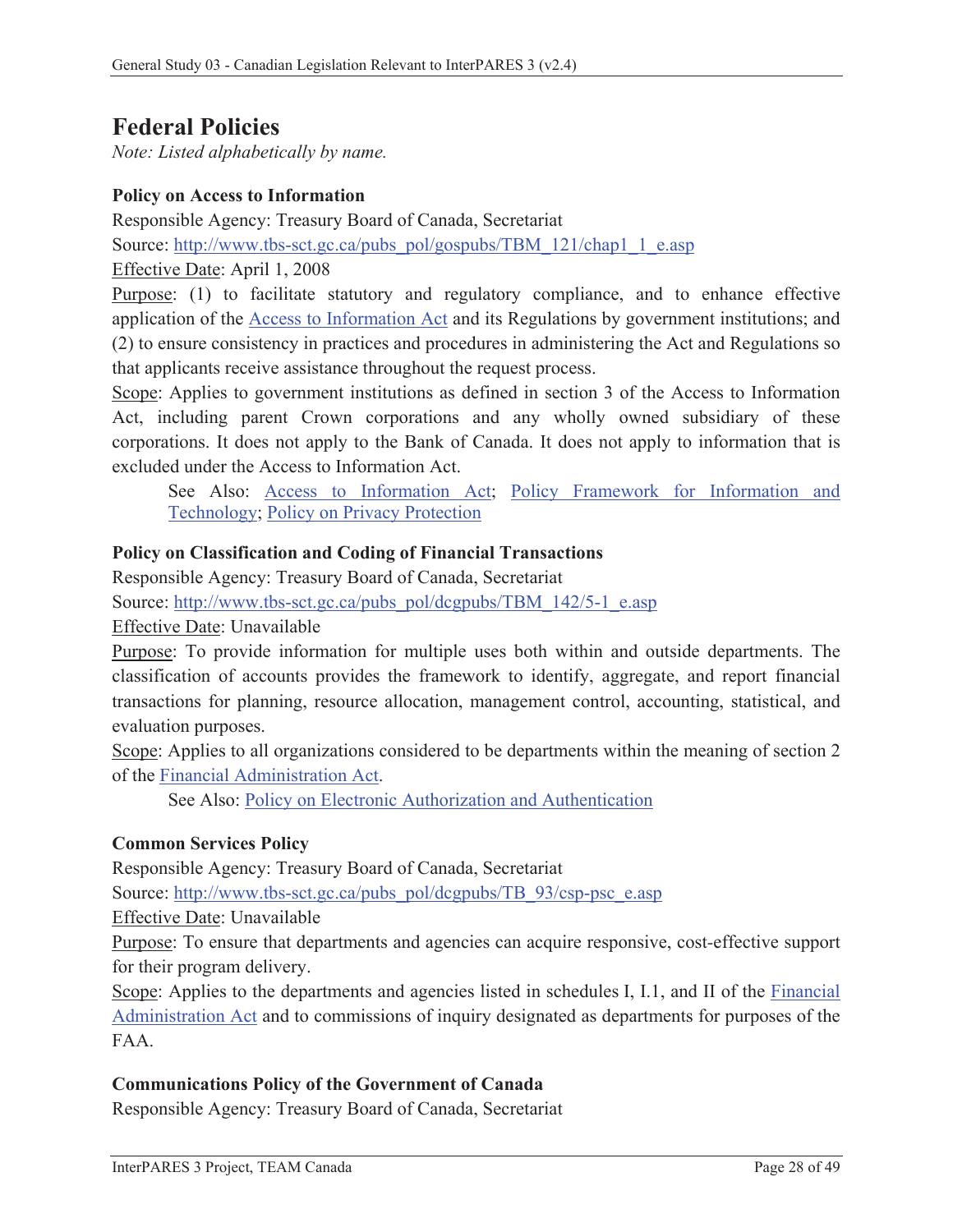#### Source: http://www.tbs-sct.gc.ca/pubs\_pol/sipubs/comm/comm\_e.asp

Effective Date: August 1, 2006

Purpose: To ensure that communications across the Government of Canada are well co-ordinated, effectively managed and responsive to the diverse information needs of the public. Scope: Issued under the authority of the Financial Administration Act (FAA), Section 7, and applies to all institutions of the Government of Canada identified in Schedules I, I.1 and II of the Act. All other public institutions subject to the FAA, particularly Crown corporations identified in Schedule III (Parts 1 and 2), are encouraged to become familiar with this policy and to apply its principles to their own communications management.

See Also: Policy on the Use of Electronic Networks

### **Policy on Electronic Authorization and Authentication**

Responsible Agency: Treasury Board of Canada, Secretariat

Source: http://www.tbs-sct.gc.ca/pubs\_pol/dcgpubs/tbm\_142/2-2\_e.asp

Effective Date: July 15, 1996; replaces the former version dated October 1, 1994.

Purpose: To ensure adequate control and protection of business transactions in electronic form through proper authorization and authentication.

Scope: Applies to all organizations considered to be departments within the meaning of Section 2 of the Financial Administration Act; This policy applies to all electronic business systems where transactions are authorized electronically; For systems under development, this policy is effective within two years of it's coming into force. Existing systems need not comply with this policy unless a new threat and risk assessment indicates a requirement for electronic authorization and authentication; Existing systems using digital signatures should conform to this policy within the next two years.

See Also: Policy on Classification and Coding of Financial Transactions; Policy on Recording of Refunds of Expenditures and Repayments of Advances; Policy on Recording Receipts of Money

#### **Evaluation Policy**

Responsible Agency: Treasury Board of Canada, Secretariat

Source: http://www.tbs-sct.gc.ca/pubs\_pol/dcgpubs/tbm\_161/ep-pe\_e.asp

Effective Date: This document contains the entire text of the policy as revised on April 1, 2001. This policy replaces Chapters 1-1, 1-2, 3-1 and 3-2 of the "Review" volume of the Treasury Board Manual (Unavailable online).

Purpose: To ensure that the government has timely, strategically focused, objective and evidence-based information on the performance of its policies, programs and initiatives to produce better results for Canadians.

Scope: Applies to all organizations considered to be departments within the meaning of section 2 of the Financial Administration Act.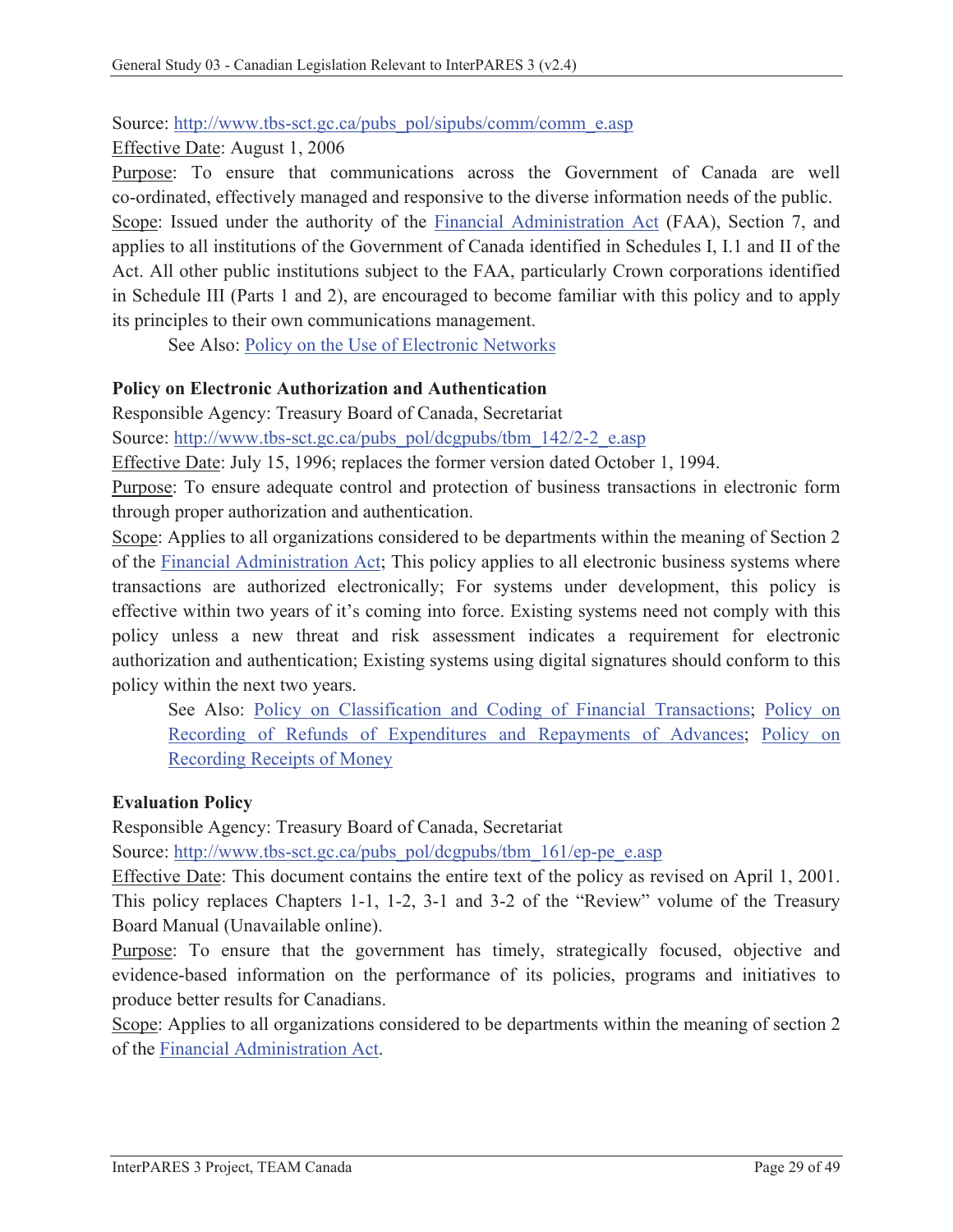## **Federal Identity Program Policy**

Responsible Agency: Treasury Board of Canada, Secretariat Source: http://www.tbs-sct.gc.ca/pol/doc-eng.aspx?id=12314

Effective Date: October 1, 1990

Purpose: To enable the public to recognize clearly federal activities by means of consistent identification; to improve service to the public by facilitating access to federal programs and services; to project equality of status of the two official languages consistent with the Canadian Charter of Rights and Freedoms and the Official Languages Act; to ensure effective management of the federal identity consistent with government-wide priorities, and to achieve savings through standardization; to promote good management practices in the field of corporate identity and information design.

Scope: Applies to all institutions named in Schedules I, II, and III to the Financial Administration Act and all branches designated as departments for purposes of the Act, unless the institution has been specifically exempted from the Federal Identity Program.

See Also: Common Look and Feel for the Internet; Standard on E-Mail

#### **Policy Framework for Information and Technology**

Responsible Agency: Treasury Board of Canada, Secretariat

Source: http://www.tbs-sct.gc.ca/pubs\_pol/ciopubs/TB\_IT/pfit-csit\_e.asp

Effective Date: July 1, 2007

Purpose: Provides the strategic context for the Policy on Information Management and the Policy on the Management of Information Technology. It also takes into consideration the Policy on Privacy Protection, the Policy on Access to Information, and the Government Security Policy.

Scope: Provides guiding principles to sound information and technology management practices across government. These principles also serve to support individuals and employees in exercising their rights and performing their duties.

See Also: Policy on Access to Information; Government Security Policy; Policy on Information Management; Policy on the Management of Information Technology; Policy on Privacy Protection; Security Organization and Administration

#### **Government Security Policy**

Responsible Agency: Treasury Board of Canada, Secretariat Source: http://www.tbs-sct.gc.ca/pubs\_pol/gospubs/TBM\_12A/gsp-psg\_e.asp Effective Date: February 1, 2002

Purpose: To support the national interest and the Government of Canada's business objectives by safeguarding employees and assets and assuring the continued delivery of services. The policy prescribes the application of safeguards to reduce the risk of injury. It is designed to protect employees, preserve the confidentiality, integrity, availability and value of assets, and assure the continued delivery of services. Since the Government of Canada relies extensively on information technology (IT) to provide its services, this policy emphasizes the need for departments to monitor their electronic operations.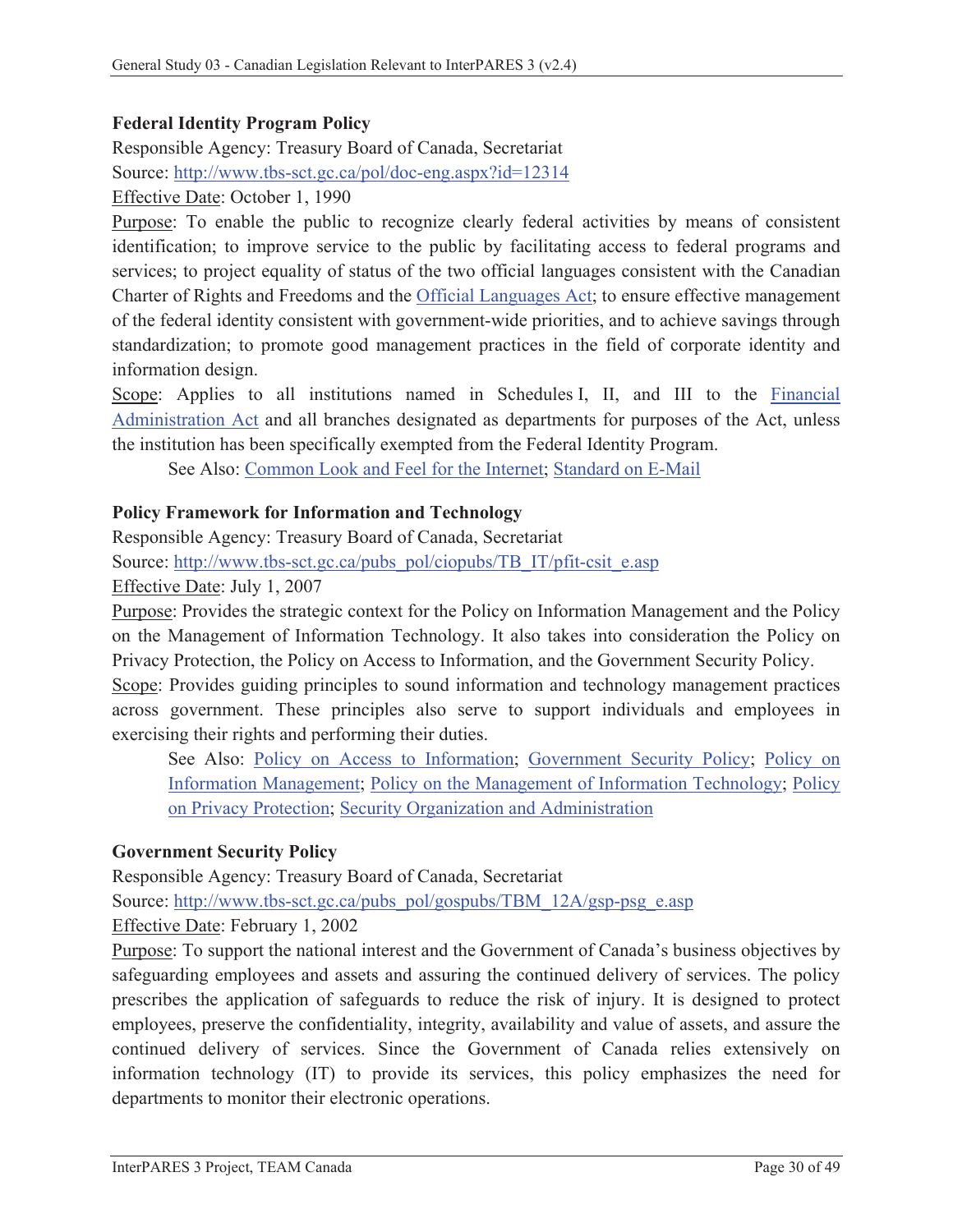Scope: Applies to all departments listed in Schedule I, Schedule I.1 and Schedule II of the Financial Administration Act (FAA). It also applies to: Any commission under the Inquiries Act that is designated by order of the Governor in Council as a department for the purposes of the FAA; The Canadian Forces with the proviso that any reference in this policy to employees does not include members of the Canadian Forces.

Certain agencies and crown corporations can enter into agreements with the Treasury Board of Canada, Secretariat to adopt the requirements of this policy and apply them to their organization.

See Also: Policy Framework for Information and Technology; Operational Security Standard

## **Policy on Information Management**

Responsible Agency: Treasury Board of Canada, Secretariat

Source: http://www.tbs-sct.gc.ca/pubs\_pol/ciopubs/TB\_GIH/pim-pgi\_e.asp

Effective Date: July 1, 2007; replaces the Policy on the Management of Government Information, 2003, and the Policy on Personnel Information Management, 1994.

Purpose: To achieve efficient and effective information management to support program and service delivery; foster informed decision making; facilitate accountability, transparency, and collaboration; and preserve and ensure access to information and records for the benefit of present and future generations.

Scope: Applies to departments as defined in section 2 of the Financial Administration Act, unless excluded by specific acts, regulations, or Orders in Council.

See Also: Policy Framework for Information and Technology; Policy on Management of Information Technology; Operational Security Standard; Security Organization and Administration; Policy on Learning Training and Development

#### **Policy on Internal Audit**

Responsible Agency: Treasury Board of Canada, Secretariat

Source: http://www.tbs-sct.gc.ca/pol/doc-eng.aspx?id=12340

Effective Date: April 1, 2006; replaces the 2001 Policy on Internal Audit.

Purpose: To ensure that, at both departmental and government-wide levels, internal audit and audit committees provide deputy heads and the Comptroller General, respectively, with added assurance, independent from line management, on risk management, control, and governance processes. The objective of the policy is to strengthen public sector accountability, risk management, resource stewardship and good governance by reorganizing and bolstering internal audit on a government-wide basis.

Scope: Applies to departments and agencies defined as departments within the meaning of section 2 of the Financial Administration Act. Throughout this policy, the terms "governmentwide" and "across government" refer to these departments.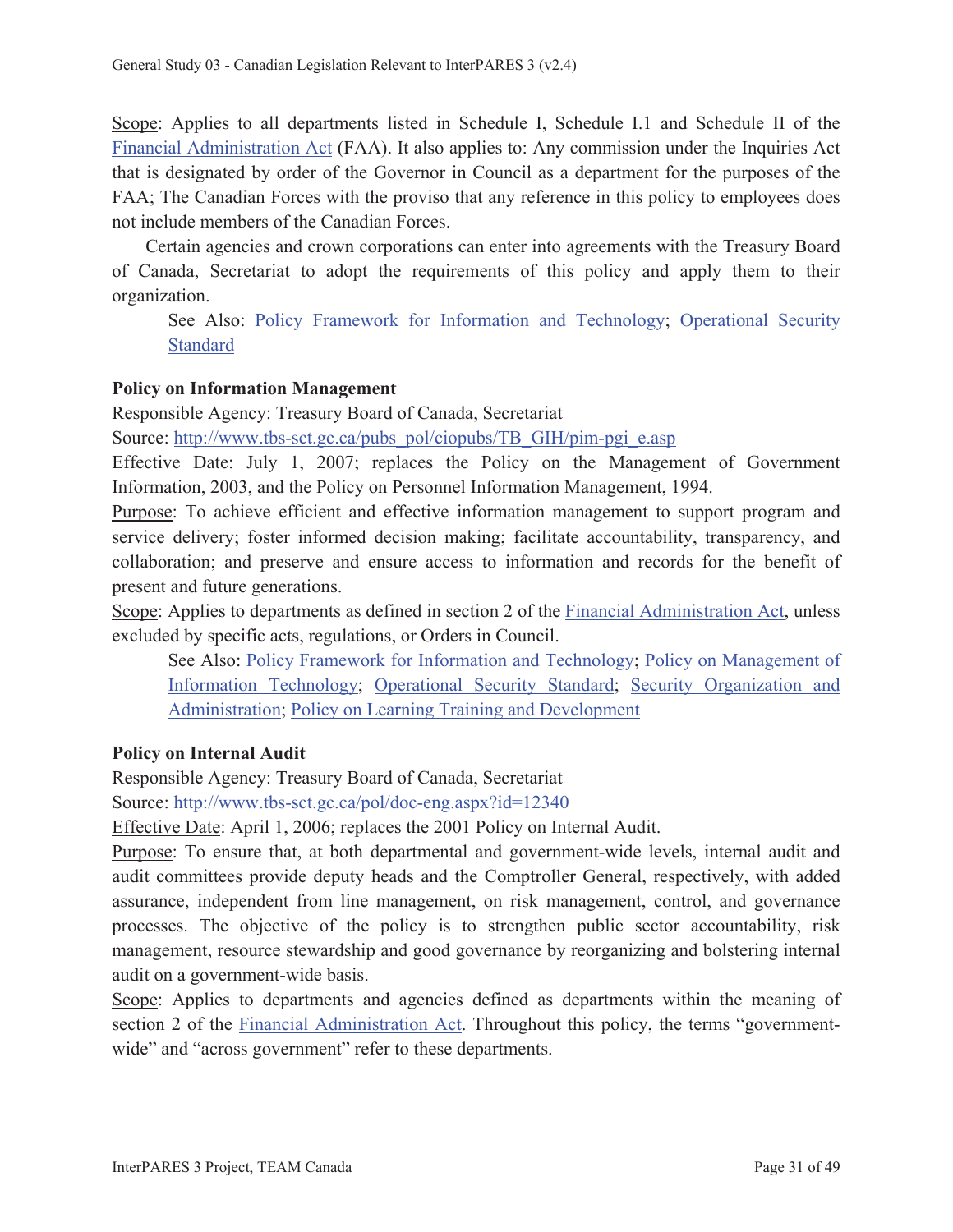#### **Policy on the Language of Work**

Responsible Agency: Treasury Board of Canada, Secretariat

Source: http://www.tbs-sct.gc.ca/pubs\_pol/hrpubs/OffLang/plw-plt\_e.asp

Effective Date: April 1, 2004; replaces the Policy on Language of Work in Bilingual Regions, Policy on Language of Work in Unilingual Regions, Policy on Communications Between Regions.

Purpose: To achieve efficient and effective use of information technology to support government priorities and program delivery, to increase productivity, and to enhance services to the public.

Scope: Applies to all institutions subject to Part V of the Official Languages Act with the exception of the Senate, the House of Commons, the Library of Parliament, the Office of the Senate Ethics Officer and the Office of the Ethics Commissioner.

#### **Policy on Learning, Training and Development**

Responsible Agency: Treasury Board of Canada, Secretariat

Source: http://www.tbs-sct.gc.ca/pubs\_pol/hrpubs/TB\_856/ltd-afp\_e.asp

Effective Date: January 1, 2006. This policy replaces the Career Assignment Program Policy, Management Trainee Program Policy, Salary Administration Policy for the Career Assignment Programme Group, and Salary Administration Policy - Management Trainee Group.

Purpose: To help build a skilled, well-trained and professional workforce; to strengthen organizational leadership; and to adopt leading-edge management practices to encourage innovation and continuous improvements in performance. Additionally, it supports deputy heads in meeting their responsibilities by addressing specific training requirements for three groups of employees: new employees, managers at all levels and functional specialists in domains defined by the employer.

Scope: Applies to the core public administration as defined in the Financial Administration Act, i.e., the departments named in Schedule I and the other portions of the federal public administration named in Schedule IV of the Act.

See Also: Policy on Information Management

#### **Policy on Management of Information Technology**

Responsible Agency: Treasury Board of Canada, Secretariat

Source: http://www.tbs-sct.gc.ca/pubs\_pol/ciopubs/TB\_IT/pmit-pgti\_e.asp

Effective Date: July 1, 2007; Implementation of the policy requirement related to performance measurement, paragraph 6.1.5 in this policy under "Policy requirements," will come into effect July 1, 2008. This policy replaces the Management of Information Technology Policy.

Purpose: To achieve efficient and effective use of information technology to support government priorities and program delivery, to increase productivity, and to enhance services to the public.

Scope: Applies to departments as defined in section 2 of the Financial Administration Act, unless excluded by specific acts, regulations, or Orders in Council.

See Also: Policy on Information Management; Operational Security Standard; Security Organization and Administration; Policy Framework for Information and Technology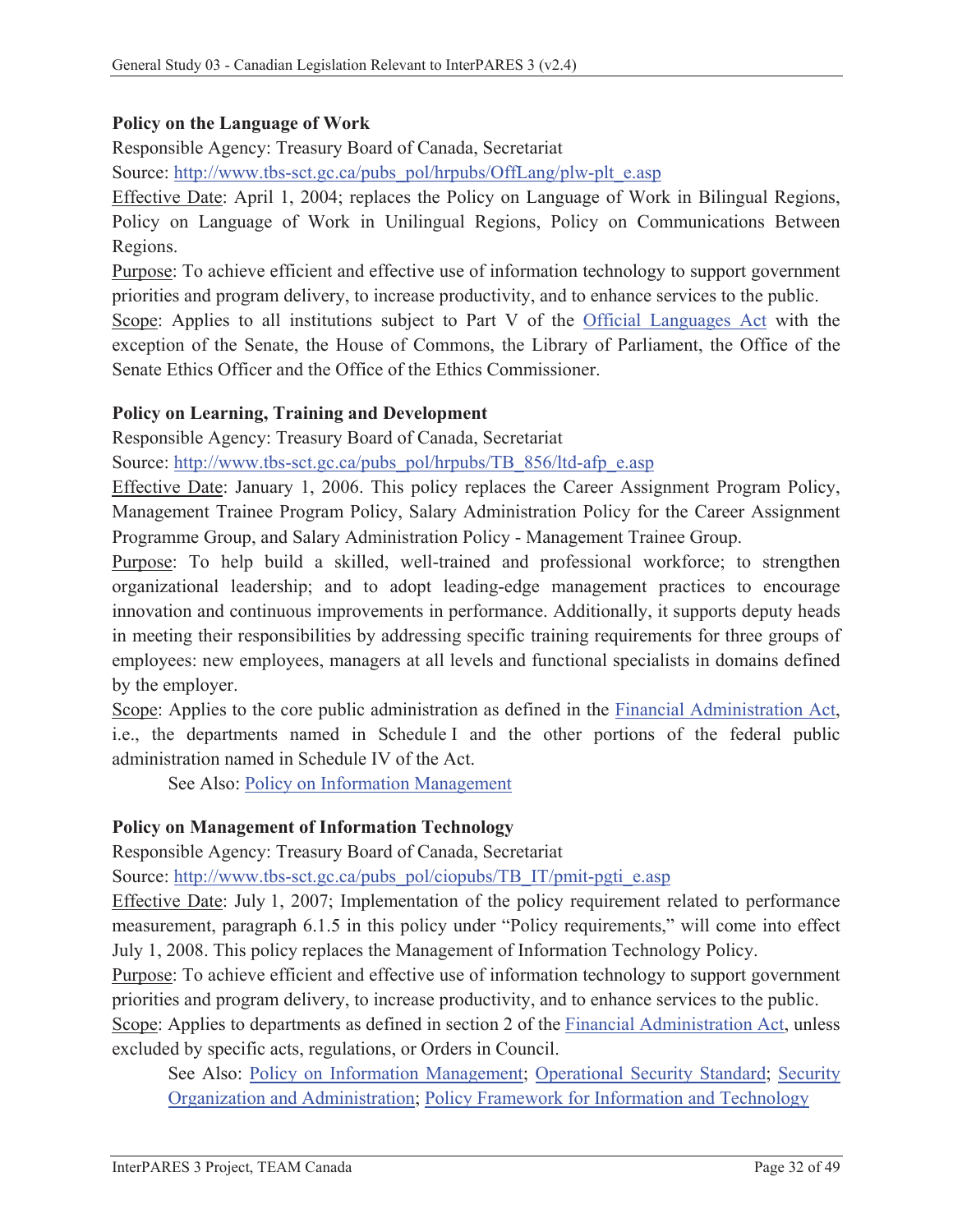#### **Policy on the Management of Projects**

Responsible Agency: Treasury Board of Canada, Secretariat

Source: http://www.tbs-sct.gc.ca/pubs\_pol/dcgpubs/TBM\_122/mp-gp\_e.asp

Effective Date: June 7, 2007; replaces Project Management Policy; Policy on the Management of Major Crown Projects; Project Approval Policy. Full compliance with this policy is expected by April 1, 2011.

Purpose: To ensure that the appropriate systems, processes and controls for managing projects are in place, at a departmental, horizontal or government-wide level, and support the achievement of project and program outcomes while limiting the risk to stakeholders and taxpayers.

Scope: Applies to all departments as defined in section 2 of the Financial Administration Act, unless specific acts or regulations override it; The policy applies to all Government of Canada projects as defined in section 4 of this policy; This policy does not apply to projects funded by the federal government through transfer payments.

### **Multi-Institutional Disposition Authorities (MIDA)**

Responsible Agency: Library and Archives Canada

Source: http://www.collectionscanada.gc.ca/government/disposition/007007-1008-e.html

Effective Date: Varies

Purpose: To provide direction to government institutions subject to the Library and Archives of Canada Act regarding the disposal of records managed by all or a multiple number of government institutions. They are designed to eliminate the need for government institutions individually to prepare submissions for and negotiate agreements with the Librarian and Archivist for records which have similar administrative or operational status.

Scope: All government institutions subject to the Library and Archives of Canada Act may use MIDA to dispose of records which do not have archival or historical value.

Relevant Section(s):

- **Downsizing Government and the Disposition of Records** To ensure the orderly disposition of records by government institutions facing downsizing (especially where this involves major programme reduction, complete abandonment of a function, or transfer of the programme to another jurisdiction).
- x **Retention Guidelines for Common Administrative Records of the Government of Canada** (http://www.collectionscanada.gc.ca/information-management//007002-3100 e.html) – To present institutions with retention periods for common administrative records based on best practices established over the past thirty years. It also contains Treasury Board policy direction on the retention and disposal of records containing personal information. The guidelines are divided into two sections: Functional Arrangement and Alphabetical Arrangement by Subject
- x **Authority for the Destruction of Transitory Records** This authority provides approval to Ministers and government institutions for the destruction of Transitory Records, defined as: those records that are required only for a limited time to ensure the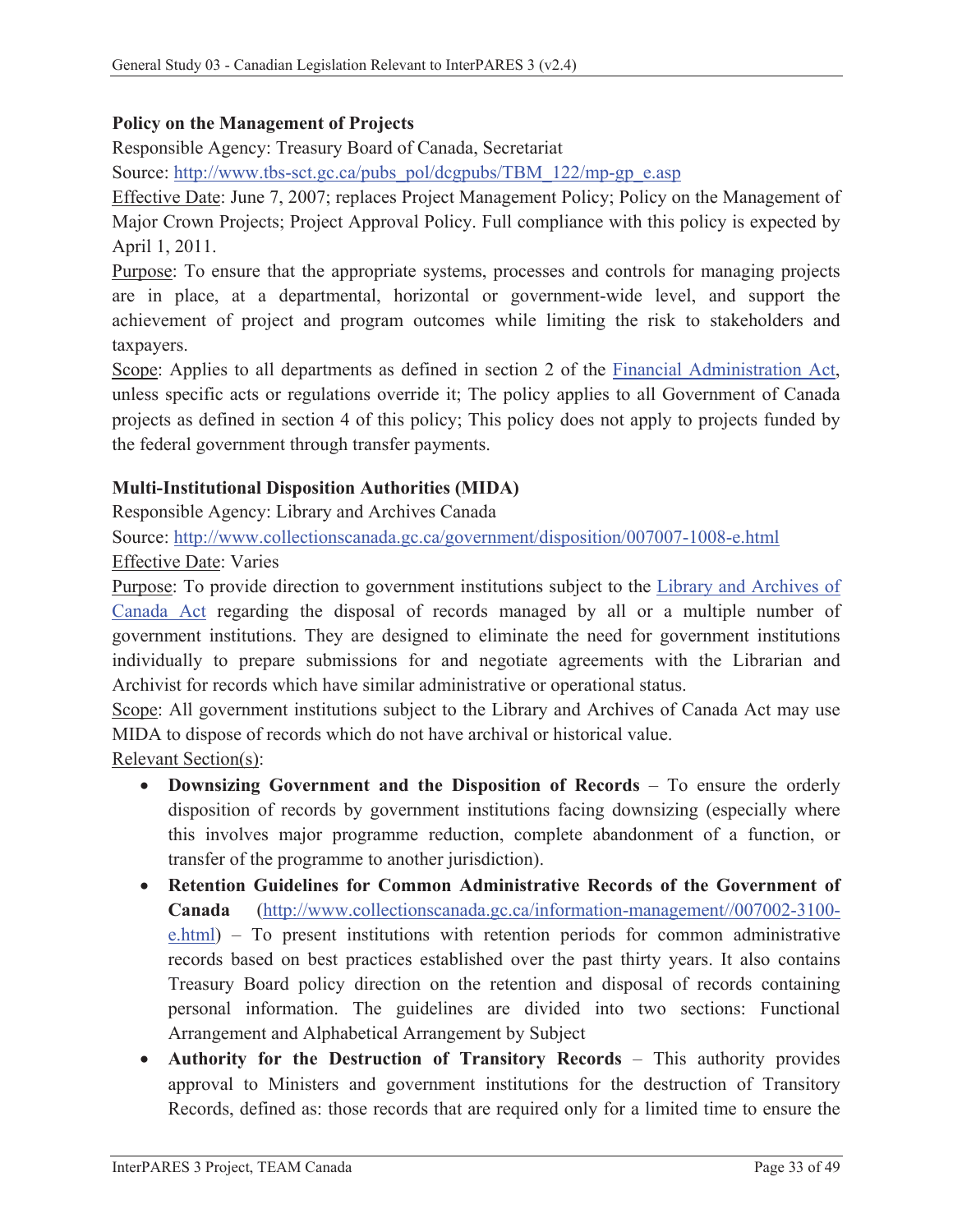completion of a routine action or the preparation of a subsequent record. They *do not* include records required by government institutions or Ministers to control, support, or document the delivery of programs, to carry out operations, to make decisions, or to account for activities of government.

- x **Common Administrative Records**
- x **Operational and Medium-Specific Records**

### **Policy on Privacy Protection**

Responsible Agency: Treasury Board of Canada, Secretariat

Source: http://www.tbs-sct.gc.ca/pubs\_pol/gospubs/TBM\_128/CHAP1\_1-1\_e.asp

Effective Date: April 1, 2008; replaces the Policy on Privacy and Data Protection, and all mandatory policy requirements contained in Implementation Reports issued up to the effective date of this policy.

Purpose: To facilitate statutory and regulatory compliance, and to enhance effective application of the Privacy Act and its Regulations by government institutions; to ensure consistency in practices and procedures in administering the Act and Regulations so that applicants receive assistance in filing requests for access to personal information; to ensure effective protection and management of personal information by identifying, assessing, monitoring and mitigating privacy risks in government programs and activities involving the collection, retention, use, disclosure and disposal of personal information.

Scope: Applies to government institutions as defined in section 3 of the Privacy Act, including parent Crown corporations and any wholly owned subsidiary of these corporations. It does not apply to the Bank of Canada.

See Also: Policy on Access to Information; Privacy Impact Assessment Policy; Policy Framework for Information and Technology

#### **Policy for Public Key Infrastructure Management in the Government of Canada**

Responsible Agency: Treasury Board of Canada, Secretariat

Source: http://www.tbs-sct.gc.ca/pubs\_pol/ciopubs/pki/pki1\_e.asp

Effective Date: This policy is effective April 26, 2004 and supersedes the Policy on Public Key Infrastructure Management in the Government of Canada of May 27, 1999.

Purpose: To provide for the effective management of public key infrastructure in the federal government. The Government of Canada has chosen to use Public Key technology as the preferred means of electronically authenticating the identity of individuals and of documents. Public key infrastructures, based on principles associated with public key cryptography permit, the encryption of data and the use of digital signatures to enable and facilitate secure electronic business.

It is government policy to promote and manage the use of public key cryptography, as a component of the government's common information management and information technology infrastructure, in order to: Support Government objectives with respect to service transformation and improvement; Facilitate and promote, for the business of the Government of Canada, the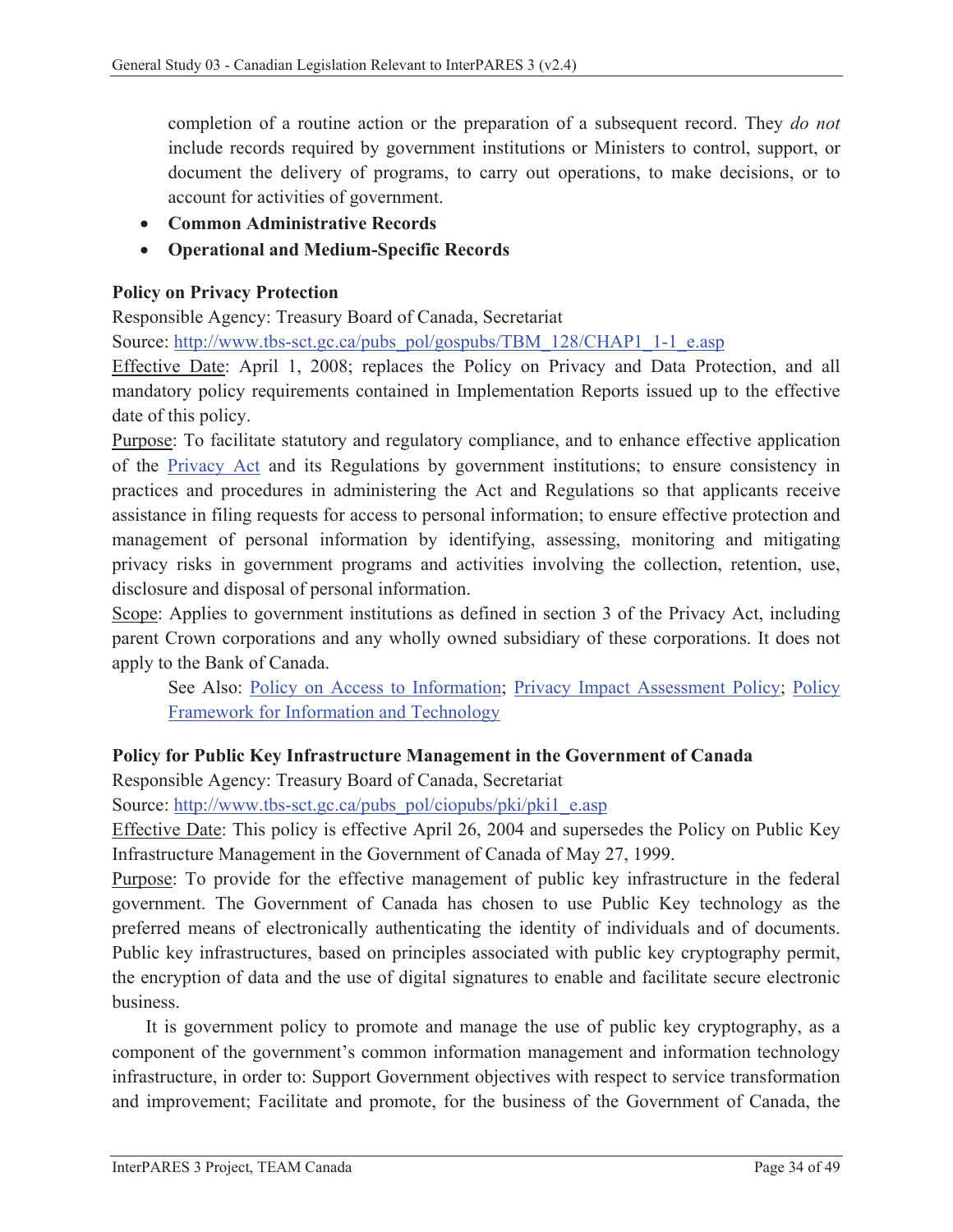implementation and use of Public Key Infrastructures as the preferred means of authenticating the identity of individuals and documents; Promote and enable the use of Common Certification Authorities; Enable and encourage co-operation and collaboration between government Certification Authorities and, on their behalf, between the government and other Certification Authorities within Canada and internationally; and Encourage the development and use of open standards for commercial products that use public key cryptography.

Scope: Applies to all Departments listed in Schedule I, Schedule I.1 and Schedule II of the Financial Administration Act (FAA). It also applies to: Any commission under the Inquiries Act that is designated by order of the Governor in Council as a Department for the purposes of the FAA; the Canadian Forces, with the proviso that any reference in this policy to employees does not include members of the armed forces.

See Also: Guidelines For Records Created Under a Public Key Infrastructure Using Encryption And Digital Signatures

### **Policy on Recording Receipts of Money**

Responsible Agency: Treasury Board of Canada, Secretariat

Source: http://www.tbs-sct.gc.ca/Pubs\_pol/dcgpubs/TBM\_142/3-2\_1E.asp

Effective Date: This chapter contains the entire text of the policy as revised June 1, 1996. Chapter 3-2 of the "Comptrollership" volume is cancelled and replaced by this policy and Chapter 3-5, Policy on Receivables Management.

Purpose: To ensure that all receipts of money are accurately accounted for and adequately controlled to prevent or reduce error, fraud, or omission.

Scope: Applies to all organizations considered to be departments under section 2 of the Financial Administration Act.

See Also: Policy on Electronic Authorization and Authentication

#### **Policy on Recording of Refunds of Expenditures and Repayments of Advances**

Responsible Agency: Treasury Board of Canada, Secretariat

Source: http://www.tbs-sct.gc.ca/pubs\_pol/dcgpubs/tbm\_142/3-1E1.asp

Effective Date: This policy is effective October 1, 1996; supersedes section 10.7.9 of the Treasury Board Guide on Financial Administration for Departments and Agencies of the Government of Canada, consolidated revision.

Purpose: To ensure proper use of the authority to credit refunds of expenditures and repayments of advances to the appropriations from which they were originally spent.

Scope: Applies to all organizations considered to be departments within the meaning of section 2 of the Financial Administration Act.

See Also: Policy on Electronic Authorization and Authentication

#### **Policy on the Use of Electronic Networks**

Responsible Agency: Treasury Board of Canada, Secretariat Source: http://www.tbs-sct.gc.ca/pubs\_pol/ciopubs/tb\_cp/uen\_e.asp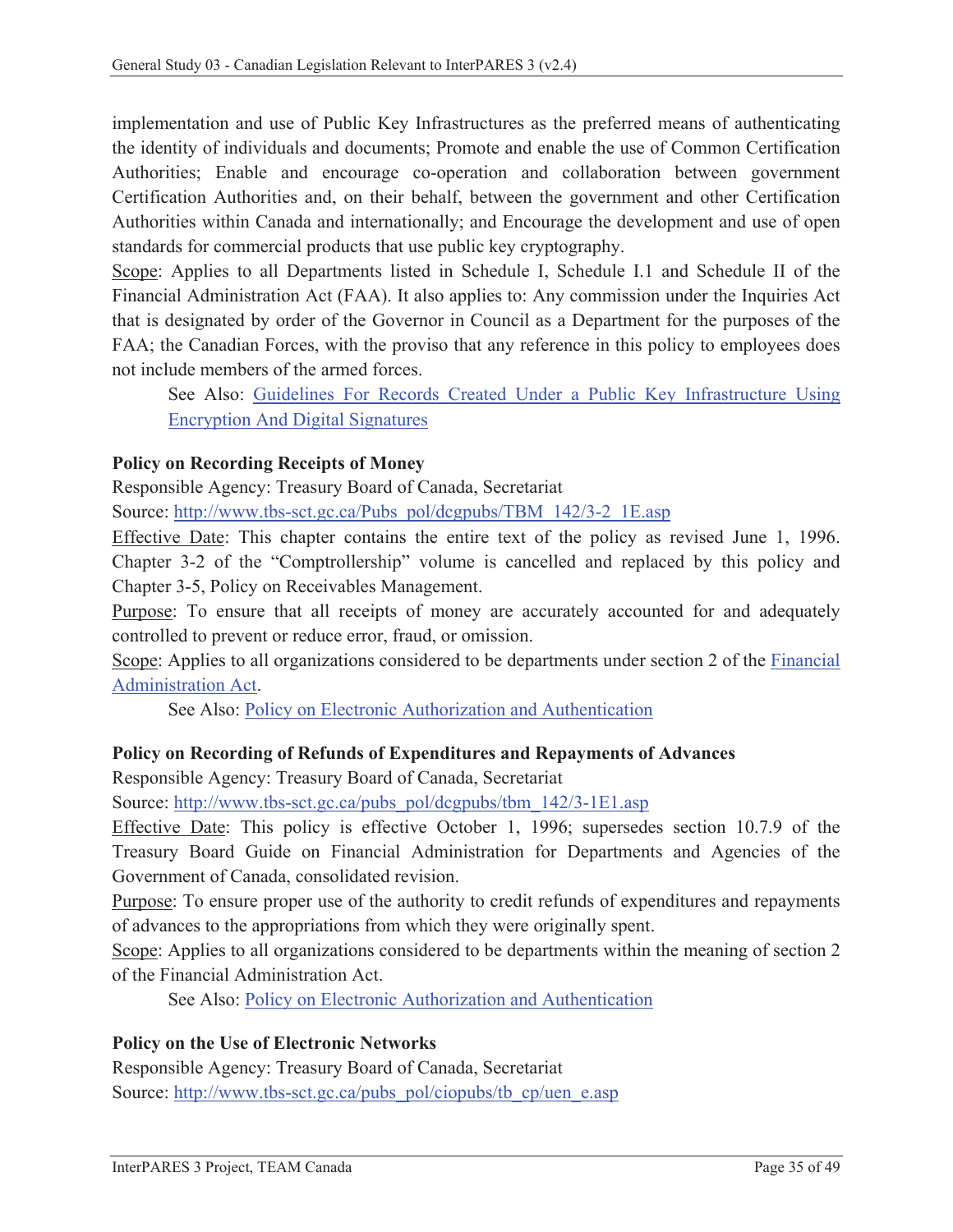#### Effective Date: February 12, 1998

Purpose: To ensure that anyone authorized to access electronic networks by a federal government institution uses those electronic networks appropriately.

Scope: Pursuant to the authority of the Treasury Board under section 7 of the Financial Administration Act, this policy applies to all institutions and other portions of the Public Service listed in Schedule 1, Parts I and II of the Public Service Staff Relations Act, to the Canadian Forces and to the Royal Canadian Mounted Police.

See Also: Communications Policy of the Government of Canada

## **Policy on the Use of Official Languages for Communications with and Services to the Public**

Responsible Agency: Treasury Board of Canada, Secretariat

Source: http://www.tbs-sct.gc.ca/pubs\_pol/hrpubs/OffLang/puolcsp-pllocpps\_e.asp

Effective Date: July 15, 2005; replaces Policy on Communications with the Public, Policy on Active Offer, Policy on Events of National or International Scope for the General Public, and Guidelines on Use of Media.

Purpose: To ensure that anyone authorized to access electronic networks by a federal government institution uses those electronic networks appropriately.

Scope: Applies to all institutions subject to Part IV of the Official Languages Act, with the exception of the Senate, the House of Commons, the Library of Parliament, the Office of the Senate Ethics Officer and the Office of the Ethics Commissioner.

See Also: Official Languages Act

#### **Privacy Impact Assessment Policy**

Responsible Agency: Treasury Board of Canada, Secretariat

Source: http://www.tbs-sct.gc.ca/pubs\_pol/ciopubs/pia-pefr/paip-pefr\_e.asp

Effective Date: May 2, 2002

Purpose: To assure Canadians that privacy principles are being taken into account when there are proposals for, and during the design, implementation and evolution of programs and services that raise privacy issues by: prescribing the development and maintenance of Privacy Impact Assessments; and routinely communicating the results of Privacy Impact Assessments to the Privacy Commissioner and the public.

Scope: Applies to all government institutions listed in the Schedule to the **Privacy Act**, except the Bank of Canada.

See Also: Policy on Privacy Protection; Privacy Impact Assessment Guidelines

#### **Risk Management Policy**

Responsible Agency: Treasury Board of Canada, Secretariat Source: http://www.tbs-sct.gc.ca/pubs\_pol/dcgpubs/RiskManagement/riskmanagpol\_e.asp Effective Date: Unavailable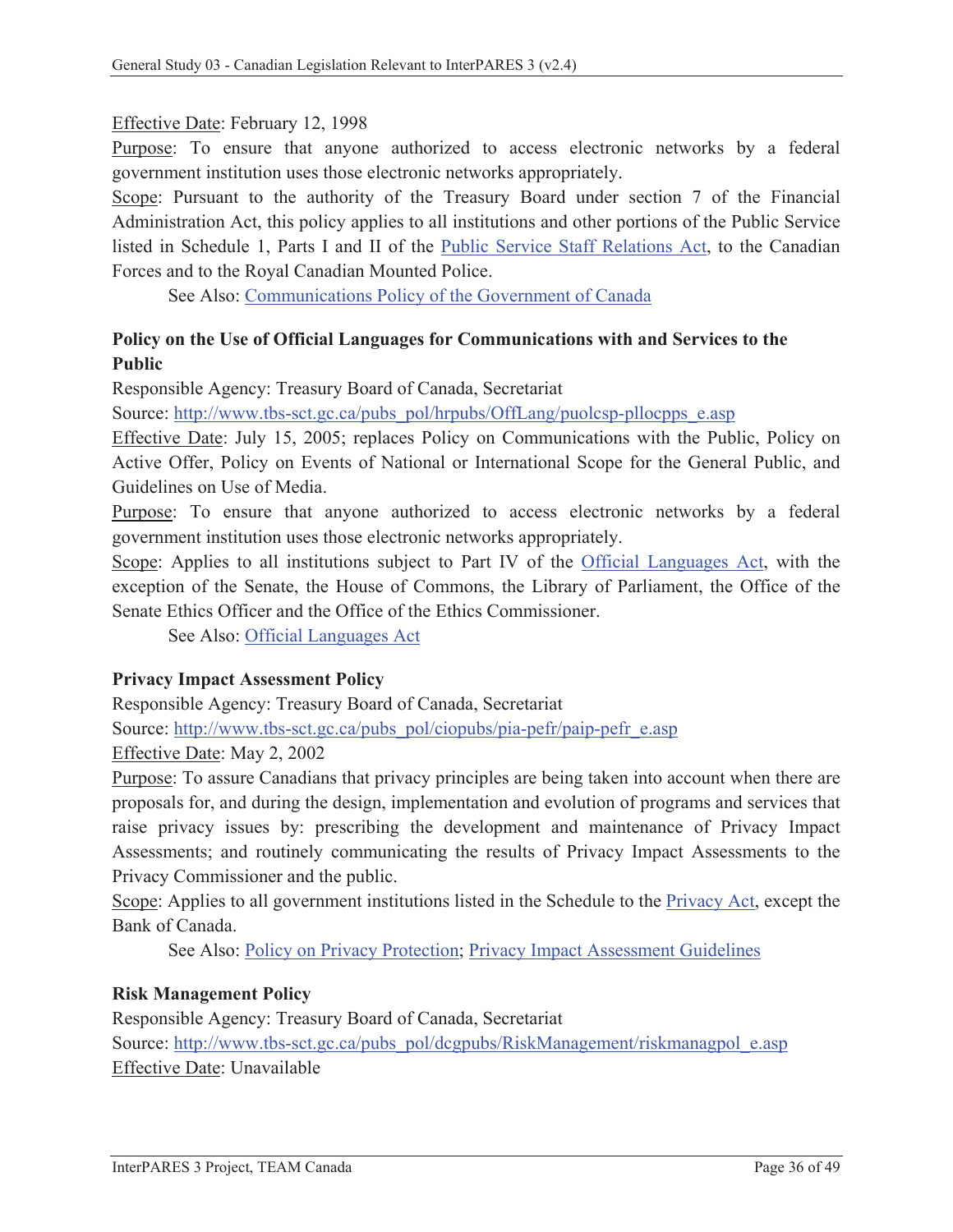Purpose: To safeguard the government's property, interests, and certain interests of employees during the conduct of government operations.

Scope: Applies to: Departments and departmental corporations named in Schedules I and II of the Financial Administration Act; any division or branch of the Public Service of Canada, including commissions appointed under the Inquiries Act, designated by the Governor in Council as a department; and the Canadian Forces; referred to in this policy as "departments"; *and* every individual appointed or employed as a servant of Her Majesty in Right of Canada (the Crown). Without limiting the generality of this application, "servant" includes any individual appointed or employed by any of the entities referred to above; any minister, agent, and former servant of the Crown; and the estate of a deceased servant of the Crown. It does not include any person appointed or employed by or under the authority of an ordinance of the Yukon Territory or the Northwest Territories, or any person engaged under a contract for services.

See Also: Integrated Risk Management Implementation Guide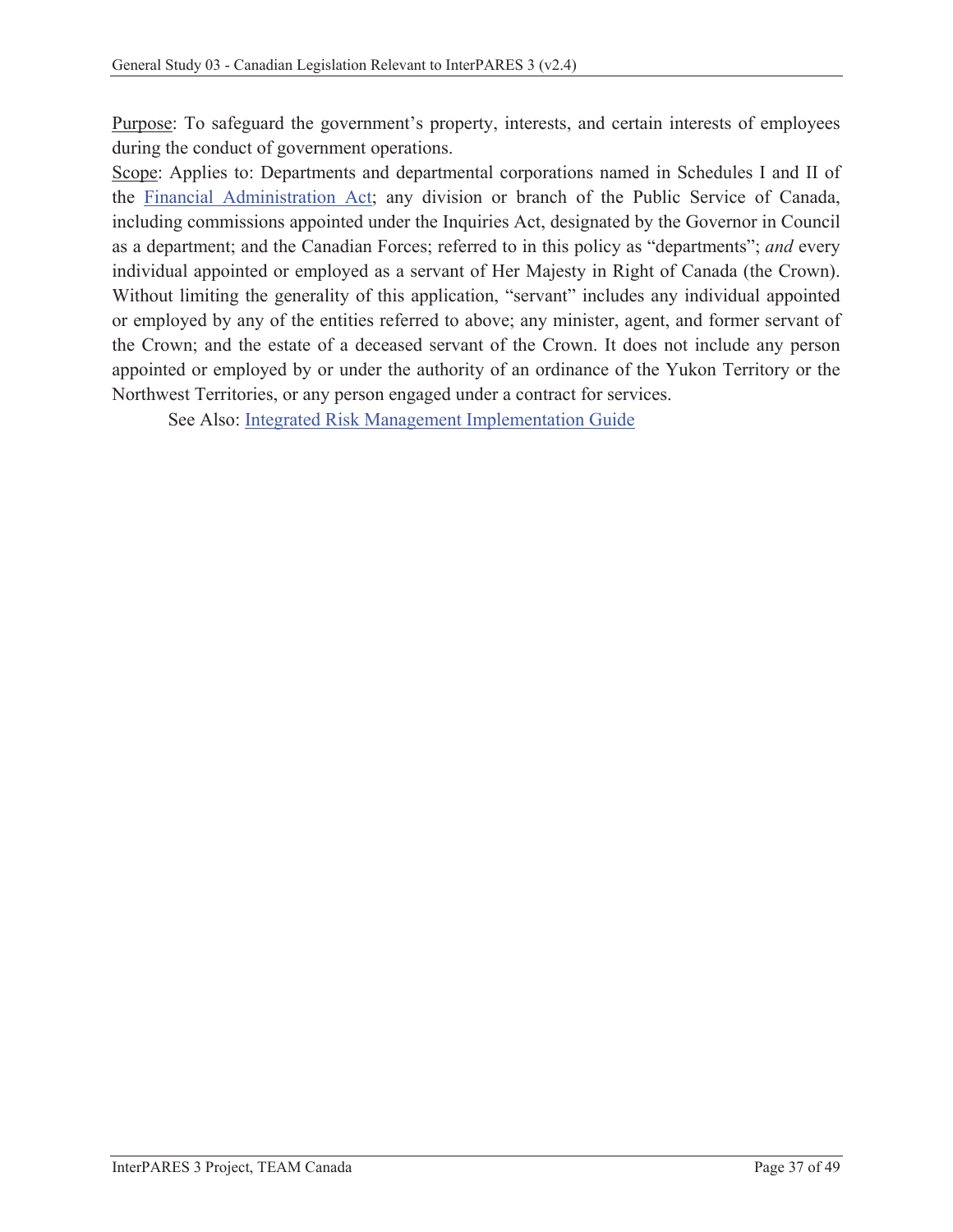# **Regulations**

*Note: Listed alphabetically by name.*

### **Educational Program, Work and Other Subject-matter Record-keeping Regulations**

Responsible Agency: Canadian Department of Justice

Source: http://laws.justice.gc.ca/en/SOR-2001-296/FullText.html

Effective Date: July 18, 2001

Purpose: To safeguard the government's property, interests, and certain interests of employees during the conduct of government operations.

Scope: Applies in respect of: (a) copies of news programs and news commentary programs that are made pursuant to paragraph  $29.6(1)(a)$  of the Copyright Act; and (b) copies of works and other subject-matter that are made pursuant to paragraph 29.7(1)(a) of the Copyright Act.

### **Secure Electronic Signature Regulations**

Responsible Agency: Canadian Department of Justice Website

Source: http://laws.justice.gc.ca/en/SOR-2005-30/FullText.html

Purpose: To define the government's use of electronic signatures and digital signature certificates.

See Also: Canada Evidence Act; Personal Information Protection and Electronic Documents Act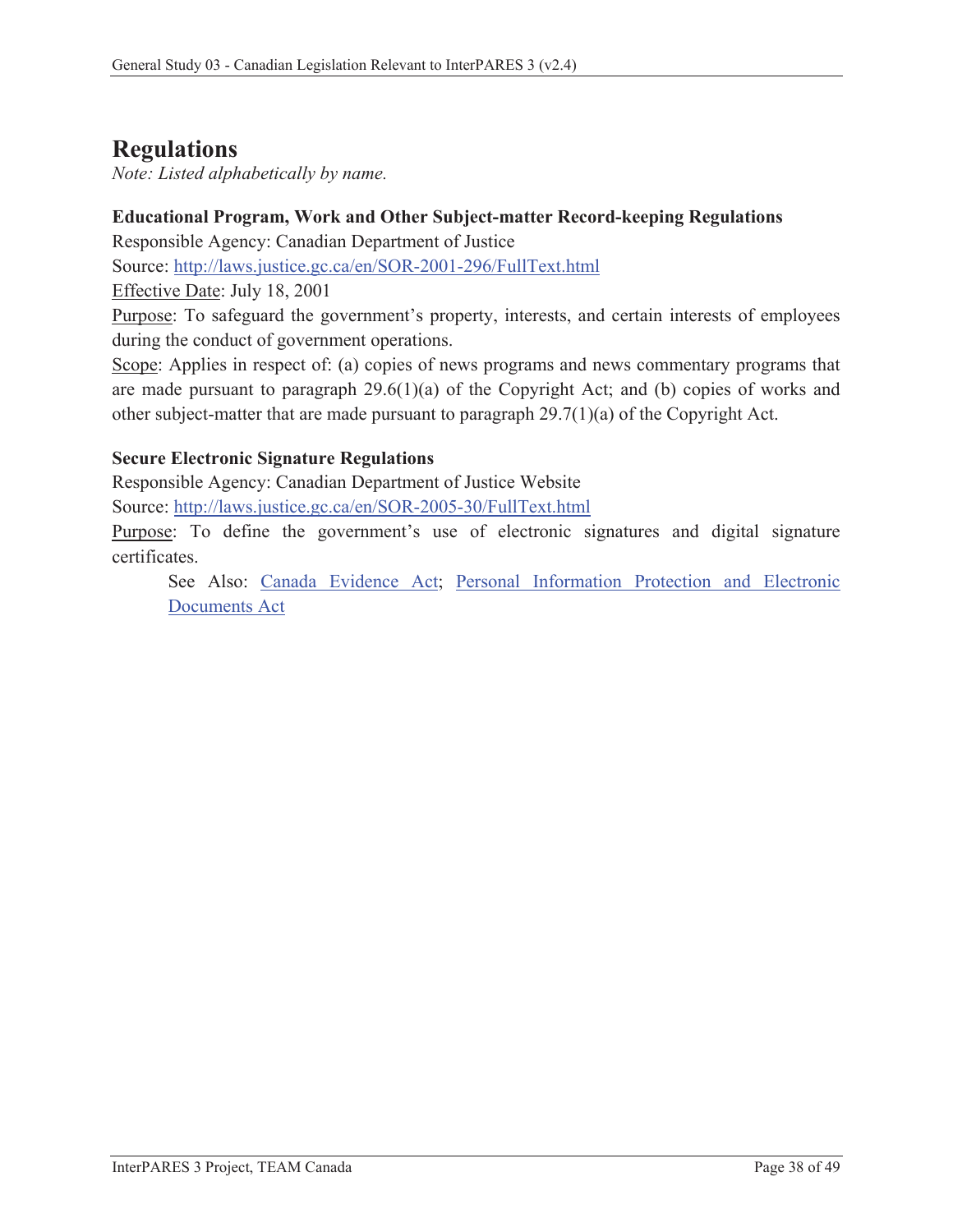## **Standards**

*Note: Listed alphabetically by name.* 

## **Common Look and Feel for the Internet, 2.0**

Responsible Agency: Treasury Board of Canada, Secretariat

Source: http://www.tbs-sct.gc.ca/clf2-nsi2

Effective Date: Unavailable

Purpose: The new Common Look and Feel Standards for the Internet were developed to reflect modern practices on the Web, changes in technology and issues raised by the Web community over the past six years as well as to improve navigation and format elements. The standards were rewritten to eliminate duplication and conflict with other Treasury Board policy instruments and were reformatted to improve their structure and organization. The standards consist of four parts: Standard on Web Addresses, Standard on the Accessibility, Interoperability and Usability of s, Standard on Common Web Page Formats, and Standard on E-Mail.

Scope: Unspecified.

See Also: Federal Identity Program Policy

### **Standard on Electronic Records as Documentary Evidence**

Responsible Agency: Canadian General Standards Board

Source: http://www.techstreet.com/cgi-bin/detail?product\_id=1252845

Standard Identifier: CAN/CGSB 72.34-2005

Effective Date: December 2005

Purpose: To provide principles for developing policies, procedures, practices and documentation for the integrity and authenticity of electronically recorded information to: (1) ensure that electronic records can reliably support business decisions and exchanges of commitments; (2) enhance the admissibility and the weight of electronic records in a court of law, a tribunal or an inquiry; and (3) protect the value of electronic records in documenting the content and accountability for decisions and transactions.

Scope: Applies to those who receive, create, capture, maintain, use, store or dispose of records electronically. This standard applies to private and public sector activities of Persons irrespective of whether such activities are undertaken on a for-profit or not-for-profit basis. This standard is intended for use by those who want to ensure that the recorded information (electronic records and transactions) in their IT Systems is trustworthy, reliable and recognized as authentic.

#### **Standard on E-Mail**

Responsible Agency: Treasury Board of Canada, Secretariat

Source: http://www.tbs-sct.gc.ca/clf2-nsi2/clfs-nnsi/clfs-nnsi-4-eng.asp

Effective Date: January 1, 2007; replaces the following Treasury Board Common Look and Feel Standards and Guidelines for Internet: Standard 4.1 - Institutional Addresses; Standard 4.2 - Signature Blocks; and Standard 4.3 - "Canada" Wordmark and FIP Signatures for E-mail.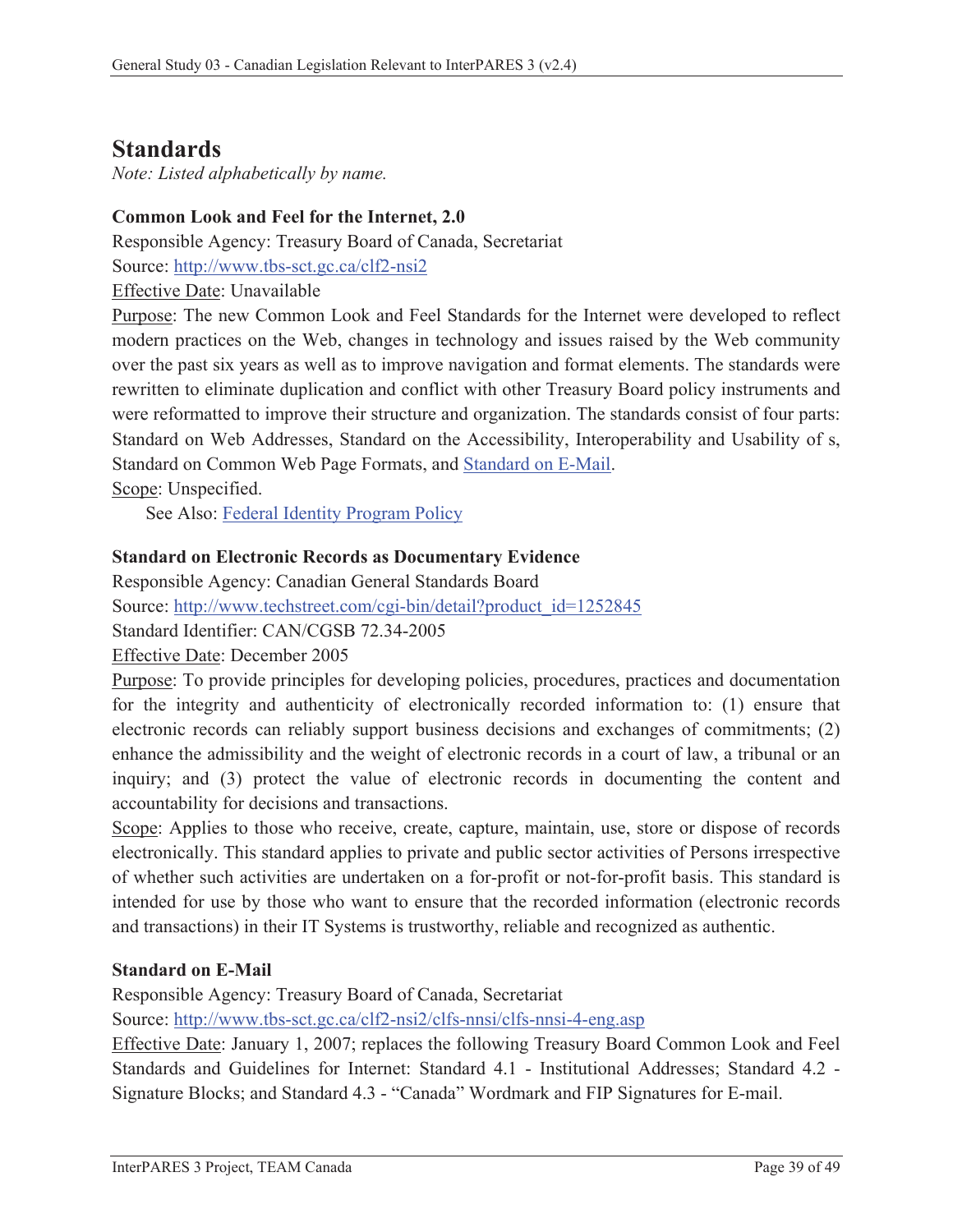Purpose: With the prevalent use of electronic mail as a communication tool for delivering Government of Canada information, it is important to identify the jurisdiction of the information at both institutional and individual levels. Public servants who provide information via email cannot make assumptions regarding the end-use of information. E-mail recipients may respond immediately, store the message indefinitely, forward it to other recipients, import it to other documents or print a hard copy record. Thus, all email messages must contain enough information to identify the individual and the institution s/he represents, as well as contact information to facilitate further communication via various methods, for example, by telephone, facsimile and postal mail.

Scope: Applies to institutions listed in Schedules I, I.1 and II of the Financial Administration Act.

See Also: Federal Identity Program Policy

#### **Standard on Microfilm and Electronic Images as Documentary Evidence**

Responsible Agency: Canadian General Standards Board

Source: http://www.techstreet.com/cgi-bin/detail?product\_id=23271

Standard Identifier: CAN/CGSB 72.11-93

Effective Date: October 1993; amended in April 1994 (CAN/CGSB 72.11-93 CORR.) and April 2000 (CAN/CGSB 72.11-93 AMEND.)

Purpose: To provide rules and guidelines for organizations to establish and operate a credible image management program with the ability to demonstrate that the resulting captured images are accurate reproductions of source records.

Scope: Public and private organizations.

## **Operational Security Standard: Management of Information Technology Security**

Responsible Agency: Treasury Board of Canada, Secretariat

Source: http://www.tbs-sct.gc.ca/pubs\_pol/gospubs/TBM\_12A/23RECON-1\_e.asp

Effective Date: Unavailable, though it replaces the Information Technology Security Standard (1995)

Purpose: To define baseline security requirements that federal departments must fulfill to ensure the security of information and information technology (IT) assets under their control. Scope: Unspecified government departments.

See Also: Government Security Policy; Policy on Information Management; Policy on the Management of Information Technology; Security Organization and Administration

## **Operational Security Standard for the Security of Information Act**

Responsible Agency: Treasury Board of Canada, Secretariat Source: http://www.tbs-sct.gc.ca/pubs\_pol/gospubs/TBM\_12A/sia-lpi1\_e.asp Effective Date: March 17, 2003

Purpose: To provide administrative procedures for departments that are listed in the schedule to the Security of Information Act; and the designation by notice of employees in non-scheduled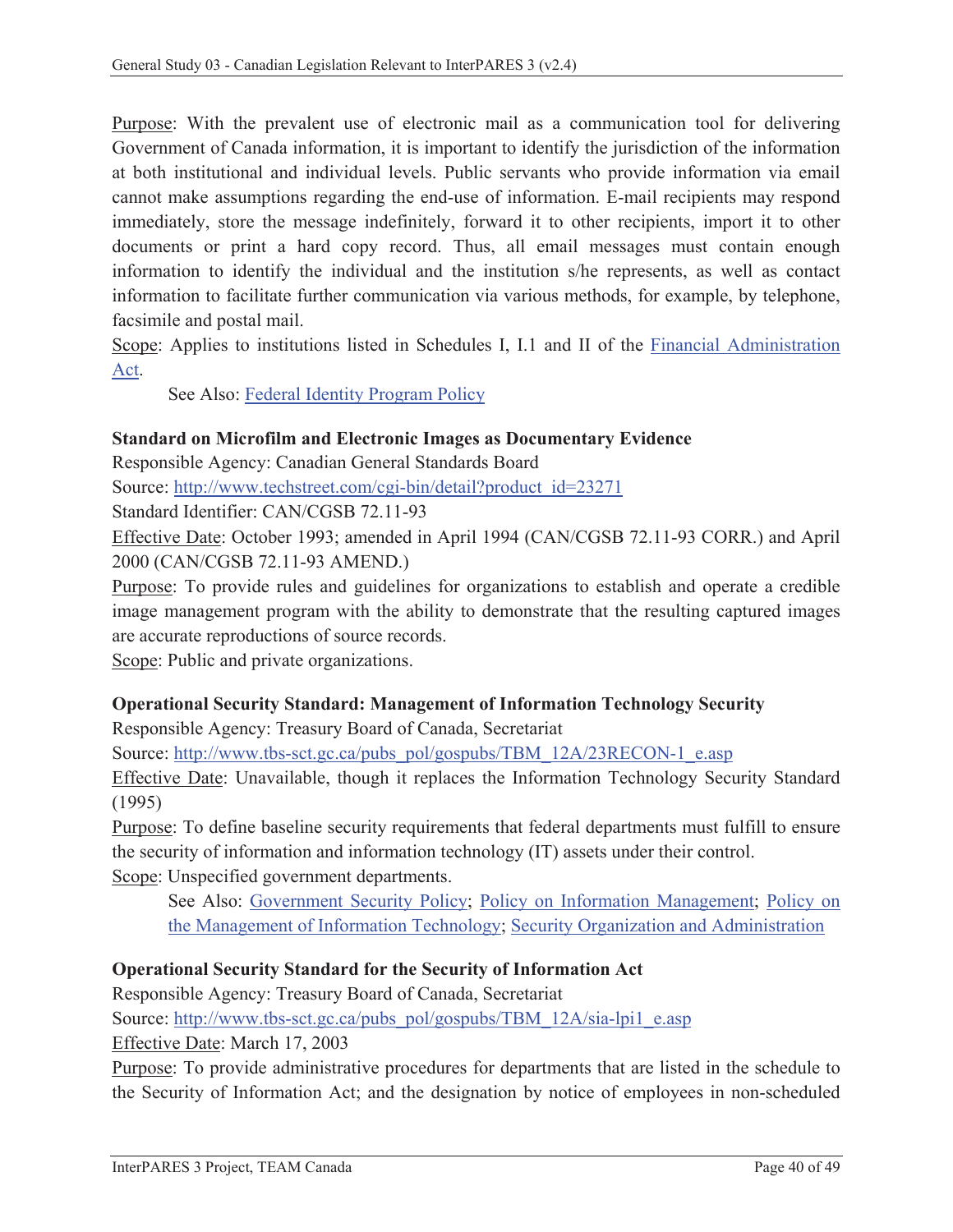departments and of persons and government contractors in scheduled and non-scheduled departments.

Scope: Unspecified government departments.

See Also: Security of Information Act

#### **Security Organization and Administration**

Responsible Agency: Treasury Board of Canada, Secretariat

Source: http://www.tbs-sct.gc.ca/pubs\_pol/gospubs/TBM\_12A/21RECON\_e.asp

Effective Date: Unavailable, though last revision occurred on June 1, 1995.

Purpose: To establish the operational standard for the organization and administration of security as required by the Security policy. The standard contains both requirements and recommended safeguards.

Scope: Unspecified government departments.

 See Also: Government Security Policy; Policy on Information Management; Policy on the Management of Information Technology; Operational Security Standard; Policy Framework for Information and Technology

## **TBITS39: Treasury Board Information Management Standard, Part I: Government On-Line Metadata Standard**

Responsible Agency: Treasury Board of Canada, Secretariat

Source: http://www.tbs-sct.gc.ca/pol/doc-eng.aspx?id=15764

Effective Date: November 8, 2001.

Purpose: This standard adopts Dublin Core (http://www.dublincore.org) as the core metadata standard for resource discovery.

Scope: All Government of Canada Web sites must use metadata to describe Web resources. See Also: TBITS39.2: Treasury Board Information Management Standard, Part II

## **TBITS39.2: Treasury Board Information Management Standard, Part II: Controlled Vocabulary Standard**

Responsible Agency: Treasury Board of Canada, Secretariat Source: http://www.tbs-sct.gc.ca/pol/doc-eng.aspx?id=15765 Effective Date: November 8, 2001.

Purpose: To adopt the principle of controlled vocabulary for the management of electronic information. The standard adopts the *Government of Canada Core Subject Thesaurus* from the Depository Services Program as the default thesaurus to be used by federal organizations. The standard also adopts the *Government of Canada Core Subject Thesaurus* as the default thesaurus to be used with the Common Look and Feel mandatory element "Controlled Subject."

Scope: Applies to federal organizations, although some organizations already use departmental or existing thesauri. In this event, thesauri must be bilingual, comply with the ISO standards 2788:1986 "*Guidelines for the establishment and development of monolingual thesauri*" and 5964:1985 "*Guidelines for the establishment and development of multilingual thesauri,*" and be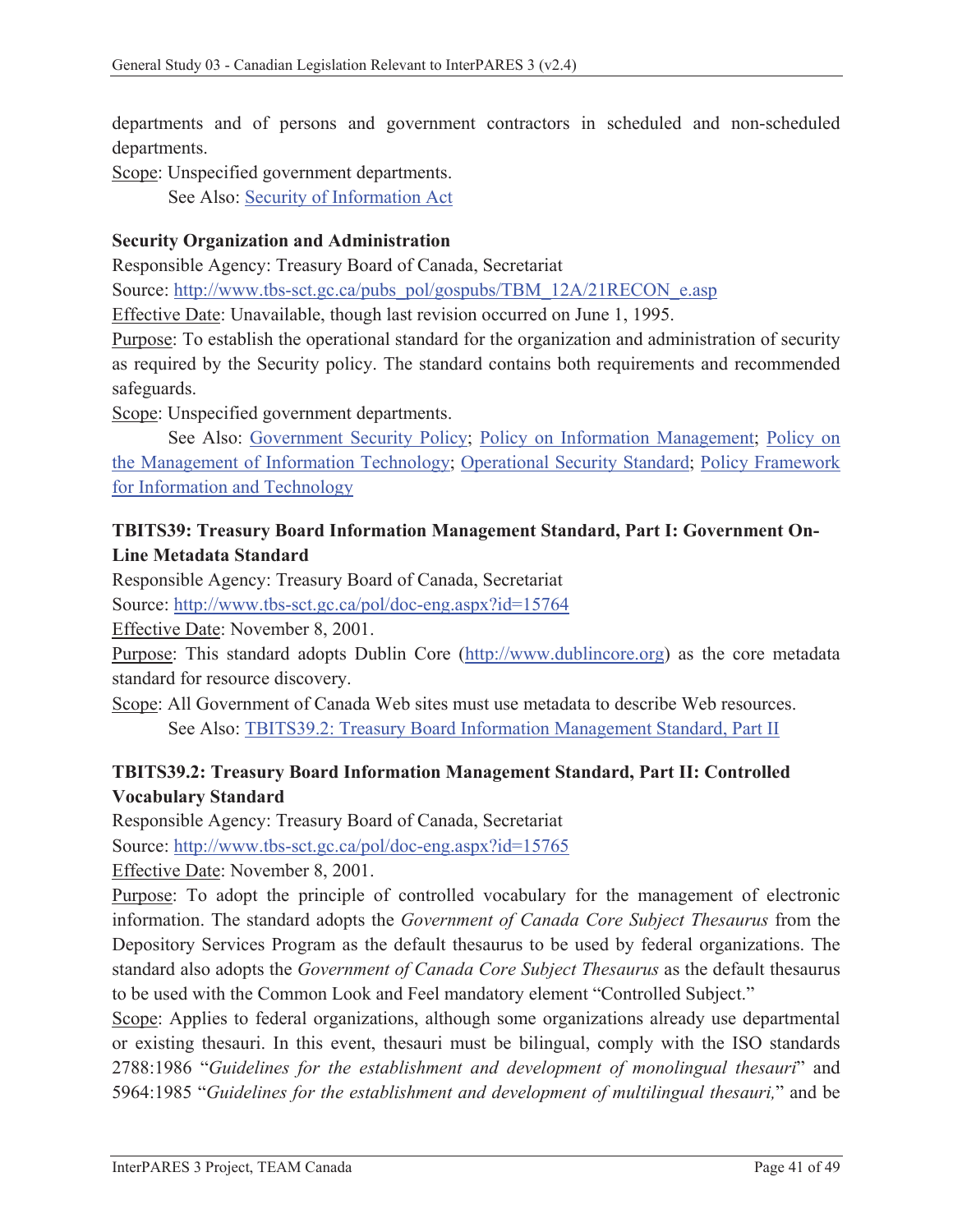registered either with the National Library of Canada or the Dublin Core Metadata Initiative (DCMI). Departmental and/or existing thesauri must be capable of being mapped to the *Government of Canada Core Subject Thesaurus*. Alternatively, organizations can use internationally accepted controlled vocabulary lists relevant to them, such as the Library of Congress Subject Headings (LCSH), the Canadian Subject Headings (CSH) or the Répertoire des vedettes-matières de l'Université Laval. Recognized organizations or departments maintain such lists that are registered either with the National Library of Canada or the Dublin Core Metadata Initiative (DCMI).

See Also: TBITS: Treasury Board Information Management Standard, Part I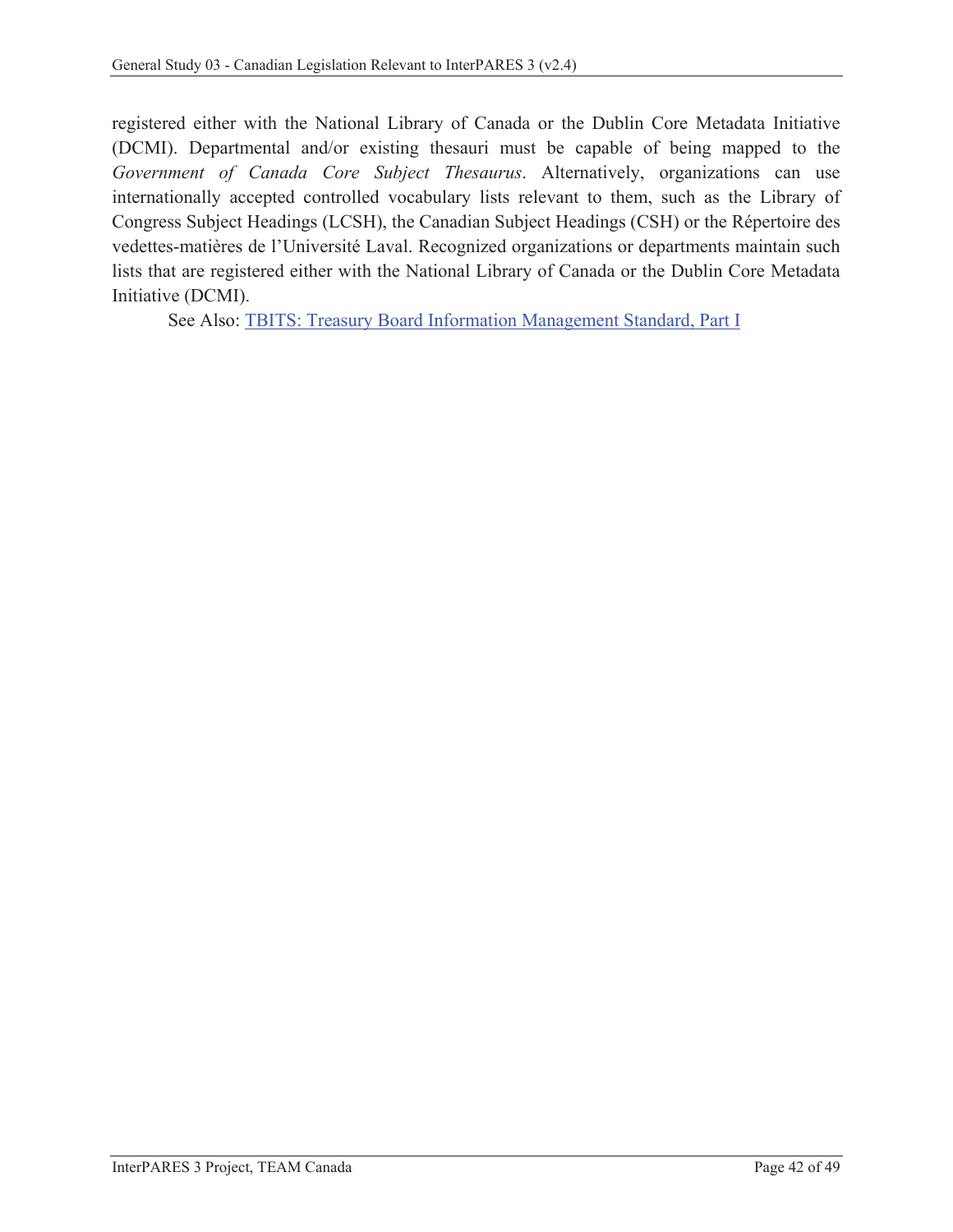# **Guidelines**

*Note: Listed alphabetically by name.* 

## **Guidelines for Cookies on Government of Canada Web Sites**

Responsible Agency: Treasury Board of Canada, Secretariat

Source: http://www.tbs-sct.gc.ca/pgol-pged/cookies-temoins/cookies-temoins00\_e.asp

Original Publication Date: 2002

Purpose: To provide direction on the use of cookies and other similar technologies to developers and administrators, program and service content managers, privacy coordinators and other relevant Government of Canada officials involved in providing services on-line.

Scope: The Guidelines are designed to complement the existing legislative and policy framework that includes the Privacy Act and Common Look and Feel for the Internet Standards that outline requirements for Government of Canada s to provide Privacy Notices including a mandatory statement about cookies.

## **Dublin Core Application Profile for Web Resource Discovery in the Government of Canada**

Responsible Agency: Treasury Board of Canada, Secretariat

Source: http://www.collectionscanada.gc.ca/webarchives/20071120004754/www.tbs-

sct.gc.ca/im-gi/meta/profil/profil00\_e.asp

Original Publication Date: 2006

Purpose: To document how the Government of Canada (GC) uses Dublin Core terms to describe its Web resources.

Scope: Identifies and describes the attributes of the terms for the metadata elements and refinements maintained by the Dublin Core Metadata Initiative that the GC has adopted to aid discovery of its Web resources. It is intended that this application profile will be used by federal departments and agencies. It may also be used by other government jurisdictions and partners when developing metadata standards and applying metadata to Web resources to facilitate Web resource discovery across all levels of government services.

### **Government of Canada Metadata Implementation Guidelines for Web Resource Discovery (5th Edition)**

Responsible Agency: Treasury Board of Canada, Secretariat

Source: http://www.collectionscanada.gc.ca/webarchives/20071120004816/www.tbs-

sct.gc.ca/im-gi/mwg-gtm/ts-sf/docs/2006/metaweb/metaweb00\_e.asp

Original Publication Date: December 2006

Purpose: To assist federal government departments and agencies in understanding and meeting their obligations to produce descriptions of their Web-based information under the Government of Canada Common Look and Feel standards. Compliance with the implementation guidelines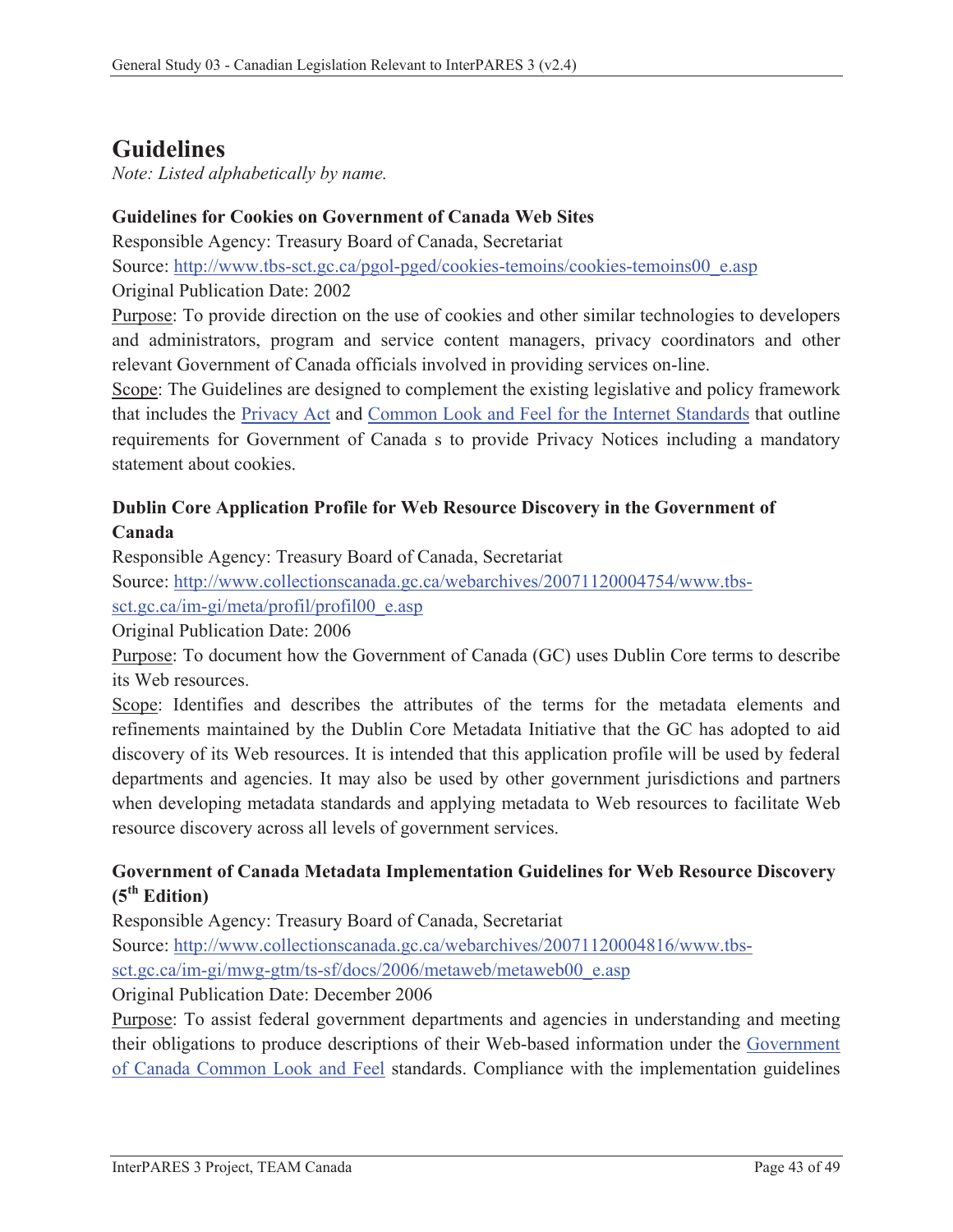will ensure a consistent approach to describing federal government resources and will help Canadians locate more easily the information they need.

Scope: This manual sets out the requirements for the implementation of the Dublin Core metadata terms (elements and refinements) assigned "recommended" status by the Dublin Core Metadata Initiative Usage Board as of March 2006. The guidelines are aimed at metadata developers in federal departments and agencies. These include information management specialists who may be developing local metadata standards, information technology specialists who need to understand how resources should be described to enhance resource discovery, content publishers responsible for posting content to the Web, and content creators who are adding metadata at the point of resource creation.

#### **Privacy Impact Assessment Guidelines: A Framework to Manage Privacy Risks**

Responsible Agency: Treasury Board of Canada, Secretariat

Source: http://www.tbs-sct.gc.ca/pubs\_pol/ciopubs/pia-pefr/paipg-pefrld\_e.asp

Original Publication Date: May 2002; Revised August 2002

Purpose: To provide a comprehensive framework for the completion of a Privacy Impact Assessment (PIA).

Scope: The PIA ensures that privacy principles and legislation are considered and adhered to throughout the lifecycle of a new program, service or initiative and where appropriate, for existing initiatives undergoing service transformation or redesign. They convey practical advice on the application of the Government of Canada's Privacy Impact Assessment Policy.

## **Guidelines for Records Created Under a Public Key Infrastructure Using Encryption and Digital Signatures**

Responsible Agency: Library and Archives Canada

Source: http://www.collectionscanada.gc.ca/government/products-services/007002-3015-e.html Original Publication Date: Unknown

Purpose: To facilitate the development of electronic communication at all levels, the federal government has implemented a Public Key Infrastructure (PKI), which enables documents in electronic form to be encrypted and to carry a digital signature.

Scope: All such electronic documents potentially can be designated records within the meaning of the Library and Archives Canada Act, and therefore be identified for transfer to Library and Archives Canada at the end of their operational retention period. These guidelines explain Library and Archives Canada's position on the use of PKI and assist institutions in the management and disposal of records created under a PKI using encryption and digital signatures.

See Also: Policy for Public Key Infrastructure Management in the Government of Canada

#### **Retention Guidelines for Common Administrative Records of the Government of Canada**  See: Multi-Institutional Disposition Authorities (MIDA)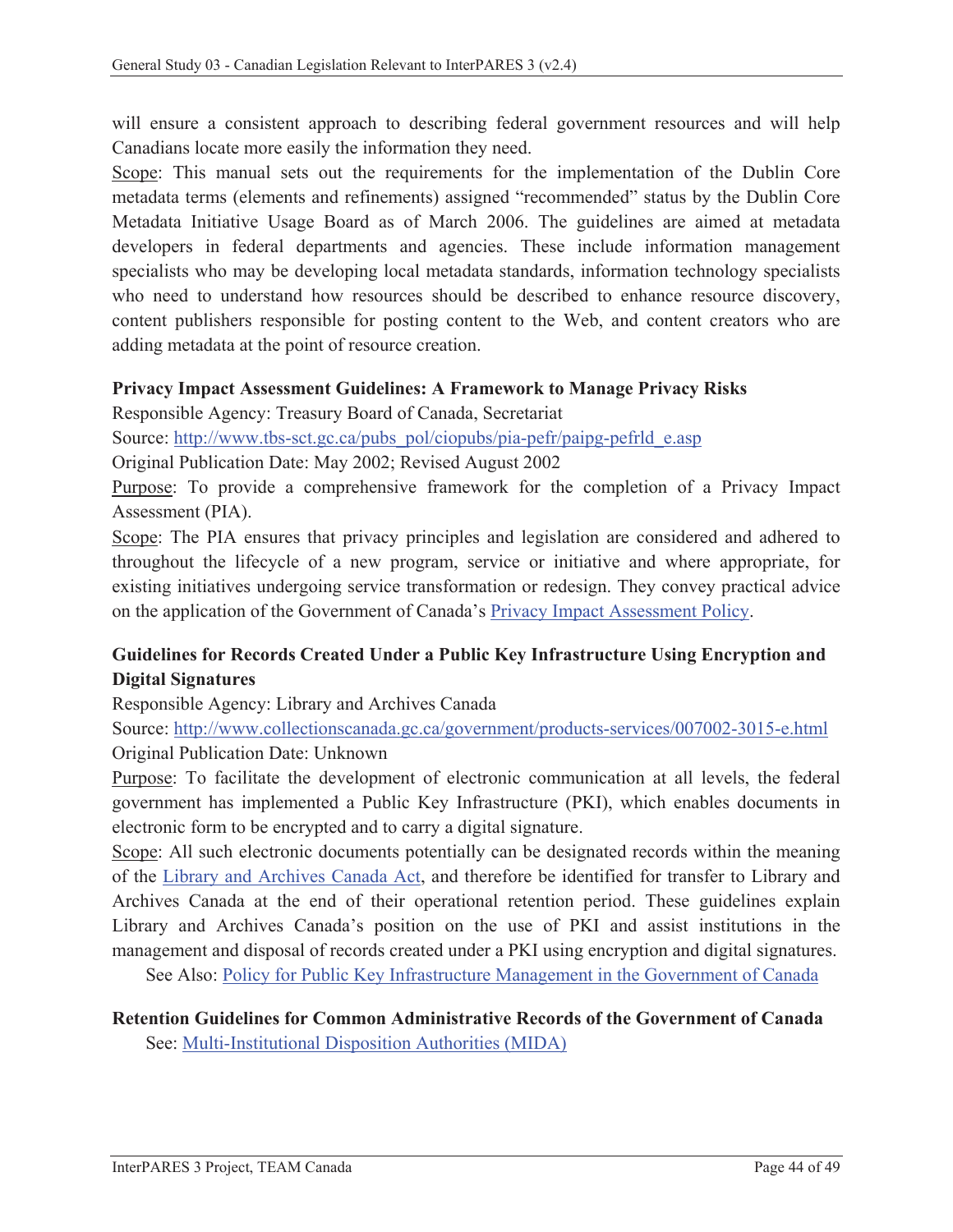## **Guidelines for the Transfer of Textual Archival Records to the National Archives of Canada**

Responsible Agency: Library and Archives Canada

Source: http://www.collectionscanada.gc.ca/obj/007/f2/007-1028-e.pdf

Original Publication Date: Unknown

Purpose: To provide government institutions with guidance on how to prepare records for transfer to the custody of the Government Archives and Records Disposition Division (GARDD), National Archives of Canada.

Scope: Apply equally to other government institutions that have Agreements with the National Archives regarding the transfer of their archival records. The guidelines pertain to archival records of government institutions subject to the Library and Archives of Canada Act, other government institutions that have Agreements with the National Archives, as well as those institutions that are about to be become defunct or already are defunct.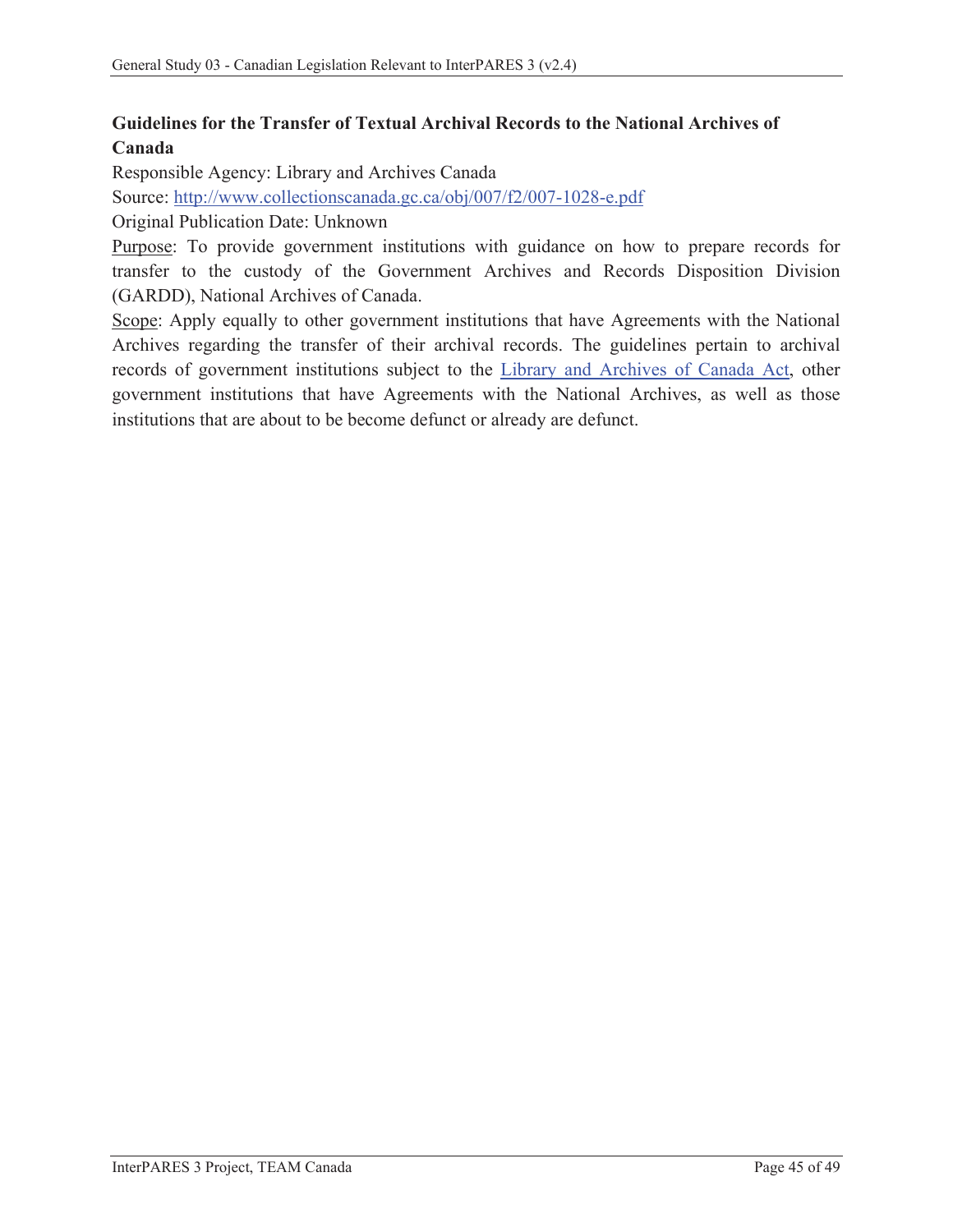# **Guides & Handbooks**

*Note: Listed alphabetically by name.* 

## **Government of Canada Internet Guide**

Responsible Agency: Treasury Board of Canada, Secretariat

Source: http://www.tbs-sct.gc.ca/ig-gi/index\_e.asp

Original Publication Date: 2002; Revised 2004

Purpose: To support the Government of Canada's Government On-line (GOL) initiative by giving those who plan, implement, evaluate and maintain Web initiatives within the Government of Canada a resource to help put their services and information on-line.

Scope: Applies to information technology/information management (IT/IM) managers and specialists, communications personnel, Web developers, content providers and anyone else working on the Government On-Line initiative. People must adhere to a number of governmentwide statutes, policies and standards when providing their services and information on-line, such as the Access to Information Act, Privacy and Data Protection Act, Official Languages Act, Security Policy, Communications Policy for the Government of Canada, Use of Electronic Networks Policy, Federal Identity Program, and Common Look and Feel Standards for the Internet. This guide is structured around the lifecycle approach to creating, maintaining, managing and preserving a Web initiative. Such work is not linear; it involves moving back and forth among activities and is divided into four main parts:

- **Part I** Getting Started provides a starting point and foundation for developing a Web initiative.
- Part II Implementation describes ways to make effective use of on-line tools and technology for your Web initiative.
- Part III Evaluation includes methods used to examine the success of the planning and implementation process of your Web initiative.
- Part IV Maintenance describes maintenance processes that will help your Web initiative succeed.

See Also: Risk Management Policy

#### **Integrated Risk Management Framework**

Responsible Agency: Treasury Board of Canada, Secretariat Source: http://www.tbs-sct.gc.ca/pubs\_pol/dcgpubs/riskmanagement/rmf-cgr\_e.asp Original Publication Date: 2001

 (1) to provide guidance to advance the use of a more corporate and systematic approach to risk management; (2) to contribute to building a risk-smart workforce and environment that allows for innovation and responsible risk-taking while ensuring legitimate precautions are taken to protect the public interest, maintain public trust, and ensure due diligence; and (3) to propose a set of risk management practices that departments can adopt, or adapt, to their specific circumstances and mandate.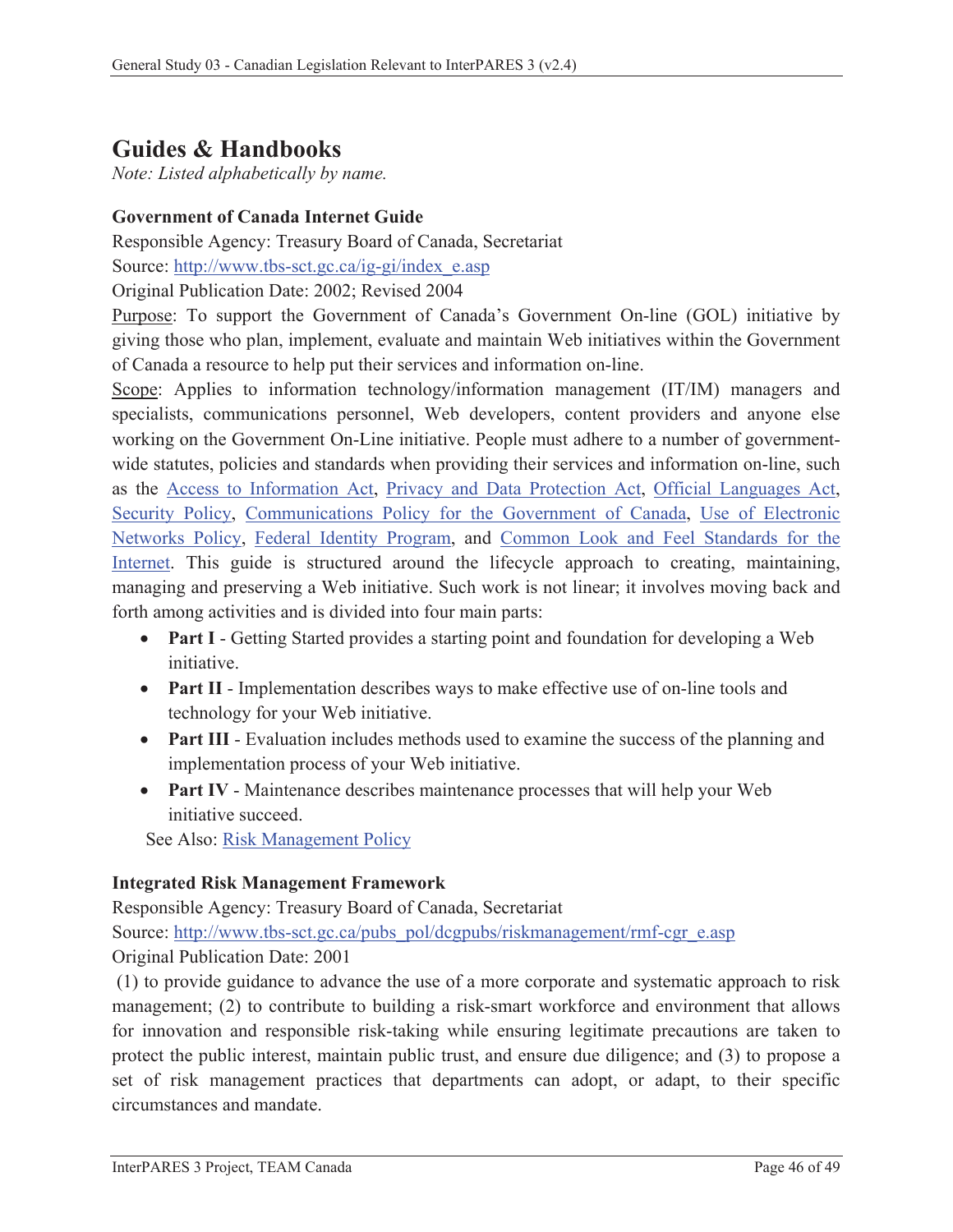Scope: This Framework is designed to advance the development and implementation of modern management practices and to support innovation throughout the federal Public Service. It provides a comprehensive approach to better integrate risk management into strategic decisionmaking. The Framework provides an organization with a mechanism to develop an overall approach to manage strategic risks by creating the means to discuss, compare and evaluate substantially different risks on the same page. It applies to an entire organization and covers all types of risks faced by that organization (e.g., policy, operational, human resources, financial, legal, health and safety, environment, reputational).

See Also: Integrated Risk Management Implementation Guide

#### **Integrated Risk Management Implementation Guide**

Responsible Agency: Treasury Board of Canada, Secretariat

Source: http://www.tbs-sct.gc.ca/pubs\_pol/dcgpubs/RiskManagement/guide01\_e.asp

Original Publication Date: 2004

Purpose: To provide practical advice to those leading and facilitating implementation of integrated risk management in their organizations. It will be useful as well in increasing understanding and collaboration where needed. Risk champions familiar with the Integrated Risk Management Framework (IRMF) can look to the guide for what to do next. The guide is also a reference tool for assessing progress and identifying gaps in organizations where integrated risk management is already underway.

Scope: The guide's focus is *integrated* risk management, not risk management. The guide is a companion to the Government of Canada's IRMF and is intended for use with the IRMF in implementing integrated risk management in a federal organization.

See Also: Integrated Risk Management Framework; Risk Management Policy

#### **Manager's Guide to Multiple Format Production**

Responsible Agency: Library and Archives Canada

Source: http://www.tbs-sct.gc.ca/pubs\_pol/dcgpubs/RiskManagement/guide01\_e.asp

Original Publication Date: 2004

Purpose: To provide updated guidelines on how to develop and deliver accessible published government materials.

Scope: Applies to the following types of materials: Accessible Web Sites, Audio Braille, Computer Diskettes, Described Video, Large Print, On-Screen Text, and Sign Writing and provides recommendations for how best to make these materials accessible to a variety of audiences and user needs.

#### **Security Policy-Manager's Handbook**

Responsible Agency: Treasury Board of Canada, Secretariat Source: http://www.tbs-sct.gc.ca/pubs\_pol/dcgpubs/RiskManagement/guide01\_e.asp Original Publication Date: 2004

Purpose: To summarize and explain the main provisions of the government security policy.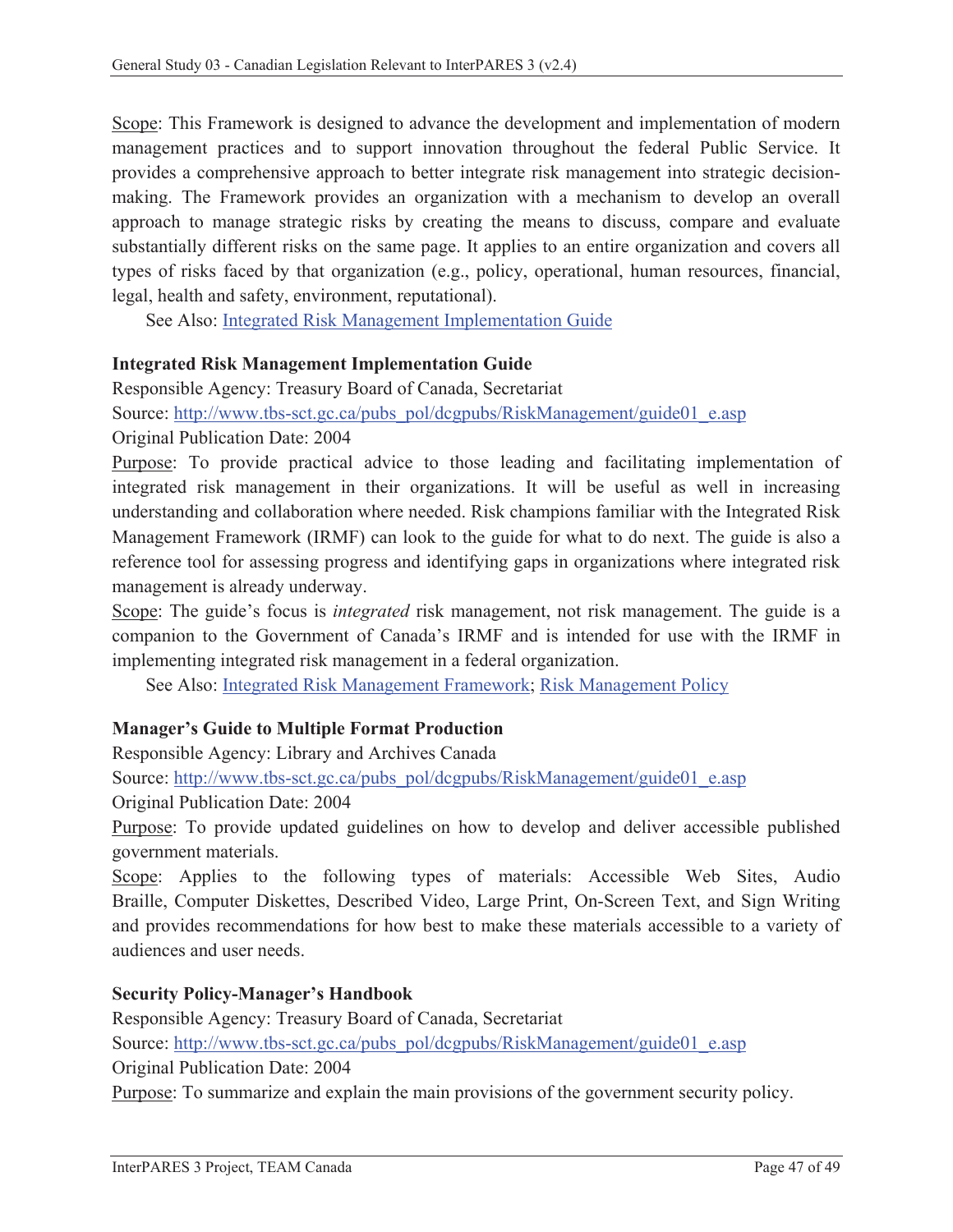Scope: The security policy establishes a framework of policy guidelines for implementing information security and privacy requirements. This framework requires departments to properly safeguard the personal information and other sensitive data contained in their information systems and used in their programs and services. It is based on the principle that safeguards for information and assets should reflect their sensitivity, importance and value.